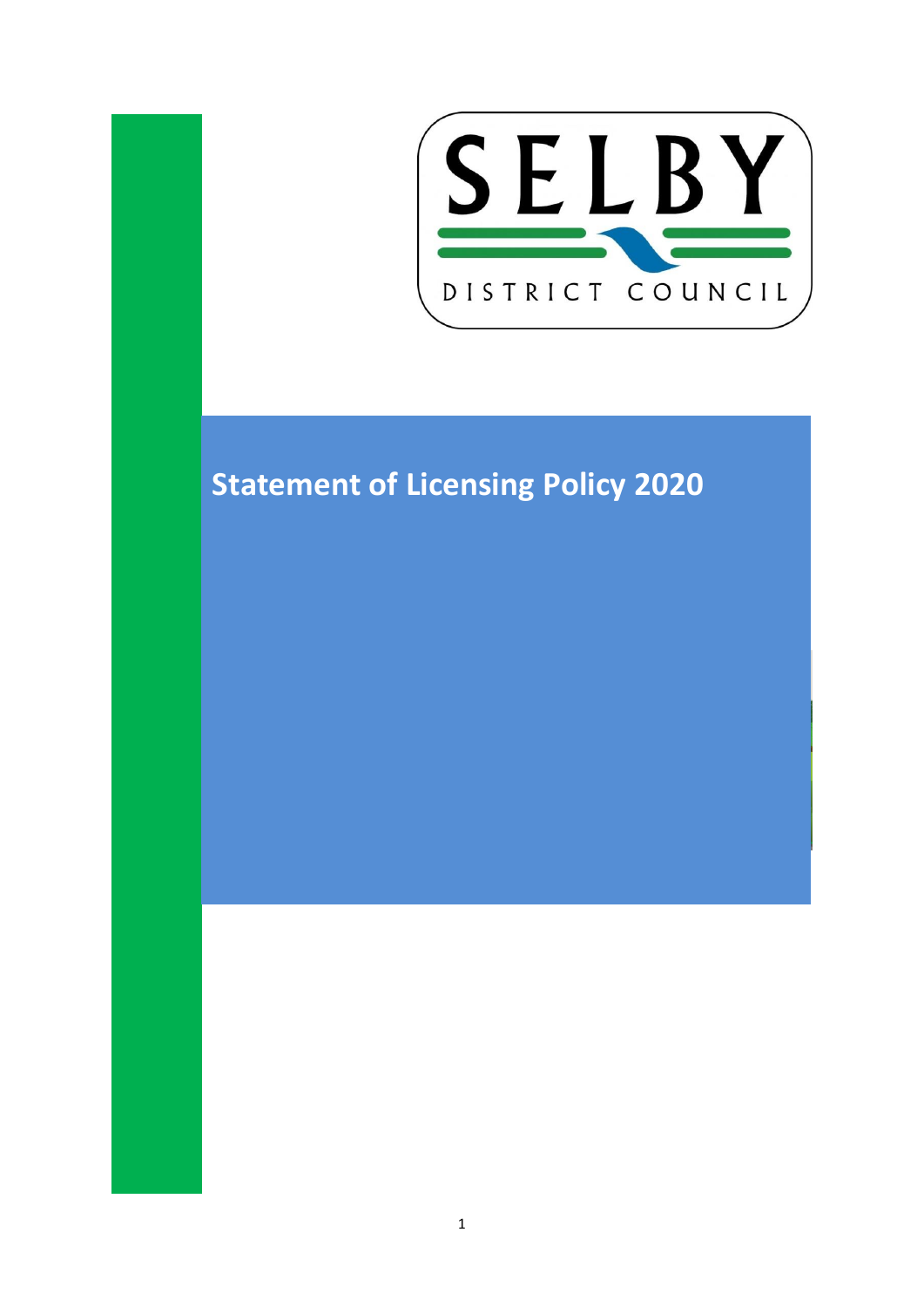| <b>Contents</b>   |                                                | Pages |
|-------------------|------------------------------------------------|-------|
| PART <sub>1</sub> |                                                |       |
| 1                 |                                                |       |
| PART <sub>2</sub> |                                                |       |
| 2                 |                                                |       |
| 3                 |                                                |       |
| PART <sub>3</sub> |                                                |       |
| 4                 |                                                |       |
| 5                 |                                                |       |
| 6                 |                                                |       |
| 7                 |                                                |       |
| 8                 |                                                |       |
| 9                 |                                                |       |
|                   |                                                |       |
|                   |                                                |       |
|                   |                                                |       |
|                   |                                                |       |
|                   |                                                |       |
|                   | 15 Sexual Entertainment Venues (SEV's)<br>. 20 |       |
|                   |                                                |       |
| PART <sub>4</sub> |                                                |       |
|                   |                                                |       |
|                   |                                                |       |
|                   |                                                |       |
|                   |                                                |       |
| 21                |                                                |       |
|                   |                                                |       |
|                   |                                                |       |
|                   |                                                |       |
|                   |                                                |       |
|                   |                                                |       |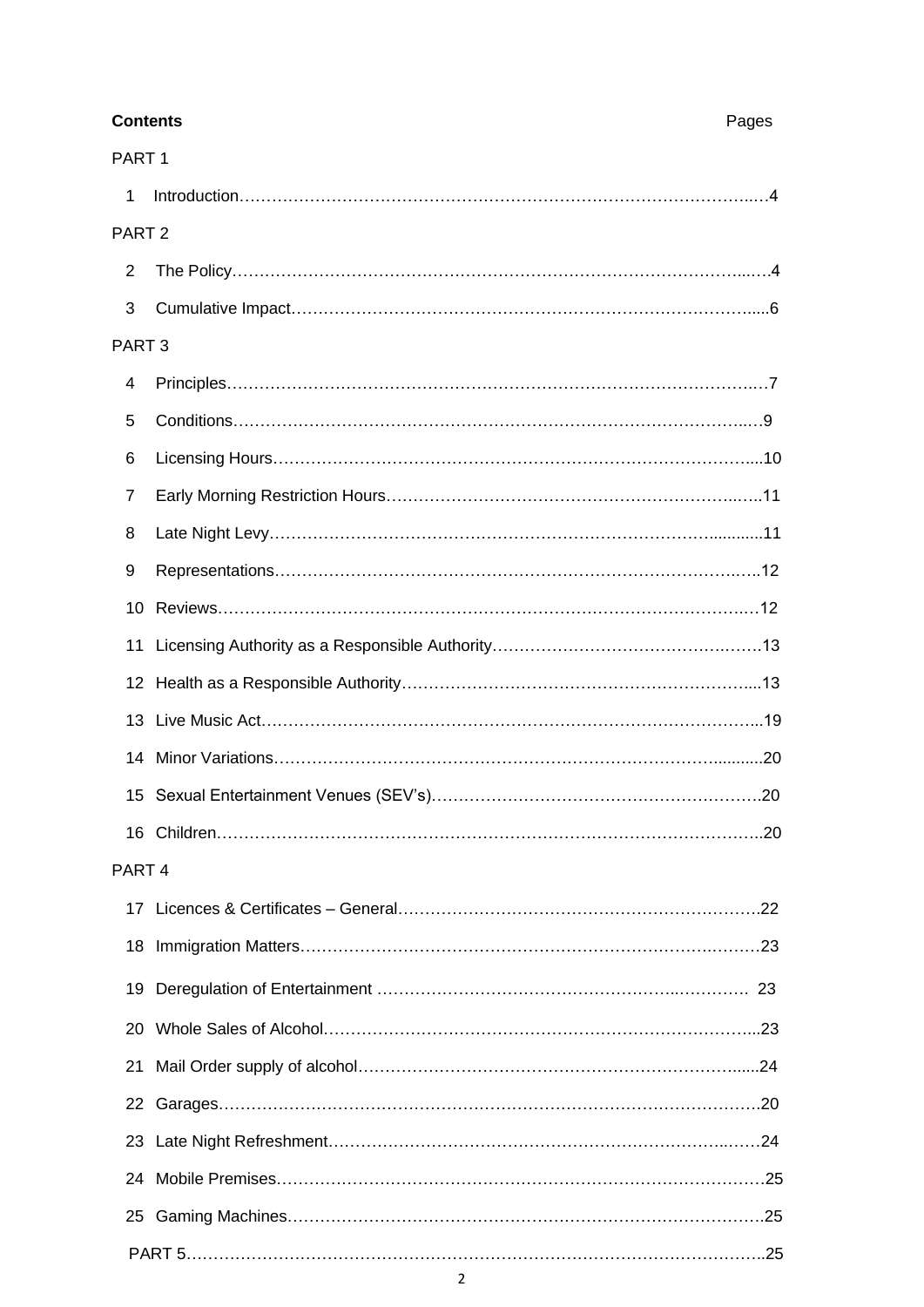| 26 |                                                                    |  |
|----|--------------------------------------------------------------------|--|
|    |                                                                    |  |
| 27 |                                                                    |  |
|    |                                                                    |  |
| 28 |                                                                    |  |
|    |                                                                    |  |
| 29 |                                                                    |  |
|    |                                                                    |  |
| 30 |                                                                    |  |
| 31 |                                                                    |  |
|    |                                                                    |  |
| 32 |                                                                    |  |
|    |                                                                    |  |
| 33 |                                                                    |  |
| 34 |                                                                    |  |
|    |                                                                    |  |
| 35 |                                                                    |  |
|    |                                                                    |  |
| 36 |                                                                    |  |
| 37 | Other Relevant Legislation, Information and Guidance Legislation35 |  |
|    |                                                                    |  |
|    |                                                                    |  |
|    |                                                                    |  |

Approved Council<br>22 September 2020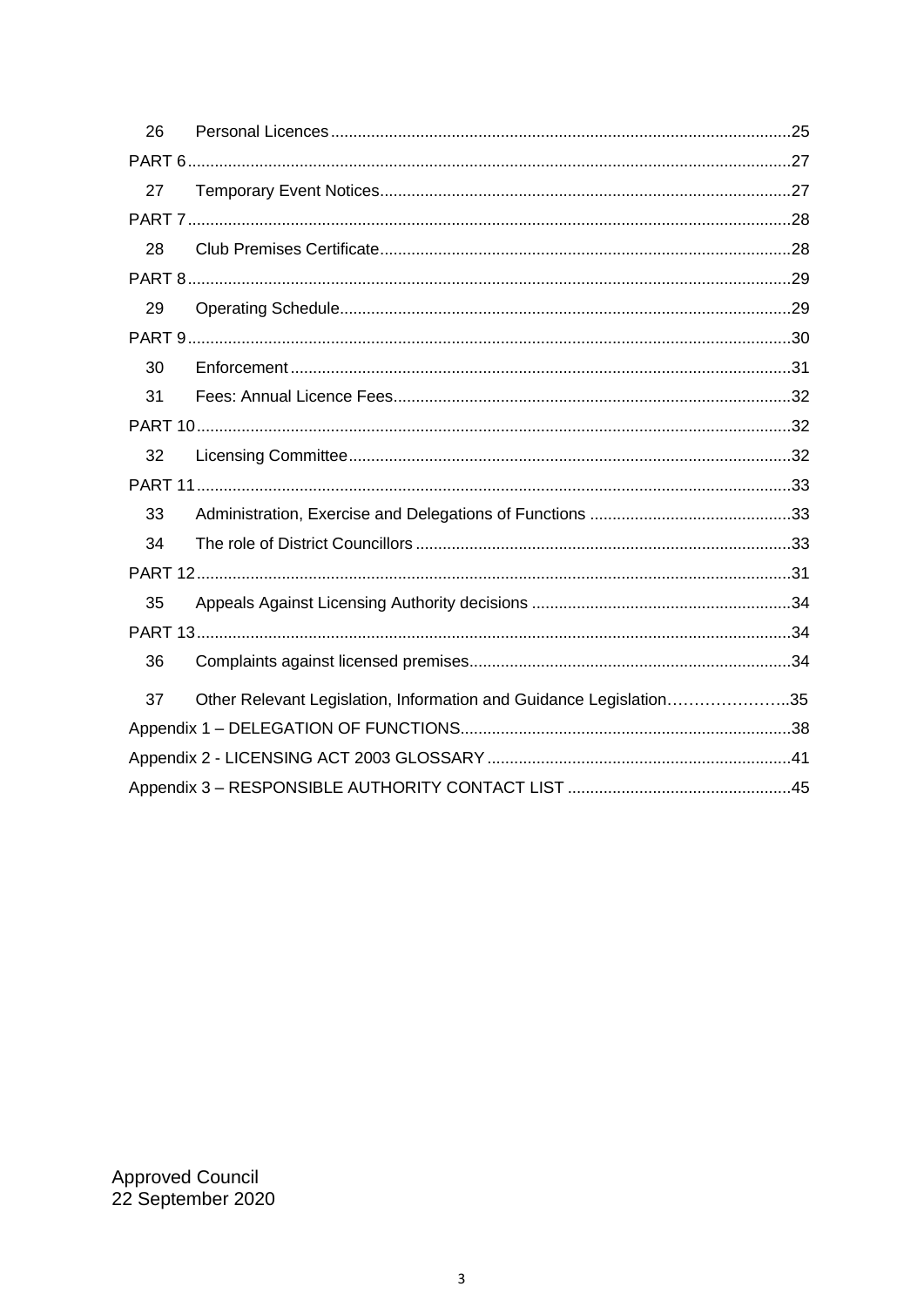# **PART 1**

### **1 Introduction**

- 1.1 Selby District Council is the Licensing Authority ("the Licensing Authority") under the Licensing Act 2003 ("the 2003 Act"). The Licensing Authority is responsible for the administration and issuing of Premises Licences, Club Premises Certificates, Temporary Event Notices and Personal Licences in the District of Selby in respect of the sale and/or supply of alcohol, the provision of regulated entertainment and the provision of late night refreshment.
- 1.2 Selby district is home to a number of popular restaurants, bars and entertainment venues. The Licensing Regime must balance the competing demands of those who benefit from licensed activities whilst ensuring that these activities do not impact upon residents in a negative way.
- 1.3 The Licensing Authority is aware of the value to the community of a broad range of cultural entertainments, particularly live music, dancing and theatre. The Licensing Authority wishes to see these encouraged for the benefit of all. When drawing up this Policy the Licensing Authority has in mind a wide range of licensed premises such as pubs, members' clubs, social clubs, restaurants, cafes, theatres, hotels and late night takeaways.
- 1.4 This Policy intends to shape the future of licensing, entertainment and related social activities within the district and has been produced after consultation with all Responsible Authorities, Premises and Club Premises Certificate licence holders, licensed trade representatives and the general public incorporating businesses and residents within Selby district.

## **PART 2**

### **2 The Policy**

- 2.1 The 2003 Act requires a Licensing Authority to prepare and publish a 'Statement of Licensing Policy' ("the Policy") that sets out the principles the Licensing Authority will apply to promote the four Licensing Objectives set out below. The Licensing Authority must base its decisions, in relation to determining applications and attaching any conditions to licences or certificates, on the promotion of these objectives.
- 2.2 This Policy encompasses experience gained in the implementation and regulation of the 2003 Act. The overriding aim of the Policy is to promote the four licensing objectives, each is of equal importance:
	- **The prevention of crime and disorder**
	- **Public safety**
	- **The prevention of public nuisance**
	- **The protection of children from harm**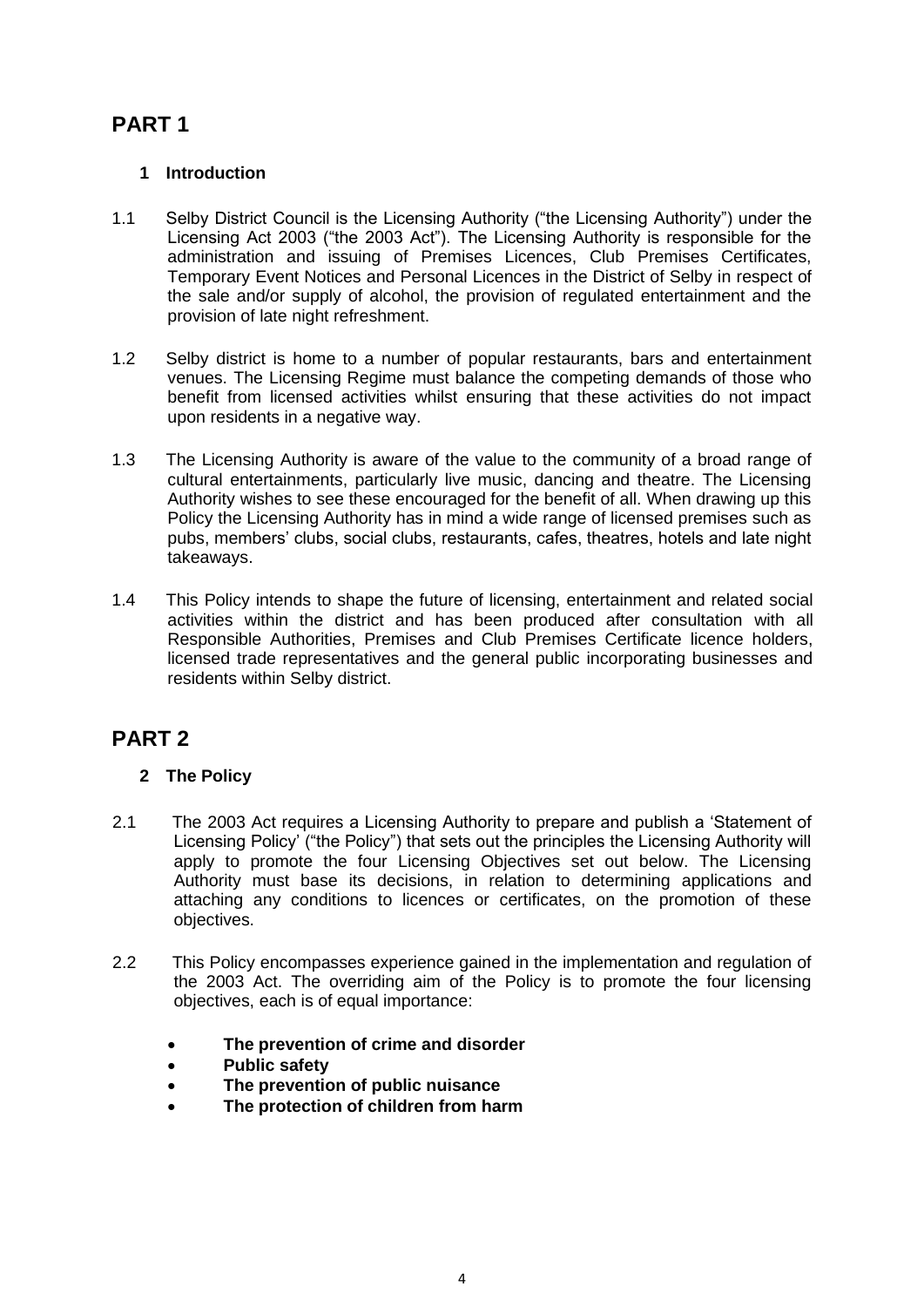- 2.3 This Policy was prepared in accordance with the provisions of the 2003 Act having had due regard to the Guidance issued under s182 of the 2003 Act ("the Guidance"). This Policy was reviewed in 2019 following consultation between 29th June 2020 and 10 August 2020 and will come into force in 2021. Due consideration and appropriate weight has been given to all responses in the production of this revised Policy.
- 2.4 This Policy will be kept under review and the Licensing Authority may make any revisions to it as it considers appropriate. In any event the Licensing Authority is required to review their Statement of Licensing Policy every 5 years. The Licensing Authority may make revisions to this Policy following changes to, for example:
	- local circumstances:
	- the Licensing Act, associated regulations or statutory guidance;
	- national legislation; or
	- the policies and practices of a responsible authority
- 2.5 This Policy shall not undermine the right for any individual to apply for a variety of permissions under the terms of the 2003 Act and to have any such application considered on its individual merits. Similarly, the Policy shall not override the right of any person to make representations on an application or to seek a review of a licence or certificate where provision has been made for them to do so in the 2003 Act. Each application shall be treated on its own merit.
- 2.6 This Policy is intended to provide clarification to Responsible Authorities applicants and any person on how this Licensing Authority will determine applications and reviews. As the 'vicinity' test has now been removed, the Licensing Authority will consider relevant representations from any person irrespective of where they live in relation to the subject premises, however, the Licensing Authority shall give greater weight to the representations of persons immediately affected by the premises and its operation.
- 2.7 The Licensing Authority may depart from this Policy if the individual circumstances of any case merit such a decision in the interests of the promotion of the four licensing objectives. Where it does depart from this Policy full reasons will be provided.
- 2.8 Where revisions are made to the Guidance there may be a period of time when this Policy is inconsistent with the Guidance. In these circumstances the Licensing Authority shall have regard, and give appropriate weight, to the revised Guidance in conjunction with this Licensing Policy.
- 2.9 This Policy recognises that the Equality Act 2010 places a legal obligation on public authorities to have due regard to the need to eliminate unlawful discrimination, harassment and victimisation; to advance equality of opportunity; and to foster good relations, between persons with different protected characteristics.
- 2.10 The applicant is expected to comply with relevant legislation on disability including access and egress for disabled persons. This policy will not be used to duplicate such duties as already exist in this area. Further advice can be obtained from the Equality and Human Rights Commission web site https://www.equalityhumanrights.com/en.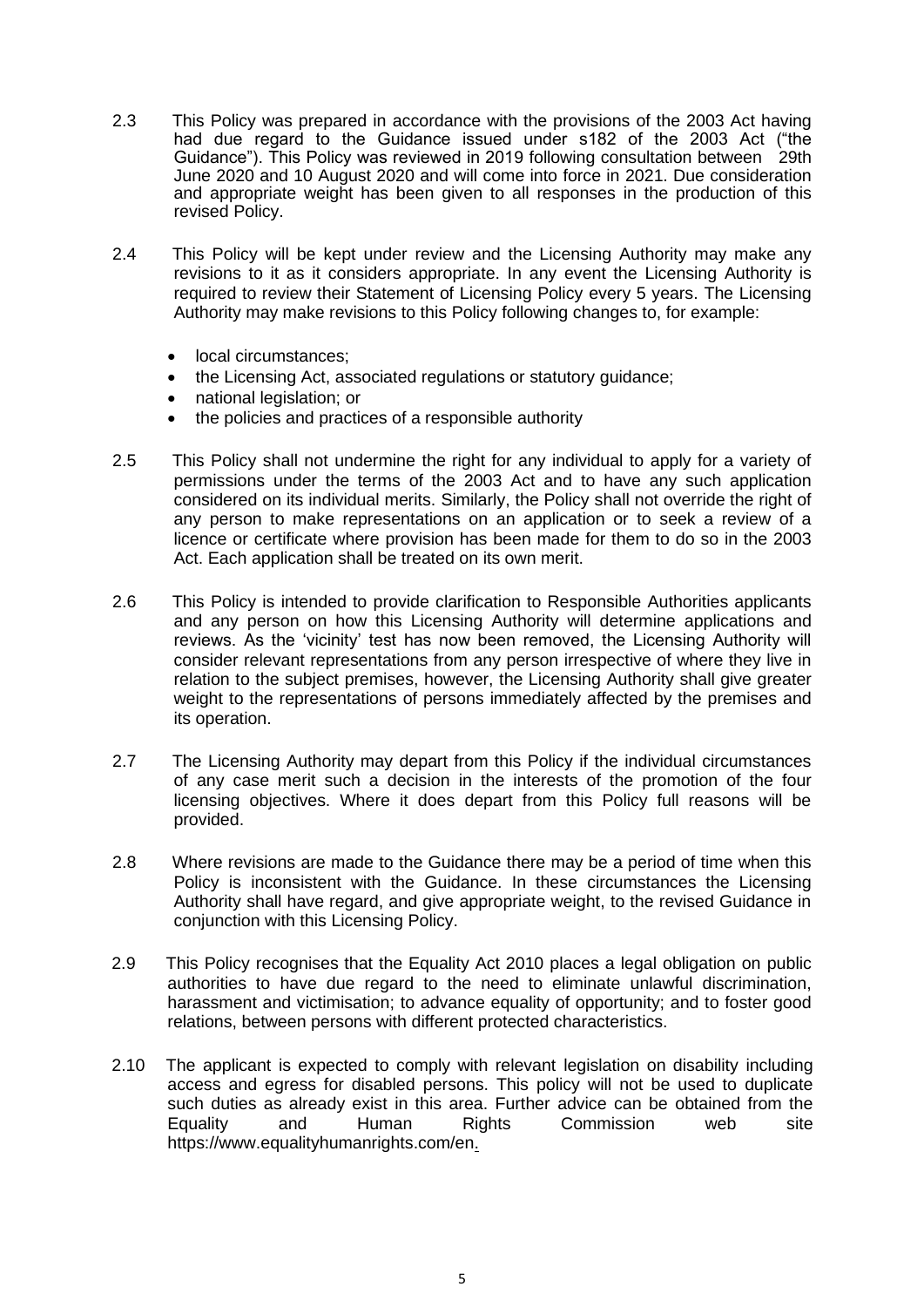### 2.11 The need for licensed premises

The Licensing Authority will not take "need" into account when considering an application, as this is a matter for planning and the market. However, it recognises that the cumulative impact of the number, type and density of licensed premises in a given area, may lead to problems of nuisance and disorder outside and some distance from the premises.

### 3. Cumulative Impact

- 3.1 With effect from 6 April 2018, the Policing and Crime Act 2017 introduced the concept of Cumulative Impact Assessments ("CIA") into the 2003 Act by inserting into the 2003 Act a new section 5A.
- 3.2 Guidance issued under section 182 of the 2003 Act states the following:

Cumulative impact is the potential impact on the promotion of the licensing objectives of a number of licensed premises concentrated in one area.

In some areas where the number, type or density of licensed premises, such as those selling alcohol or providing late night refreshment, is high or exceptional, serious problems of nuisance and disorder may arise outside or some distance from those premises. Such problems generally occur as a result of large numbers of drinkers being concentrated in an area, for example when leaving premises at peak times or when queuing at fast food outlets or for public transport.

Queuing in itself may lead to conflict, disorder and anti-social behaviour. Moreover, large concentrations of people may also attract criminal activities such as drug dealing, pick pocketing and street robbery. Local services such as public transport, public lavatory provision and street cleaning may not be able to meet the demand posed by such concentrations of drinkers leading to issues such as street fouling, littering, traffic and public nuisance caused by concentrations of people who cannot be effectively dispersed quickly.

Variable licensing hours may facilitate a more gradual dispersal of customers from premises. However, in some cases, the impact on surrounding areas of the behaviour of the customers of all premises taken together will be greater than the impact of customers of individual premises. These conditions are more likely to arise in town and city centres but may also arise in other urban centres and the suburbs, for example on smaller high streets with high concentrations of licensed premises.

A CIA may be published by a licensing authority to help it to limit the number or types of licence applications granted in areas where there is evidence to show that the number or density of licensed premises in the area is having a cumulative impact and leading to problems which are undermining the licensing objectives. CIAs relate to applications for new premises licences and club premises certificates and applications to vary existing premises licences and club premises certificates in a specified area.

- 3.4 The Licensing Authority has not published a CIA as there is not currently an evidential basis on which to publish a CIA.
- 3.5 If the Licensing Authority were to consider the publication of a CIA in the future, it would do so in accordance with the requirements of section 5A of 2003 Act and with regard to the Guidance.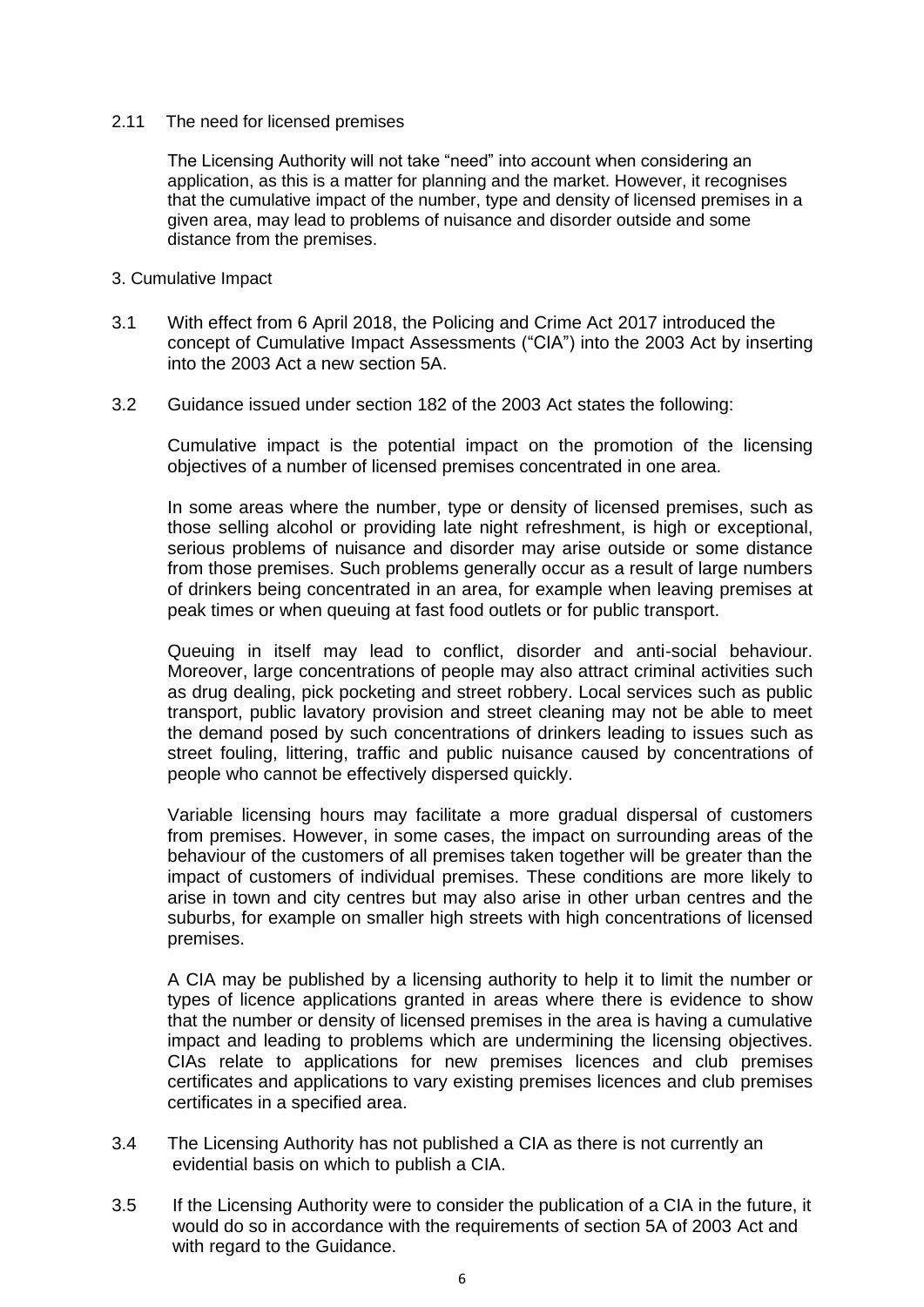# **PART 3**

### **4 Principles**

- 4.1 In determining the application with a view to promoting the licensing objectives in the overall interests of the local community, the licensing authority must give appropriate weight to:
	- the steps that are appropriate to promote the licensing objectives:
	- the representations (including supporting information) presented by all the parties;
	- this Guidance:
	- its own statement of licensing policy.
- 4.2 The use of premises for the sale or provision of alcohol, regulated entertainment or late night refreshment is subject to planning control. Such use will require planning permission or must otherwise be lawful under planning legislation. Planning permission is generally required for the establishment of new premises or the change of use of premises.
- 4.3 In line with the S182 Guidance the planning and licensing regimes involve consideration of different (albeit related) matters. Licensing committees are not bound by decisions made by a planning committee, and vice versa.
- 4.4 Where businesses have indicated, when applying for a licence under the Act, that they have also applied for planning permission or that they intend to do so, the licensing committee and officers will consider discussion with their planning counterparts prior to determination with the aim of agreeing mutually acceptable operating hours and scheme designs.
- 4.5 Where relevant representations are received, any decision on a licence application will not consider whether any decision to grant or refuse planning permission or building consent was lawful and correct. It will take into account what the impact of granting the application will be on the four licensing objectives.
- 4.6 In general, all premises which are the subject of an application, should have the benefit of planning permission, or be deemed permitted development. The onus will be on the applicant to demonstrate that planning permission has been granted or that the premises have the benefit of permitted development rights. Failure to do so may result in representations and the licence being refused or granted subject to conditions which take account of the planning permissions in existence.
- 4.7 In addition, all new developments and premises which have been subject to structural alterations since 1994 will have building control approval in the form of a Building Regulations Completion Certificate. The onus will be on the applicant to demonstrate that any structural alterations have been approved by building control. Failure to do so may result in representations and the licence being refused or granted subject to conditions.
- 4.8 Where premises have not obtained such consents or licences, they may be liable for enforcement action under the appropriate legislation. There may be circumstances when as a condition of planning permission; a terminal hour is set for the use of commercial premises. Where these hours are different to the licensing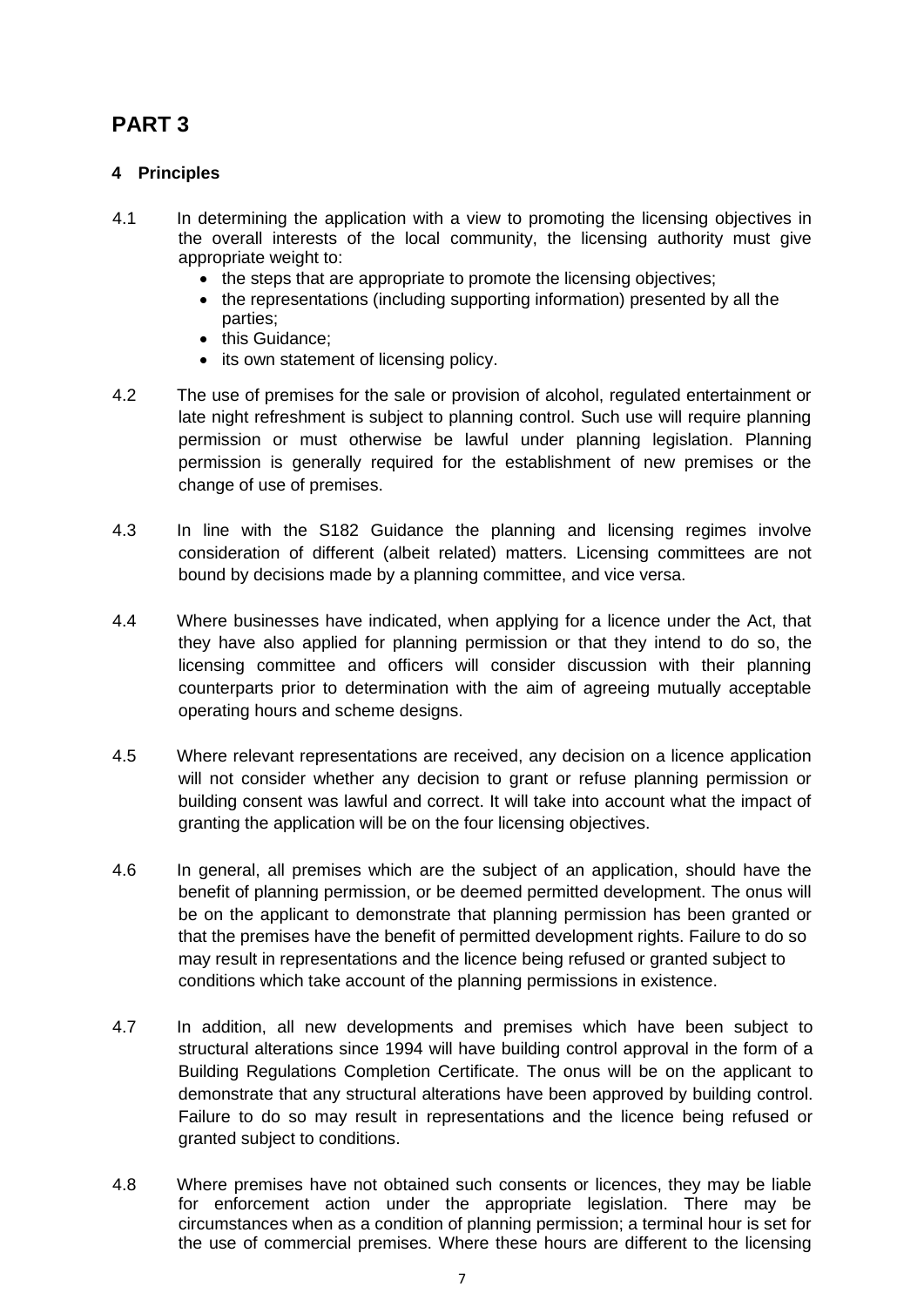hours, the applicant must observe the earlier closing time. Licensing applications therefore will not be a re-run of the planning application process and licensing decisions will not cut across decisions taken by the Planning Committee or permissions granted on appeal.

- 4.9 The Licensing Authority shall expect every licence/certificate holder or event organiser to minimise the impact of their activities on the surrounding area and any anti-social behaviour created by their customers in and within the vicinity of their premises by taking appropriate measures and actions consistent with that responsibility. In addressing this matter, the Licensing Authority will primarily focus on the direct impact of the activities taking place at the licensed premises on members of the public living, working or engaged in normal activity in the area concerned.
- 4.10 The Licensing Authority may recommend actions as good practice. Applicants are asked to give these recommendations serious consideration as adoption of best practices may be considered in the investigation of complaints if they arise in connection with the premises in the future.
- 4.11 The Licensing Authority, however, recognises that the licensing law is not the primary mechanism for the general control of nuisance, noise or anti-social behaviour particularly once individuals have left the vicinity of the licensed premises and therefore beyond the direct control of the individual, club or business holding the licence or certificate. However, licensing controls and targeted enforcement should have a positive impact on the immediate vicinity of the licensed premises.
- 4.12 The Policy is not intended to duplicate existing legislation and regulatory regimes that already place obligations on employers and operators, for example, the Gambling Act 2005, the Equality Act, The Clean Neighbourhoods and Environmental Act 2005, Health and Safety at Work, etc. Act 1974, Environmental Protection Act 1990, the Noise Act 1996 and the Regulatory Reform (Fire Safety) Order 2005, etc.
- 4.13 The Licensing Authority seeks to encourage the provision of a culturally diverse range of regulated entertainment within the district, particularly live music and dance that are accessible to all people.
- 4.14 The Licensing Authority has a duty under Article 8 of the European Convention on Human Rights to protect the rights of its residents to privacy and family life. The Council also acknowledges the rights of businesses in its area to operate, but this must be balanced against the rights of residents not to be disturbed by unreasonable noise and nuisance caused by licensed premises.
- 4.15 In drafting this Policy, the Licensing Authority acknowledges its duty under Section 17 of The Crime and Disorder Act 1998 in that the Council has a duty to exercise its functions with a due regard to the likely effect of the exercise of those functions on, and the need to do all that it can to prevent, crime and disorder in its area. In addition, the Licensing Authority will seek to support strategies where they are allied to the Licensing Objectives such as National and Local Harm Reduction Strategies and any other relevant strategies and policies.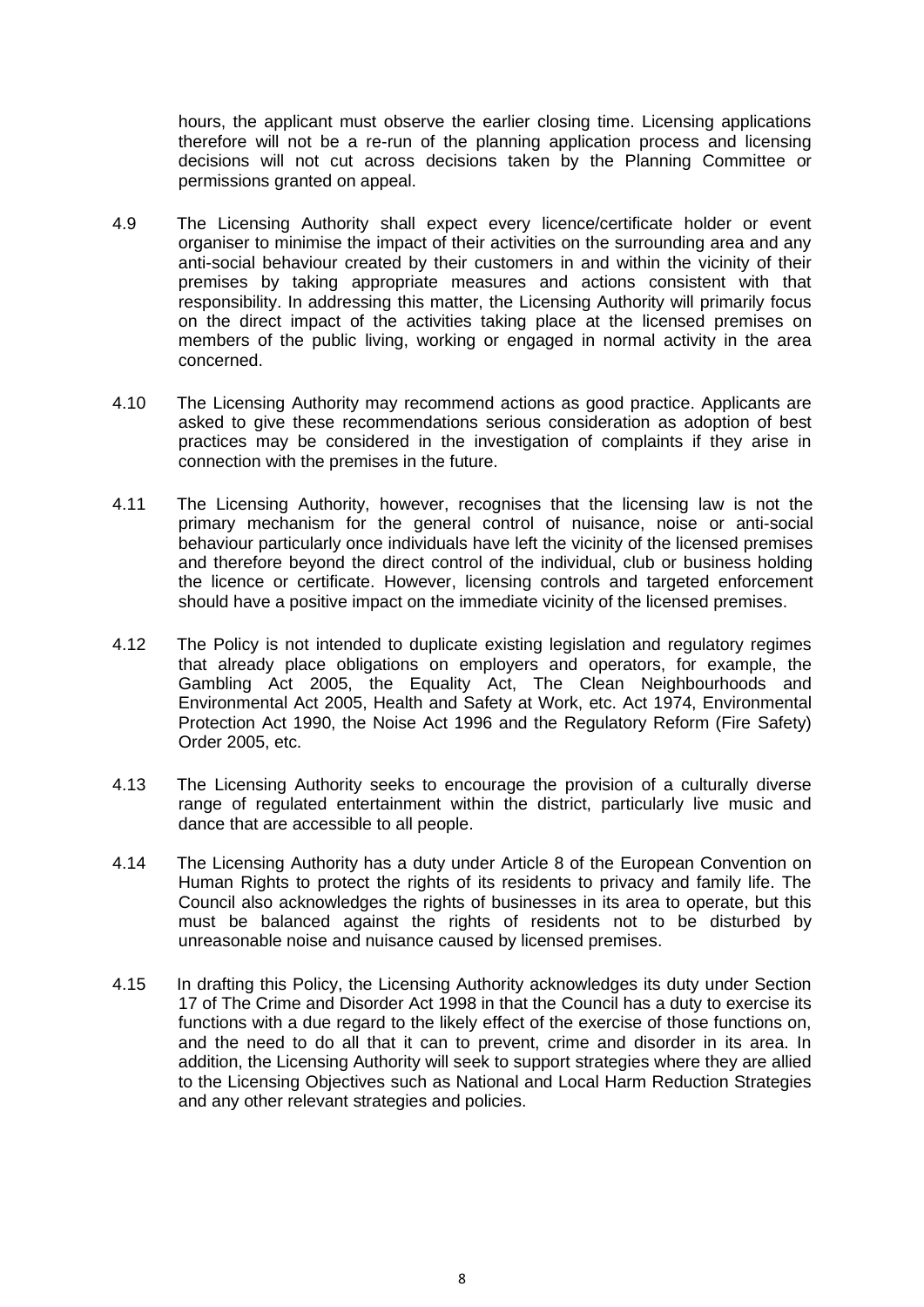### **5 Conditions**

 $\Box$ 

- 5.1 The Licensing Authority is unable to refuse or impose conditions on applications where no relevant representations have been made. Relevant representations are those which relate to the effect of granting or varying the licence on the four licensing objectives. Where relevant representations have been made, the Licensing Authority will aim to facilitate negotiations/mediation between the applicant and Responsible Authorities and any other person to establish whether mutually agreed amendments to the application can result in the representation being withdrawn. If negotiations/mediation proves unsuccessful the Licensing Authority will convene a hearing and where necessary, take steps that are appropriate and proportionate to promote the four licensing objectives. This may result in the grant or refusal of the application or the imposition of conditions.
- 5.2 Where conditions are imposed at a licensing hearing, they shall be appropriate and proportionate and shall be tailored to the size, style, characteristics and activities that take place at the premises concerned. However, the Licensing Authority accepts that Responsible Authorities may suggest conditions following negotiation with the applicant when completing their Operating Schedules.
- 5.3 In addition, conditions imposed by a Licensing Authority shall be precise and enforceable, clear in what they intend to achieve, shall not duplicate other statutory requirements or other duties or responsibilities placed on the employer by other legislation, shall not replicate offences set out in the 2003 Act or other legislation, shall be justifiable and capable of being met and shall focus on matters which are within the control of the individual licence holders and not seek to manage the behaviour of customers once they are beyond the direct management of the licence/certificate holder and their staff.
- 5.4 The Licensing Authority recommends that conditions volunteered in the Operating Schedule should be:
	- appropriate for the promotion of the licensing objectives;
	- proportionate and enforceable;
	- consistent and not conflicting;
	- relevant, clear and concise; not duplicate other legislation; and
	- expressed in plain language capable of being understood by those expected to comply with or enforce them.
- 5.5 The Licensing Authority when preparing the licences/certificates will not simply replicate the wording from an applicant's Operating Schedule but will interpret conditions in accordance with the applicant's overall intentions.
- 5.6 Applicants are advised before completing their Operating Schedule to seek guidance on the framework for writing conditions in their Operating Schedules. Guidance is available from the Council.
- 5.7 The Licensing Authority recognises that in accordance with Section 43 of the Regulatory Reform (Fire Safety) Order 2005, any conditions imposed by the Licensing Authority that relate to any requirements on prohibitions that are or could be imposed by that Order, shall have no effect. The Licensing Authority shall therefore not impose fire safety conditions where the Order applies.
- 5.8 In much the same way, the Indecent Displays (Control) Act 1981 prohibits the public display of indecent matter and the Licensing Authority shall therefore not seek to impose conditions concerning such displays inside or outside the premises. The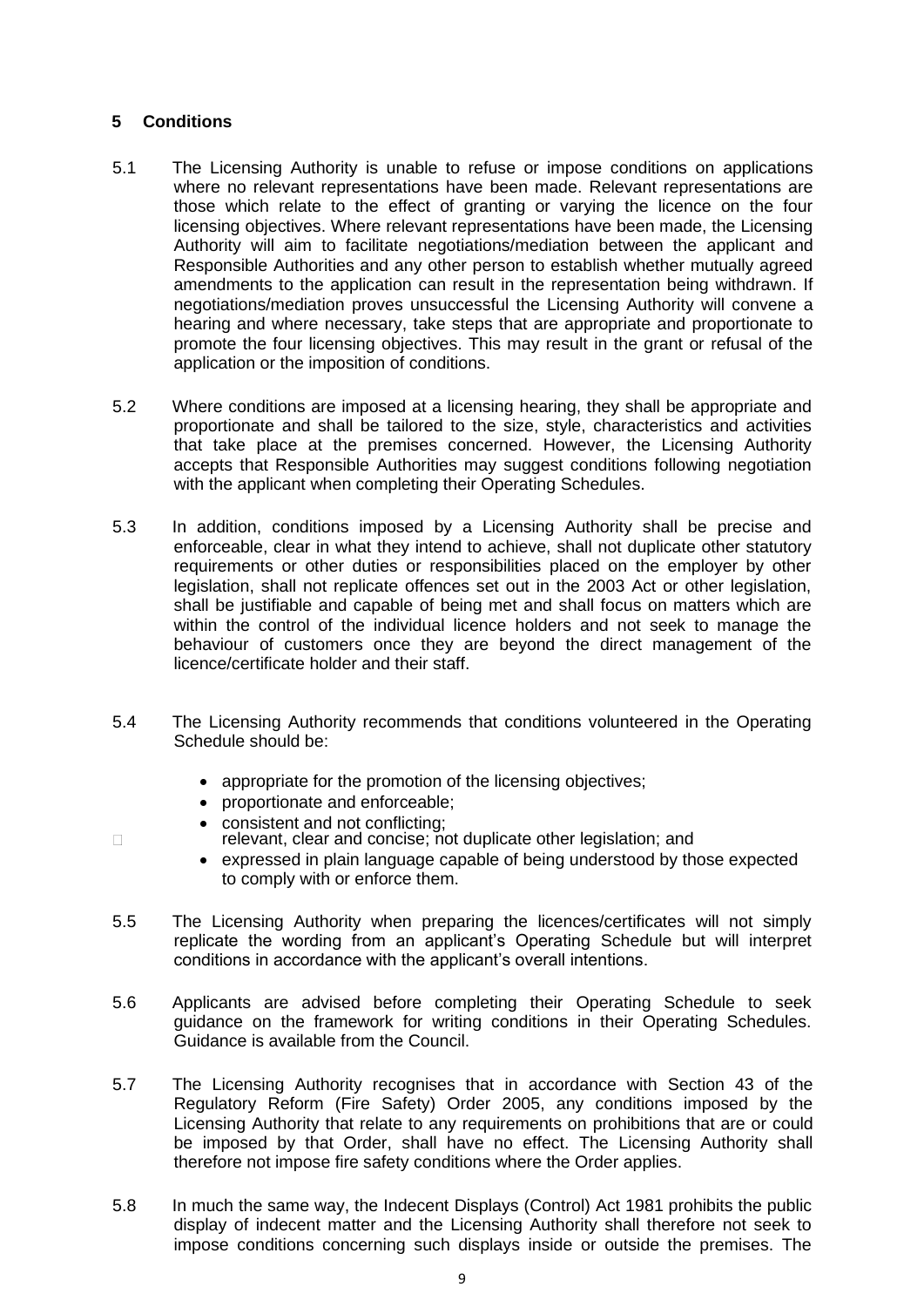existing laws governing indecency and obscenity are adequate to control adult entertainment of this nature. However, the Licensing Authority shall, if it considers necessary in certain premises, consider attaching conditions following a hearing addressing the exclusion of minors.

- 5.9 Although it is accepted that licence conditions should not duplicate other statutory provisions, the Licensing Authority and licensees should be mindful of the requirements and responsibilities placed on them by other legislation.
- 5.10 Whilst the Licensing Authority encourages cultural activities and live music within the district it is also aware of the need to avoid measures that will deter live music when determining what conditions should be placed on licences/certificates, particularly those conditions that impose costs of a disproportionate nature. However, any adverse environmental impact that may arise from individual applications will also be taken into account when considering such applications. With regard to dancing, the Licensing Authority acknowledges the changes set out in the Policing & Crime Act 2009 related to lap dancing clubs and their re-classification as sexual entertainment venues.
- 5.11 With reference to the Protection of Children from Harm Licensing Objective, those conditions relating to the admission of children to any premises remain a matter for the individual licensee or club or person who has given a Temporary Event Notice (TEN). Venue operators may however volunteer prohibitions or restrictions in their Operating Schedules.
- 5.12 All relevant representations will be considered during the decision-making process unless they are considered to be frivolous, vexatious, repetitious, or not in line with the four Licensing Objectives.
- 5.13 The Glossary at the back of this Policy sets out the licensable activities and relevant definitions surrounding the licensing process. If any member of the public is uncertain as to whether or not they require a licence or certificate they should contact Licensing Team, Selby District Council, Civic Centre, Doncaster Road, Selby, YO8 9FT or e-mail the Licensing Authority on; [licensing@selby.gov.uk.](mailto:licensing@ryedale.gov.uk)

### **6 Licensing Hours**

- 6.1 With regard to licensing hours, when the Licensing Authority's discretion is engaged, it will consider each application on its own merit and shall not seek to impose predetermined licensed hours. Where there are no objections to those hours raised by Responsible Authorities or other persons on the basis of the promotion of the licensing objectives, the Licensing Authority will have no discretion but to grant the hours requested.
- 6.2 With regard to shops, stores and supermarkets, the Licensing Authority shall normally expect such premises to provide sales of alcohol for consumption off the premises at any time when the retail outlet is open for shopping unless representations raise reasons for restricting those hours, based on the licensing objectives.
- 6.3 The Licensing Authority recognises that in some circumstances flexible licensing hours for the sale of alcohol may help to ensure that concentrations of customers leaving premises simultaneously are avoided.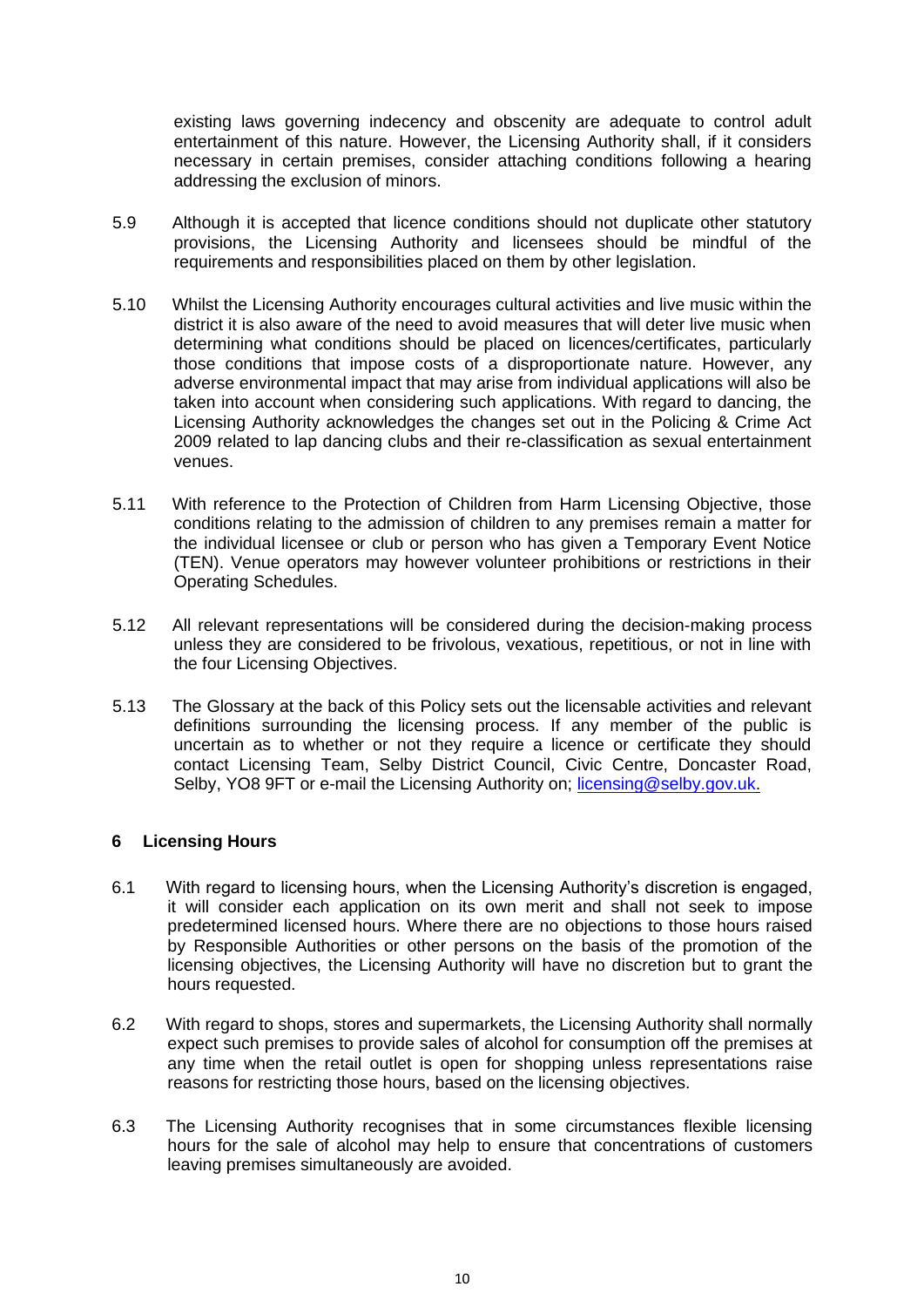### **7 Early Morning Restriction Orders**

- 7.1 The power conferred to licensing authorities to make, vary or revoke an Early Morning Restriction Order ("EMRO") is set out in sections 172A to 172E of the Act. This power came into force on 31 October 2012 and the Government provided guidance as part of the S182 Guidance to Licensing Authorities. This gives the Licensing Authority the discretion to restrict sales of alcohol in the whole or part of their area by introducing an EMRO to restrict the sale or supply of alcohol between the hours of midnight and 6am to tackle high levels of alcohol-related crime and disorder, nuisance and anti-social behaviour.
- 7.2 The decision to implement an EMRO must be evidence based and the Licensing Authority must be satisfied that such an Order would be appropriate to promote the licensing objectives. Furthermore, the Licensing Authority shall consider the potential burden that would be imposed on premises licence/certificate holders.
- 7.3 As an EMRO is a powerful tool and a very stringent approach in tackling issues, the Licensing Authority will first consider whether other measures may address the problems and achieve the same goal. These could include:
	- The use of a Cumulative Impact Policy (see Part 2 point 3);
	- Taking a robust joint agency approach to tackling problem premises;
	- Prior to reviewing a licence/certificate, meeting with the DPS and licence/certificate holder to ensure a Premises Improvement Plan is in place
	- Where this fails, reviewing Premises Licences/Certificates by the North Yorkshire Police or other Responsible Authorities;
	- Using other mechanisms to control the cumulative impact, e.g. planning controls;
	- Using other mechanisms to control noise and anti-social behaviour;
	- Using Closure Notices and Closure Orders;
	- Providing powers to designate parts of the local authority area as places where alcohol may not be consumed publicly;
	- Police enforcement of the general law concerning disorder and anti-social behaviour, including the issuing of fixed penalty notices;
	- Provision of CCTV;
	- Provision of night marshals and street angels, introduction of a late night levy;
	- Reviews and Expedited Reviews of individual premises, etc.
- 7.4 The Licensing Authority would periodically review any active EMROs in order to ensure that it continues to be appropriate for the promotion of the licensing objectives. The applicant may be required to periodically submit evidence as part of this process to demonstrate that the EMRO is appropriate and achieving the goals and confirming that these cannot be achieved by alternative methods.

### **8 Late Night Levy**

8.1 The Police Reform and Social Responsibility Act 2011 ("the PRSR Act") has also introduced the power for the Licensing Authority to charge a late night levy ("the levy") to all premises within Selby District. The late night levy is a discretionary power allowing Councils to collect an annual fee from all licensed premises in the District that are authorised to sell alcohol between the hours of midnight and 6am as a means of raising a contribution towards the costs of policing the night time economy. The decision to introduce, vary or cease the levy will be made by full Council in conjunction with the Police and Crime Commissioner and North Yorkshire Police. However, any decision in relation to the administration and design of the levy will be delegated to the Licensing Committee.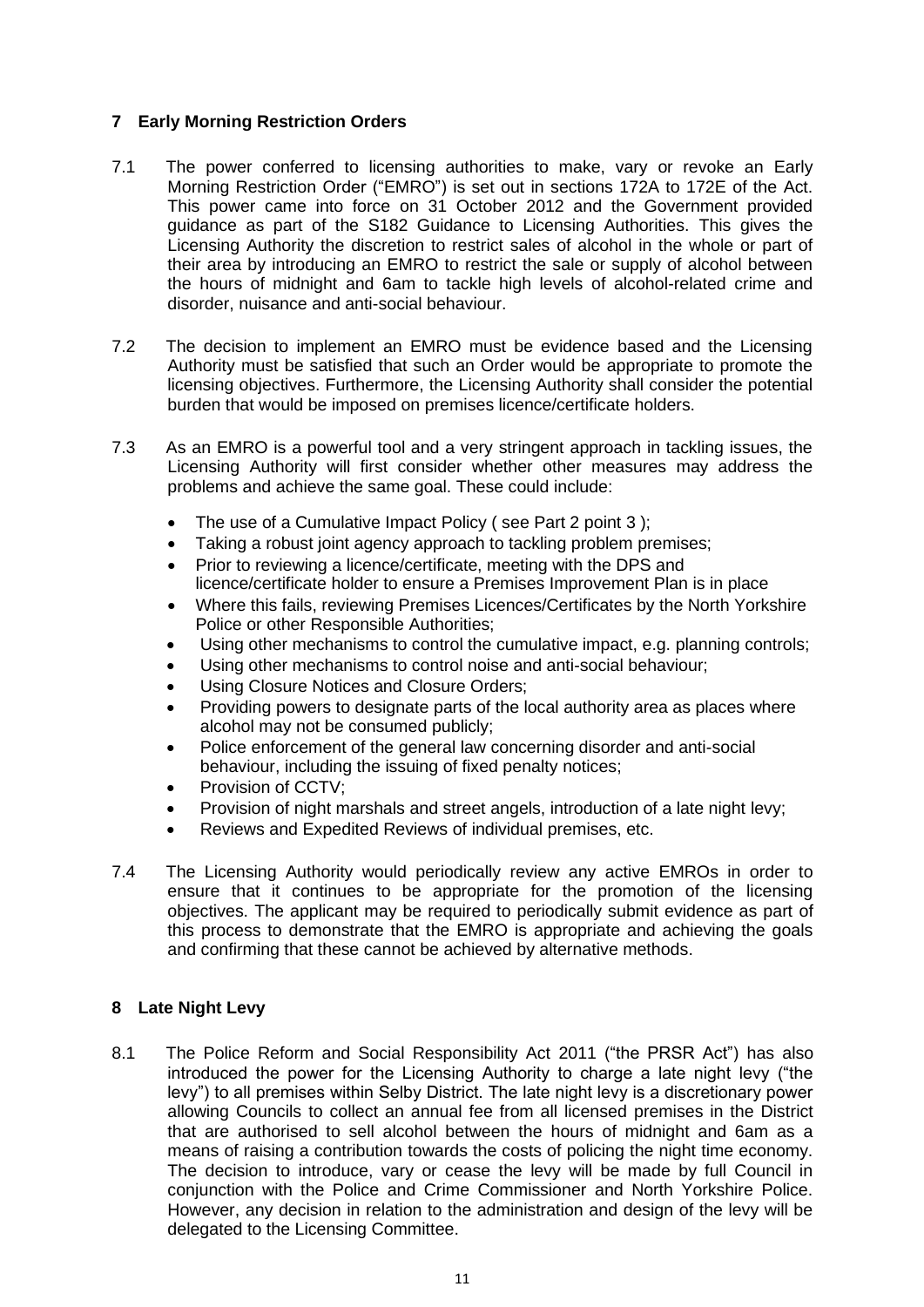### **9 Representations**

- 9.1 Under the 2003 Act both Responsible Authorities and 'other persons' may make representations on licence/certificate applications and review existing premises licences/certificates. A list of Responsible Authorities can be found at Appendix 3.
- 9.2 'Other persons' is defined as any individual, body or business that may be affected by the operation of a licensed premises regardless of their geographical location. Although the other person may be in any geographical location, any representation they make must be relevant to one or more of the licensing objectives. In addition the other person is encouraged to provide evidence supporting their representation or review. This may be for example by way of recording dates where noise nuisance or anti-social behaviour occurs. Any representation however must be specific to the premises in question and not to the area in general.
- 9.3 In addition all representations must be relevant relating to the likely effect of the grant of the licence/certificate on the promotion of at least one of the licensing objectives. The Licensing Authority will determine whether a representation from an individual, body or business is relevant, frivolous, repetitive or vexatious. In borderline cases, the benefit of the doubt will be given to the person or body making that representation.
- 9.4 Any person aggrieved by a rejection of their representation may lodge a complaint through the Council's complaints procedure or alternatively by way of judicial review.

### **10 Reviews**

- 10.1 Responsible Authorities and other persons may apply to review a licence or certificate where it is believed an operator of a licensed premises is in their opinion managing their business in a manner that does not promote one or more of the four Licensing Objectives.
- 10.2 Examples of triggers for a review may be: continual complaints of noise from or in the vicinity of the premises; continual complaints of noise or intimidation from customers outside the premises; an accumulation of breaches of licensing conditions; poor management where the licensing objectives are undermined; underage sales of alcohol (persistent or otherwise); crime-related activity; anti-social behaviour; sales of alcohol outside of the permitted hours. This list is not exhaustive
- 10.3 Where an application for a review has been submitted the Licensing Authority will determine whether or not it is relevant, frivolous, vexatious or repetitious. In borderline cases the benefit of the doubt will be given to the person making that application. Advice on reviews is available from the Council.
- 10.4 The Licensing Authority will expect applicants for a review to gather sufficient and relevant evidence relating to the specific premises that is subject to the review. This may include a diary of events and any potential witnesses. With regard to reviews on noise complaints, applicants are encouraged to liaise with the Council's Environmental Health team who may be able to assist with and support the review process.
- 10.5 Prior to a requesting a review, however, North Yorkshire Police, other Responsible Authorities or the Licensing Authority may seek to meet with the licence/certificate holder to address issues through a premises improvement plan.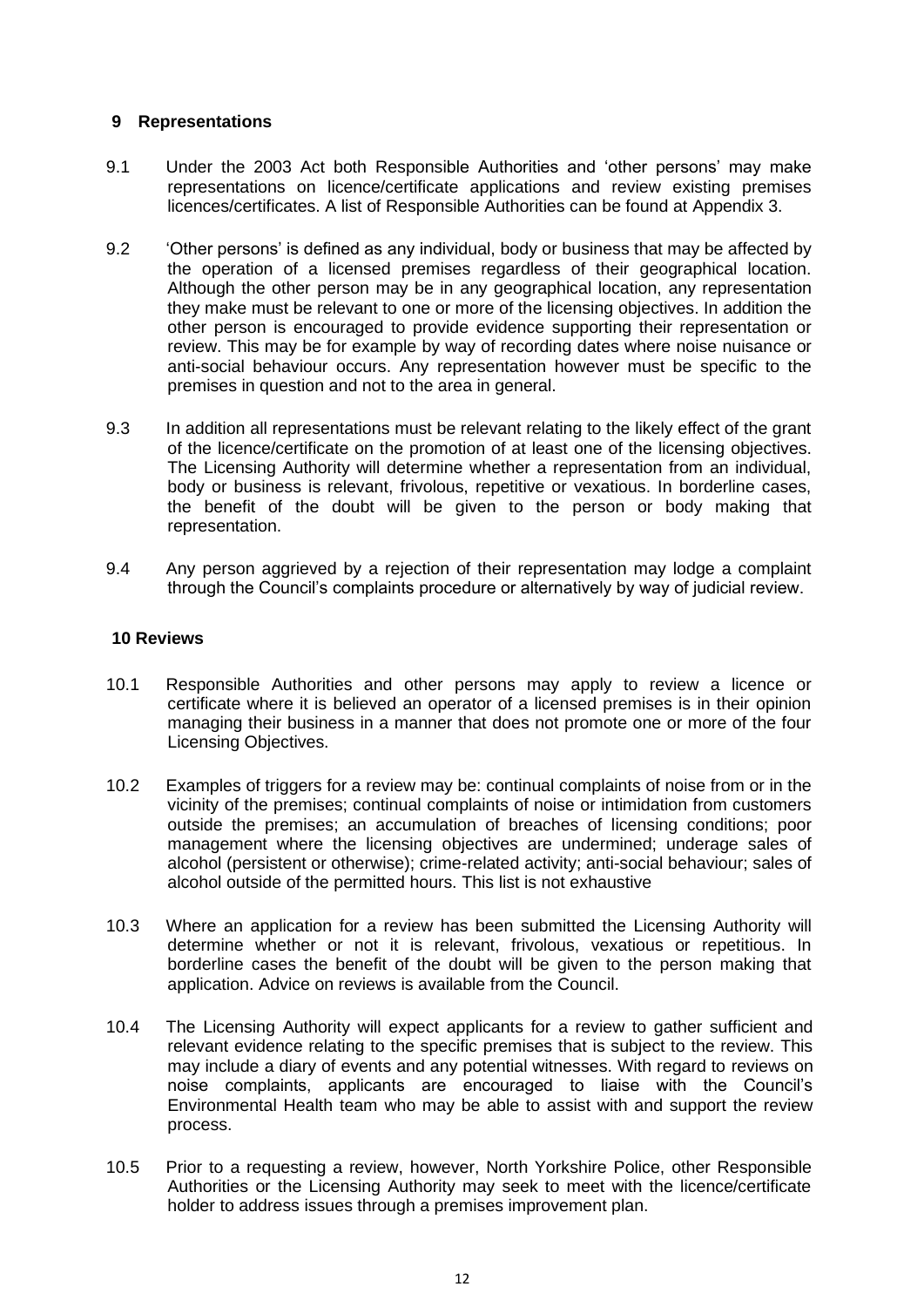### **11 Licensing Authority as a Responsible Authority**

- 11.1 The PRSR Act amended the 2003 Act to include the Licensing Authority as a Responsible Authority. This Licensing Authority will therefore be empowered to fulfil the same functions as other Responsible Authorities under the 2003 Act including making relevant representations to new licence/certificate applications and variations and reviewing an existing licence/certificate.
- 11.2 The Licensing Authority will however not normally act on behalf of other parties (e.g. local residents, councillors or community groups) as such parties may make relevant representations in their own right. However, if these parties fail to make such representations and the Licensing Authority is aware of relevant grounds to make a representation, it may in these circumstances choose to act in its capacity as a Responsible Authority.
- 11.3 However, the Licensing Authority expects other Responsible Authorities to intervene where the basis for that intervention falls within the remit of that particular Responsible Authority. The Licensing Authority recognises that each Responsible Authority has equal standing under the 2003 Act and they may act independently without waiting for representations from any other Responsible Authority.
- 11.4 In cases where the Licensing Authority is also acting in its capacity as a Responsible Authority it will ensure that there is a separation of responsibilities within the Council to ensure procedural fairness and eliminate conflict of interests. Officers within the Enforcement Section have been delegated to act as the Responsible Authority for the Licensing Authority. Any Officer requesting a Review shall not be involved in administering the review application process. Indeed, a separate Enforcement Officer will receive and process these applications including preparing any report for the Licensing Committee. Communications between both Officers shall remain formal and separate throughout the process. Thus a separation will be achieved by allocating distinct functions to different Officers. Essentially, the Enforcement Officer advising the Licensing Sub Committee shall be different from the officer who is acting as the Responsible Authority.

### **12 Health as a Responsible Authority**

12.1 In 2012 the Police and Social Responsibility Act 2011 introduced Public Health as a responsible authority under the Licensing Act 2003. While the protection of public health is not a discrete licensing objective, it can permeate each of the licensing objectives to contribute to reducing health harms associated with alcohol. In terms of a Public Health challenge, the misuse of alcohol remains a significant national and local concern. The following key messages outline the national picture in relation to alcohol impact and licensing:

Alcohol is more readily available and accessible than ever before. It is a prominent commodity in the UK marketplace, is widely used in numerous social situations and for many it's associated with positive aspects of life. However, there are currently over 10 million people drinking at levels which increase their risk of health harm. Among those aged 15 to 49 in England, alcohol is now the leading risk factor for illhealth, early mortality and disability and the fifth leading risk factor for ill health across all age groups.

Since 1980, sales of alcohol in England and Wales have increased by 42%, from roughly 400 million litres in the early 1980s, with a peak at 567 million litres in 2008, and a subsequent decline. This growth has been driven by increased consumption among women, a shift to higher strength products, and increasing affordability of alcohol, particularly through the 1980s and 1990s. Over this period, the way in which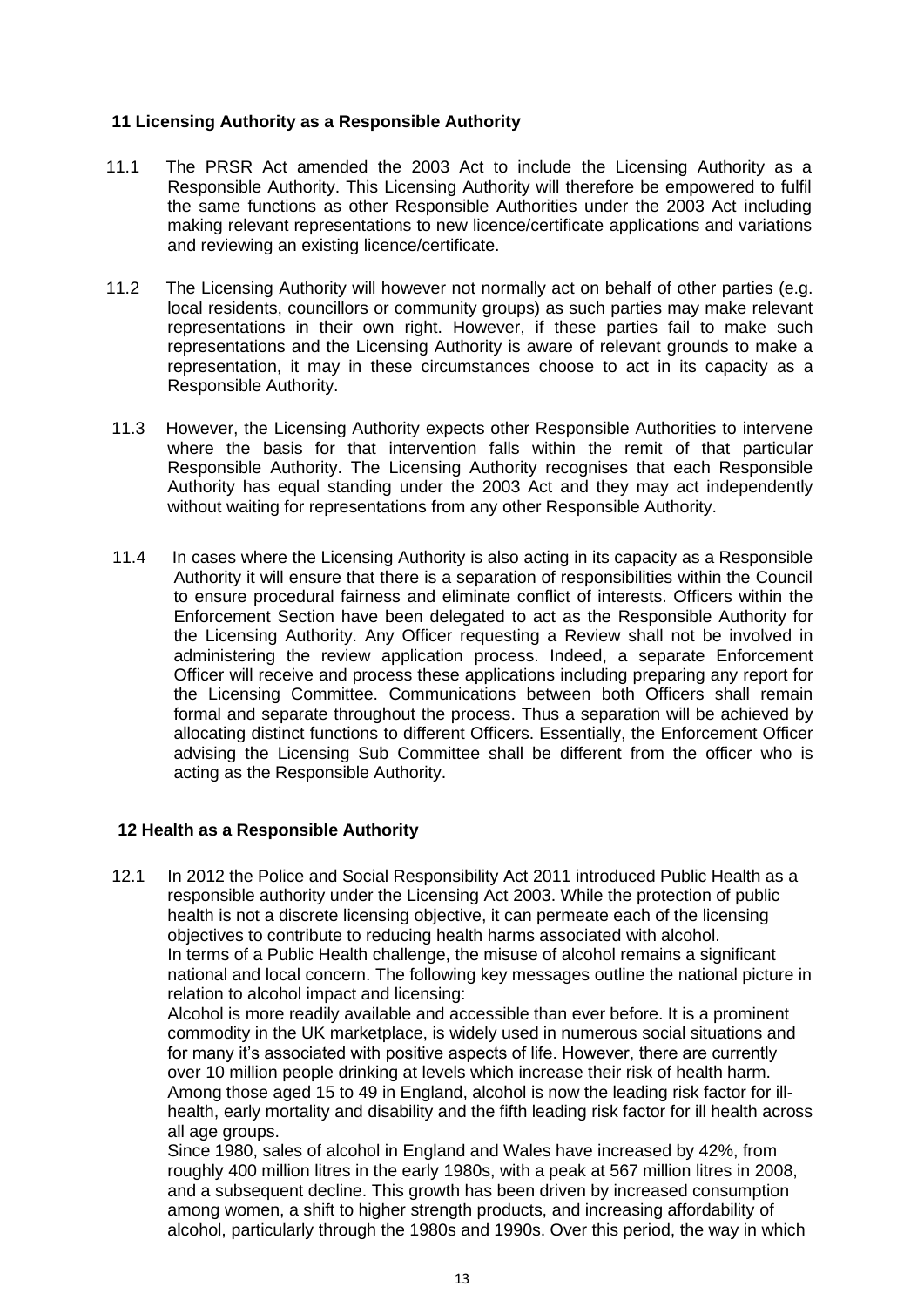alcohol is sold and consumed also changed. In 2016 there were 210,000 license premises in England and Wales, a 4% increase on 2010.

There has been a shift in drinking location such that most alcohol is now bought from shops and drunk at home. Although consumption has declined in recent years, levels of abstinence have also increased. Consequently, it is unclear how much of the decline is actually related to drinkers consuming less alcohol and how much to an increasing proportion of the population not drinking at all.

In recent years, many indicators of alcohol-related harm have increased. There are now over one million hospital admissions relating to alcohol each year, half of which occur in the lowest three socioeconomic deciles. Alcohol-related mortality has also increased, particularly for liver disease which has seen a 400% increase since 1970, and this trend is in stark contrast to much of Western Europe. In England, the average age at death of those dying from an alcohol-specific cause is 54.3 years. The average age of death from all causes is 77.6 years. More working years of life are lost in England as a result of alcohol-related deaths than from cancer of the lung, bronchus, trachea, colon, rectum, brain, pancreas, skin, ovary, kidney, stomach, bladder and prostate, combined.

The public health burden of alcohol is wide ranging, relating to health, social or economic harms. These can be tangible, direct costs (including costs to the health, criminal justice and welfare systems), or indirect costs (including the costs of lost productivity due to absenteeism, unemployment, decreased output or lost working years due to premature pension or death). Nationally, alcohol misuse is estimated to cost the NHS about £3.5 billion per year and society as a whole £21 billion annually.

Harms can also be intangible, including those assigned to pain and suffering, poor quality of life or the emotional distress caused by living with a heavy drinker. Crucially however, the financial burden which alcohol-related harm places on society is not reflected in its market price, with taxpayers picking up a larger amount of the overall cost compared to the individual drinkers.

Despite this burden of harm, some positive trends have emerged over this period, particularly indicators which relate to alcohol consumption among those aged less than 18 years, and there have been steady reductions in alcohol-related road traffic crashes.

In terms of support at a District level, the local Public Health team works across the North Yorkshire County covering the seven Local Authorities of Selby, Harrogate, Scarborough, Ryedale, Hambleton, Richmond and Craven.

As a responsible authority (RA), the public health team can:

- submit a representation against an application for a new or existing premises if it is considered to pose issues or potential harm and a priority for Public Health in that locality
- negotiate conditions with an applicant
- support or apply a review of a premises licence or club premises certificate where there are problems with one or more of the licensing objectives
- help develop and review a cumulative impact assessment (CIA)
- help to develop and review the SLP and have an important role in identifying and interpreting health data and evidence
- build relationships with other RAs and support their representations by providing them with public health evidence

North Yorkshire has a countywide alcohol strategy which recognises that we need to promote responsible safe drinking as the norm for those who use alcohol, while working together to reduce the harms of alcohol misuse. Alcohol can have a wide range of negative impacts on health if consumed above the recommended levels; this can have a range of consequences including hospital admissions and ultimately an increase in morbidity and mortality. The available data shows that for the population in Yorkshire and the Humber the main conditions for alcohol related admissions are hypertensive disease, mental disorders, cardiac arrhythmias and epilepsy.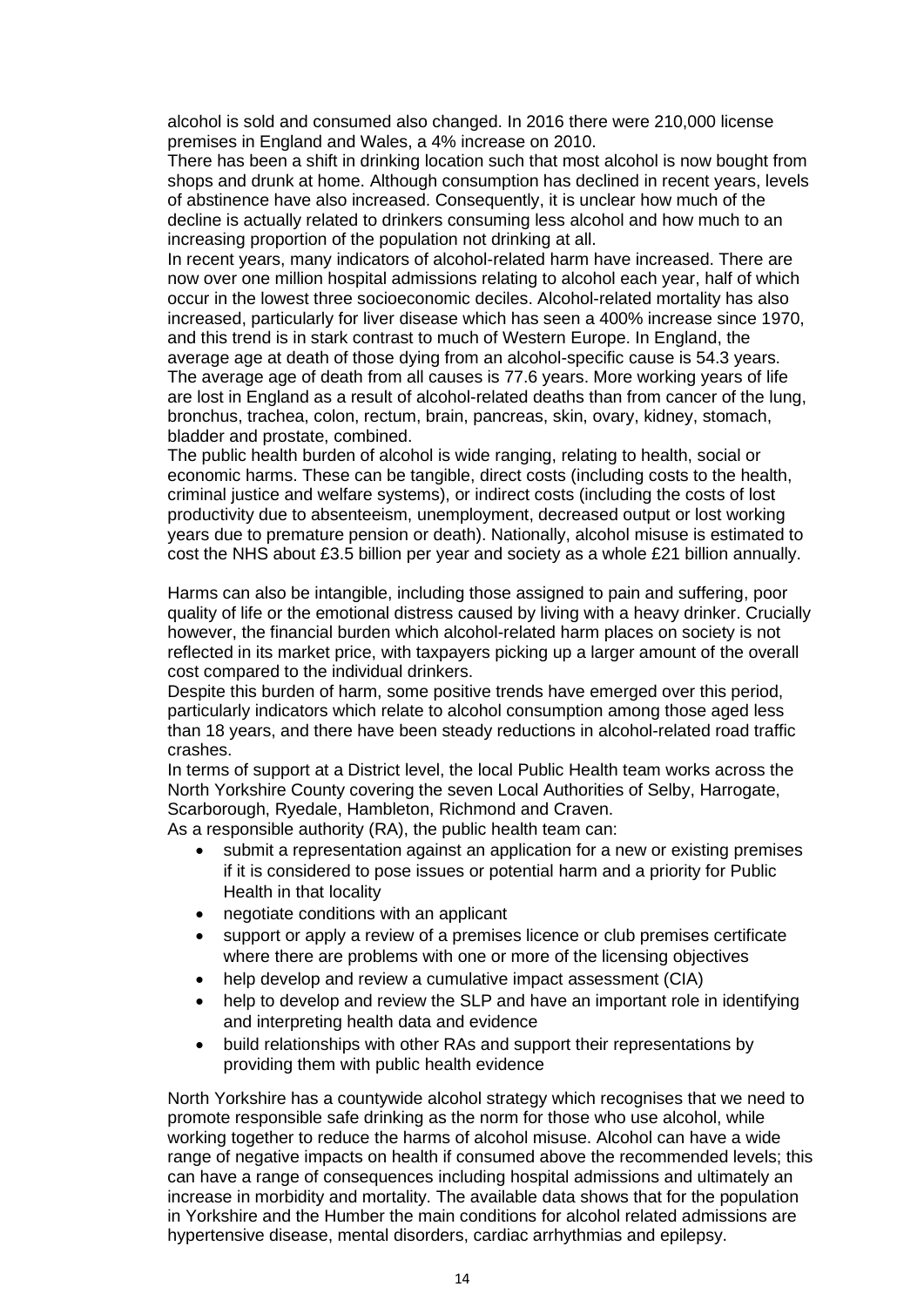The strategy acknowledges that alcohol is a complex social issue which forms part of our everyday social fabric, is a source of pleasure and enjoyment to many; but is also a potentially addictive substance which is promoted by powerful commercial forces, especially to young people. It identifies that in North Yorkshire the vast majority of people who drink alcohol, do so responsibly. However, around a quarter of all people who drink are estimated to be drinking at harmful or hazardous levels with approximately 200 people dying each year as a result. Alcohol misuse continues to be present in our communities, putting additional pressure on our emergency departments and police services. Selby District Council supports the North Yorkshire Alcohol Strategy and will, where possible, work in partnership for dealing with both actual and potential harms from alcohol.

In addition to North Yorkshire's alcohol strategy, the Director of Public Health Annual reports 2013-2018 all identify the need to prevent health and social harms caused by high levels of alcohol consumption as does the Joint Health and Wellbeing Strategy 2015 – 2020.

[https://www.nypartnerships.org.uk/sites/default/files/Partnership%20files/Health%20a](https://www.nypartnerships.org.uk/sites/default/files/Partnership%20files/Health%20and%20wellbeing/Public%20health/Alcohol%20strategy.pdf) [nd%20wellbeing/Public%20health/Alcohol%20strategy.pdf](https://www.nypartnerships.org.uk/sites/default/files/Partnership%20files/Health%20and%20wellbeing/Public%20health/Alcohol%20strategy.pdf)

<https://www.nypartnerships.org.uk/dphreport2018> <https://www.nypartnerships.org.uk/jhws>

The Public Health Outcomes Framework (PHOF) can be used to identify both national trends in terms of alcohol related harm and local issues specific to Selby District, and track developments over time. This data can be particularly relevant to the protection of children from harm, and may also assist in the prevention of crime and disorder, public nuisance and to public safety. An interactive web tool makes the PHOF data available publicly which allows local authorities to assess progress in comparison to national averages and provide a means for benchmarking progress. <https://fingertips.phe.org.uk/profile/public-health-outcomes-framework>

For a specific focus on alcohol harms, the Local Alcohol Profiles for England (LAPE) provides information for local government, health organisations, commissioners and other agencies to monitor the impact of alcohol on local communities, and to monitor the services and initiatives that have been put in place to prevent and reduce the harmful impact of alcohol.

The indicators are split into 7 domains; Mortality, Alcohol Related Conditions, Hospital Admissions, Other Impacts, Hospital Admissions by Age-Group, Treatment, Consumption and Availability and they are updated quarterly in February, May, August and November (provided new data are available).

Health data can be used to illustrate the extent to which alcohol related harm differs across the country, therefore enabling Selby to compare itself with other local authority areas.

### **The main findings for England:**

- between 2015 to 2017 there were an estimated 58,200 new alcohol-related cancer registrations. This equates to approximately 19,400 new cancer cases each year
- the rate of new alcohol-related cancer has increased gradually between 2004 to 2006 and 2011 to 2013 for both males and females. However, since 2012 to 2014 there have been minor reductions in the incidence rate for both genders
- in 2017 to 2018 there were 164,857 premises across England licensed to sell alcohol
- the density of licensed premises largely mirrors population density, meaning London and the major cities have the greatest number of licensed premises per km²
- there is an ongoing downward trend in alcohol consumption among those aged under 16. However, by the age of 17, half of all girls and almost two thirds of boy's report drinking alcohol every week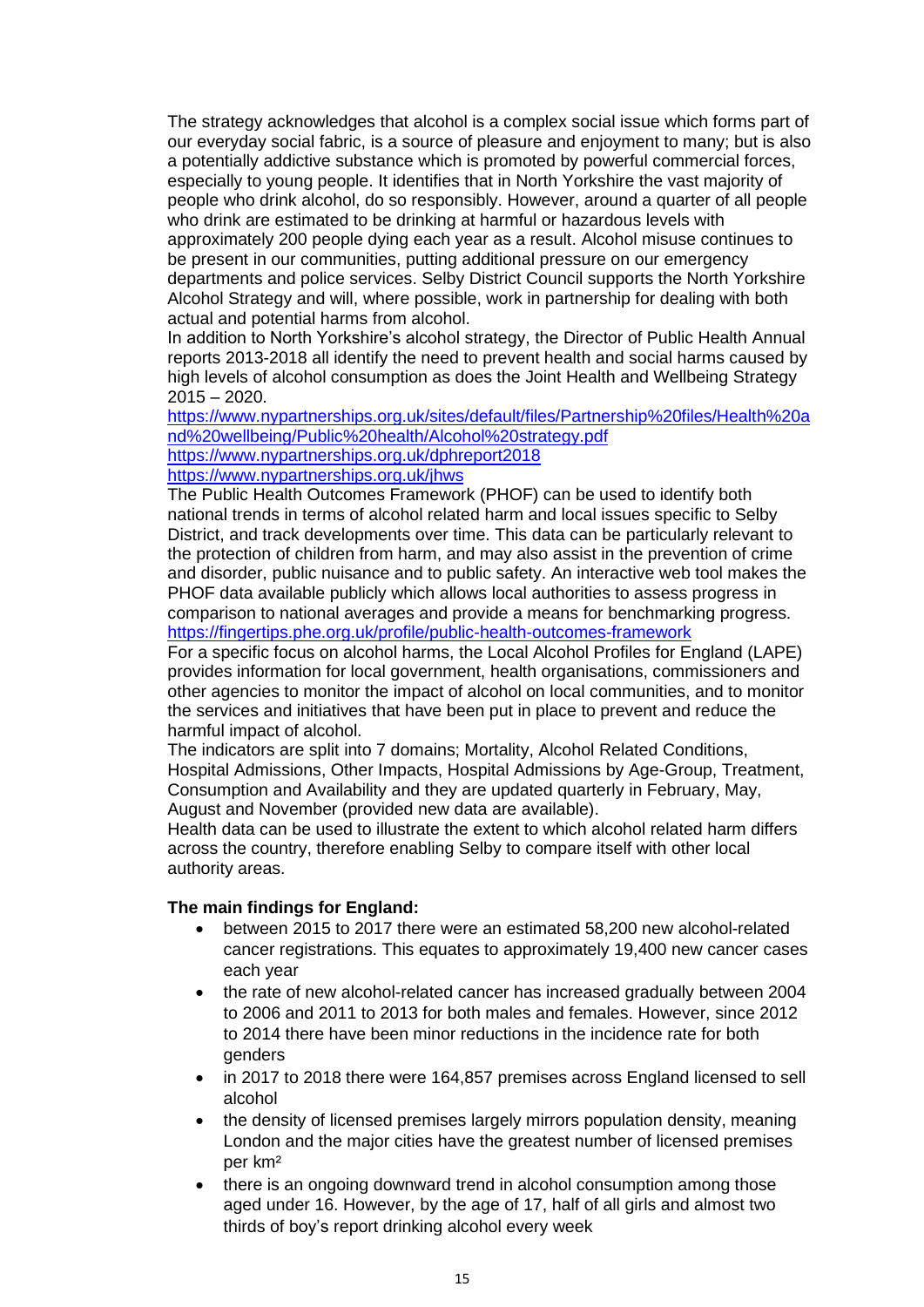- young White populations are much more likely to drink than those from a Black and Minority Ethnic group background.
- young people in the least deprived areas are more likely to drink and more likely to drink regularly at the age of 15
- hospital admissions for alcohol-specific conditions, particularly intoxication, are declining the under 18s
- girls are more likely to be admitted to hospital for alcohol-specific reasons than boys, and are admitted at younger ages
- the number of young people accessing specialist substance misuse services for alcohol problems is at its lowest level, following a peak in 2008-09. However, these young people have a range of related risk factors and vulnerabilities that should be addressed in tandem with their substance misuse
- there is some evidence that the alcohol-harm paradox as seen among adults is also present for young people living in the most deprived areas.
- there is a strong relationship between smoking and drinking, with current smokers much more likely to drink alcohol frequently than non-smokers

\*The alcohol-harm paradox is the term used to describe the observation that deprived populations that apparently consume the same, or a lower level of alcohol, suffer greater alcohol-related harm than more affluent populations.

### **The main findings for Selby:**

#### Mortality rates

The trend in alcohol-specific death varies between the North Yorkshire district areas. For males, Craven district has the highest (worst) rate of alcohol specific morality in 2016-18 with a rate of 15.1 per 100,000 population and Harrogate district has the lowest rate of alcohol mortality with a rate of 8.4 per 100,000 population; the rate in Harrogate is significantly lower than England. As can be seen from the table below, Selby also sits below the England average with a rate of 9.0 per 100,000 but the difference is not statistically significant due to Selby having a wider confidence interval compared with Harrogate. \*Alcohol-specific deaths only include health conditions where each death is a direct consequence of alcohol misuse, such as alcoholic liver disease.

| Alcohol-specific mortality (Male) 2016 - 18<br>Directly standardised rate - per 100,000 |                              |                          |        |         |                |                                |                                |
|-----------------------------------------------------------------------------------------|------------------------------|--------------------------|--------|---------|----------------|--------------------------------|--------------------------------|
| Area                                                                                    | Recent<br><b>Trend</b>       | Neighbour<br>Rank        | Count  | Value   |                | 95%<br>Lower CI<br>Lower<br>CI | 95%<br>Upper CI<br>Upper<br>CI |
| England                                                                                 | $\qquad \qquad \blacksquare$ | $\blacksquare$           | 11,367 | 14.7    | H              | 14.5                           | 15.0                           |
| Yorkshire and the Humber region                                                         | $\qquad \qquad \blacksquare$ | $\blacksquare$           | 1.296  | 17.0    | н              | 16.1                           | 17.9                           |
| North East Lincolnshire                                                                 | $\qquad \qquad$              | ×.                       | 53     | 23.1    |                | 17.3                           | 30.2                           |
| Sheffield                                                                               |                              | $\overline{\phantom{a}}$ | 148    | 20.6    |                | 17.4                           | 24.2                           |
| Kingston upon Hull                                                                      | $\qquad \qquad \blacksquare$ | $\overline{\phantom{a}}$ | 71     | 20.6    |                | 16.0                           | 26.0                           |
| Leeds                                                                                   | $\qquad \qquad$              | ×.                       | 192    | 20.0    | <b>College</b> | 17.2                           | 23.0                           |
| <b>Kirklees</b>                                                                         | $\qquad \qquad$              | $\blacksquare$           | 123    | 19.9    | <b>Service</b> | 16.5                           | 23.8                           |
| Wakefield                                                                               | $\qquad \qquad \blacksquare$ | ٠                        | 100    | 19.8    |                | 16.1                           | 24.2                           |
| Calderdale                                                                              |                              | $\overline{\phantom{a}}$ | 58     | 19.0    |                | 14.4                           | 24.6                           |
| Barnsley                                                                                |                              | $\sim$                   | 68     | 18.6    |                | 14.4                           | 23.6                           |
| Bradford                                                                                | $\qquad \qquad \blacksquare$ | ٠                        | 123    | 18.5    |                | 15.3                           | 22.1                           |
| Rotherham                                                                               | $\qquad \qquad$              | $\blacksquare$           | 60     | 15.8    |                | 12.0                           | 20.4                           |
| Craven                                                                                  | $\qquad \qquad$              | ٠                        | 13     | 15.1    |                | 7.8                            | 26.2                           |
| Scarborough                                                                             | $\overline{\phantom{0}}$     | $\overline{\phantom{a}}$ | 26     | 14.6    |                | 9.5                            | 21.6                           |
| Doncaster                                                                               | $\qquad \qquad$              | $\sim$                   | 67     | 14.6    |                | 11.3                           | 18.6                           |
| York                                                                                    | $\qquad \qquad$              | $\overline{\phantom{a}}$ | 38     | 14.3    |                | 10.1                           | 19.6                           |
| North Lincolnshire                                                                      |                              | $\blacksquare$           | 35     | 13.0    |                | 9.1                            | 18.1                           |
| Hambleton                                                                               | $\qquad \qquad$              | ×.                       | 16     | 11.1    |                | 6.3                            | 18.2                           |
| East Riding of Yorkshire                                                                | $\qquad \qquad$              | $\,$                     | 57     | 10.7    |                | 8.0                            | 13.9                           |
| Selby                                                                                   | $\qquad \qquad \blacksquare$ | $\overline{a}$           | 12     | 9.0     |                | 4.6                            | 15.8                           |
| Harrogate                                                                               | $\qquad \qquad$              | $\sim$                   | 21     | 8.4     |                | 5.2                            | 12.8                           |
| Richmondshire                                                                           | $\overline{\phantom{0}}$     | $\overline{\phantom{a}}$ | 9      | $\star$ |                | $\blacksquare$                 |                                |
| Rvedale                                                                                 |                              | $\sim$                   | 6      | $\star$ |                | $\sim$                         |                                |

Compared with benchmark: Better Similar Compared Norse Not compared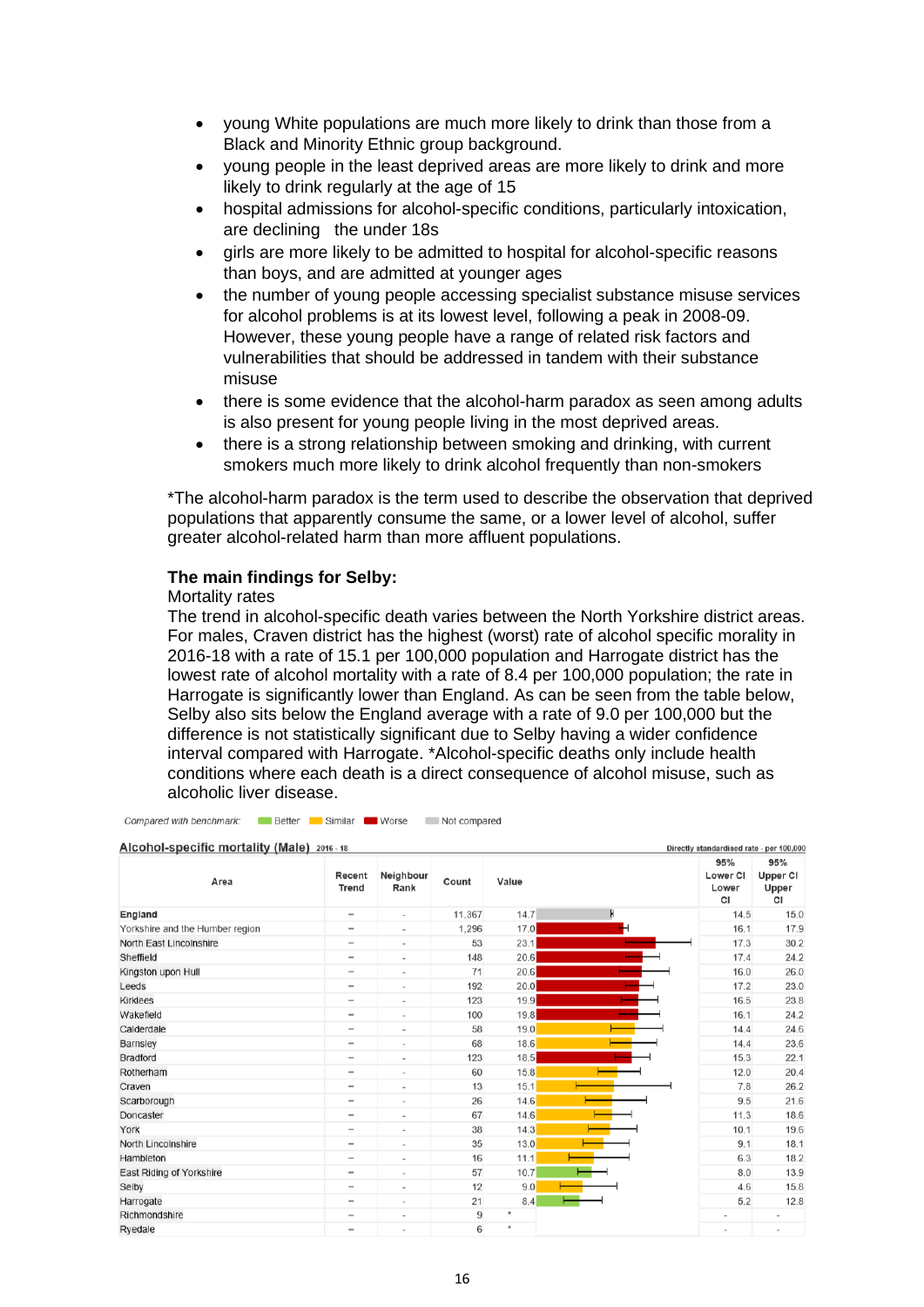For females, Selby has the highest (worst) rate of alcohol-specific mortality in 2016- 18 in North Yorkshire, with a rate of 10.5 per 100,000 compared to Scarborough at 10.2 and Harrogate at 4.0. It is also considerably higher than both the England average of 7.0 per 100,000, although the difference is not statistically significant. In Selby, the rate for female alcohol-specific mortality is higher than that for males – in other districts rates for females are about half those of men.

| Area                            | Recent<br><b>Trend</b>       | Neighbour<br>Rank        | Count | Value              | 95%<br>Lower CI<br>Lower<br>CI | 95%<br>Upper CI<br>Upper<br>CI |
|---------------------------------|------------------------------|--------------------------|-------|--------------------|--------------------------------|--------------------------------|
| England                         | $\qquad \qquad \blacksquare$ | $\overline{\phantom{a}}$ | 5,677 | 7.0                | 6.8                            | 7.2                            |
| Yorkshire and the Humber region | $\qquad \qquad \blacksquare$ | $\overline{\phantom{a}}$ | 638   | 8.1                | 7.5                            | 8.8                            |
| Selby                           | $\qquad \qquad \blacksquare$ | $\overline{\phantom{a}}$ | 15    | 10.5               | 5.9                            | 17.4                           |
| Sheffield                       | $\qquad \qquad \blacksquare$ | $\overline{\phantom{a}}$ | 80    | 10.5               | 8.3                            | 13.1                           |
| Rotherham                       | $\qquad \qquad \blacksquare$ | $\overline{\phantom{a}}$ | 41    | 10.5               | 7.5                            | 14.3                           |
| Scarborough                     | $\qquad \qquad$              | $\overline{\phantom{a}}$ | 18    | 10.2               | 5.9                            | 16.2                           |
| Leeds                           | $\overline{\phantom{0}}$     | $\overline{\phantom{a}}$ | 97    | 9.5                | 7.7                            | 11.6                           |
| North Lincolnshire              | $\qquad \qquad \blacksquare$ | $\overline{\phantom{a}}$ | 25    | 9.5                | 6.1                            | 14.0                           |
| Kirklees                        | $\qquad \qquad \blacksquare$ | $\overline{\phantom{a}}$ | 59    | 9.4                | 7.1                            | 12.1                           |
| Kingston upon Hull              | $\qquad \qquad \blacksquare$ | $\overline{\phantom{a}}$ | 32    | 8.9                | 6.1                            | 12.6                           |
| Wakefield                       | $\qquad \qquad \blacksquare$ | $\overline{\phantom{a}}$ | 45    | 8.8                | 6.4                            | 11.7                           |
| Calderdale                      |                              | $\overline{\phantom{a}}$ | 28    | 8.7                | 5.8                            | 12.6                           |
| North East Lincolnshire         | $\qquad \qquad$              | $\overline{\phantom{a}}$ | 21    | 8.6                | 5.3                            | 13.2                           |
| Doncaster                       | $\qquad \qquad =$            | $\overline{\phantom{a}}$ | 35    | 7.7                | 5.4                            | 10.8                           |
| Barnsley                        | $\qquad \qquad \blacksquare$ | $\overline{\phantom{a}}$ | 25    | 7.2                | 4.6                            | 10.7                           |
| <b>Bradford</b>                 | $\qquad \qquad \blacksquare$ | $\overline{\phantom{a}}$ | 51    | 7.1                | 5.3                            | 9.4                            |
| East Riding of Yorkshire        | $\qquad \qquad \blacksquare$ | ٠                        | 25    | 4.2                | 2.7                            | 6.2                            |
| Harrogate                       | $\qquad \qquad \blacksquare$ | $\overline{\phantom{a}}$ | 11    | 4.0                | 2.0                            | 7.1                            |
| Craven                          | $\qquad \qquad \blacksquare$ | $\overline{\phantom{a}}$ | 3     | $\boldsymbol{\pi}$ | ٠                              | ٠                              |
| Hambleton                       | $\qquad \qquad -$            | $\overline{\phantom{a}}$ | 6     | $\approx$          | ٠                              | $\qquad \qquad \blacksquare$   |
| Richmondshire                   | $\overline{\phantom{0}}$     | $\overline{\phantom{a}}$ | 8     | $\star$            | $\overline{\phantom{a}}$       | $\sim$                         |
| Ryedale                         |                              | $\overline{\phantom{a}}$ | 5     | $\approx$          | $\overline{a}$                 | $\overline{\phantom{m}}$       |
| York                            | $\qquad \qquad \blacksquare$ | $\overline{\phantom{a}}$ | 8     | $\ast$             | $\overline{\phantom{a}}$       | $\overline{\phantom{a}}$       |

Compared with benchmark: Better Similar Morse Not compared

#### Hospital admissions

Overall, the rate of admission episodes for alcohol-specific conditions (Persons) in Selby District is lower than England at 493 per 100,000 population compared to 626 for England, however LAPE figures do highlight that Selby is seeing an increasing trend in terms of admission episodes for alcohol-specific conditions, particularly for males.

When we look at people admitted for alcohol-related conditions (Broad) (Persons), Selby District is lower than England (2,151 per 100,000 population compared to 2,367). As with the alcohol-specific conditions, Selby is also seeing an increasing trend, particularly in males. The manifestation of a wide range of health problems may point to more alcohol-related harm being due to prolonged use. It is important to also look these broader health conditions where alcohol may have had a role, including both physical and mental health.

When we specifically look at hospital admissions by age group, Selby District is higher than England in 2016-18 with a rate of 855 per 100,000 population compared to 679 for the over 65 age group (Narrow) (Female). Selby is also higher than other Districts in North Yorkshire, although there is no significant change in overall trend.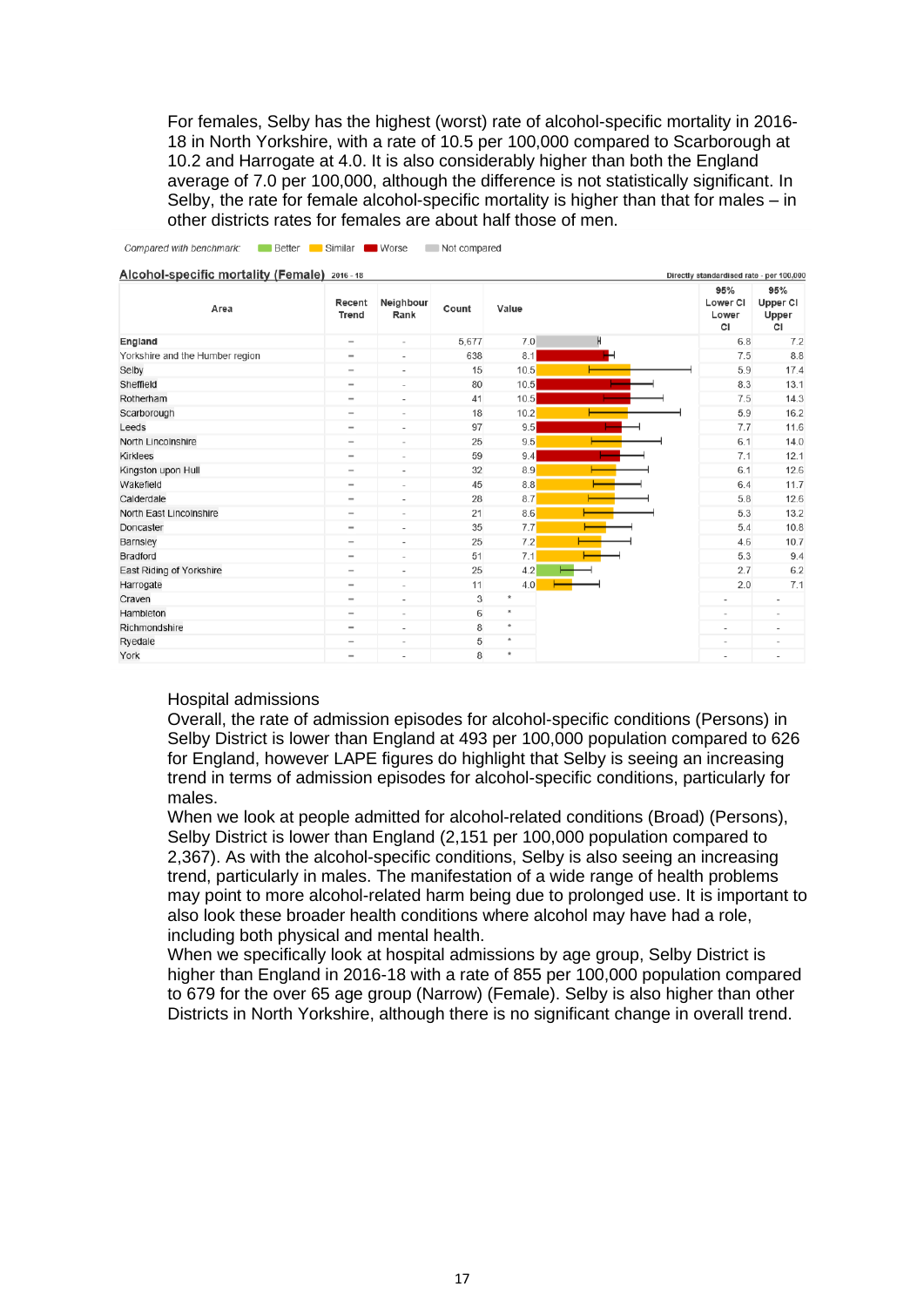| Compared with benchmark: | Better | Similar Worse | Not compared |
|--------------------------|--------|---------------|--------------|

| Area                            | Recent<br>Trend | Count  | Value     | 95%<br>Lower CI | 95%<br>Upper CI |
|---------------------------------|-----------------|--------|-----------|-----------------|-----------------|
| England                         | ŧ               | 37,586 | 679       | 672             | 686             |
| Yorkshire and the Humber region | ÷               | 3.976  | 720       | 697             | 742             |
| Barnsley                        |                 | 237    | 935       | 819             | 1,063           |
| Craven                          | $\Rightarrow$   | 74     | 908       | 712             | 1,140           |
| Wakefield                       |                 | 304    | 867       | 772             | 970             |
| Selby                           | ⇒               | 82     | 855       | 680             | 1,063           |
| Sheffield                       |                 | 429    | 848       | 769             | 932             |
| Rotherham                       | ∙               | 229    | 822       | 719             | 936             |
| Harrogate                       |                 | 163    | 807       | 687             | 943             |
| Doncaster                       | ∙               | 246    | 775       | 681             | 878             |
| North Lincolnshire              | ۰               | 149    | 774       | 654             | 909             |
| York                            | ∙               | 158    | 737       | 626             | 863             |
| Bradford                        | ÷               | 312    | 719       | 641             | 804             |
| Kingston upon Hull              |                 | 146    | 696       | 587             | 820             |
| Scarborough                     |                 | 110    | 690       | 567             | 832             |
| Richmondshire                   | ÷               | 41     | 680       | 488             | 923             |
| North East Lincolnshire         | ۰               | 118    | 678       | 561             | 813             |
| Calderdale                      | ⇒               | 142    | 667       | 562             | 787             |
| East Riding of Yorkshire        | ۰               | 299    | 633       | 563             | 709             |
| <b>Kirklees</b>                 | ∙               | 256    | 608       | 536             | 688             |
| Leeds                           | ÷               | 382    | 558<br>ਜ⊣ | 503             | 617             |
| Rvedale                         |                 | 39     | 502       | 357             | 687             |
| Hambleton                       |                 | 61     | 481       | 367             | 619             |

### alcohol-related conditions (Narrow) - Over 65s (Female) 2018/19

#### Alcohol-related conditions

Admission episodes for alcohol-related unintentional injuries (Narrow) (Male) are higher in Selby than England at 241.7 per 100,000 population compared to 228.8 but slightly lower than Yorkshire and Humber at 244.7.

Alcohol liver disease (Broad) (Persons) in Selby sits significantly below the England average with a rate of 122.2 per 100,000 compared to 131.2. However, the overall trend is that this figure is increasing/getting worse.

Incidence rate of alcohol related cancer (Persons) for Selby is 40.13 per 100,000 population. This is worse than both the England and Yorkshire and Humber rates at 37.82 and 38.39 respectively, and significantly higher than other North Yorkshire district areas. Recent trend data is not available.

In terms of Alcohol related Road Traffic Accidents, Selby has the second highest rate in North Yorkshire of 35.6 per 100,000. Craven District is higher with a rate of 46.4 and Scarborough is the lowest at 13.3. Both Selby and Craven are significantly higher than the England average of 26.4.

For more information go to:<https://fingertips.phe.org.uk/profile/local-alcohol-profiles>

#### **Reducing Impact:**

Alcohol misuse can be a contributing factor in a wide variety of diseases. Early identification, harm minimisation, treatment and rehabilitation are all key to reducing misuse and the damage associated with alcohol in our communities. The LAPE figures highlight some areas of concern on which additional support could be focussed; specifically, females in terms of alcohol-specific mortality and the hospital admissions in the over 65s age group and males in terms of hospital admissions for alcohol-specific conditions.

North Yorkshire County Council Public Health currently commissions North Yorkshire Horizons to deliver substance misuse (drugs and alcohol) services for adults in North Yorkshire drinking at dependent levels. Horizons is a partnership of Humankind, Changing Lives and Spectrum CIC with the aim of helping as many people as possible to recover from and be free from drug and alcohol dependency. Horizons help to reduce the harm that is caused to individuals, families and communities by offering support throughout an individual's treatment and help to develop a Recovery Plan that's built around the person. [.https://www.nyhorizons.org.uk/](https://www.nyhorizons.org.uk/)

The Public Health team also have an alcohol awareness campaign called "Wake Up North Yorkshire" which is intended to encourage and inspire people to think about their drinking habits and enjoy alcohol safely. Wake Up features real stories from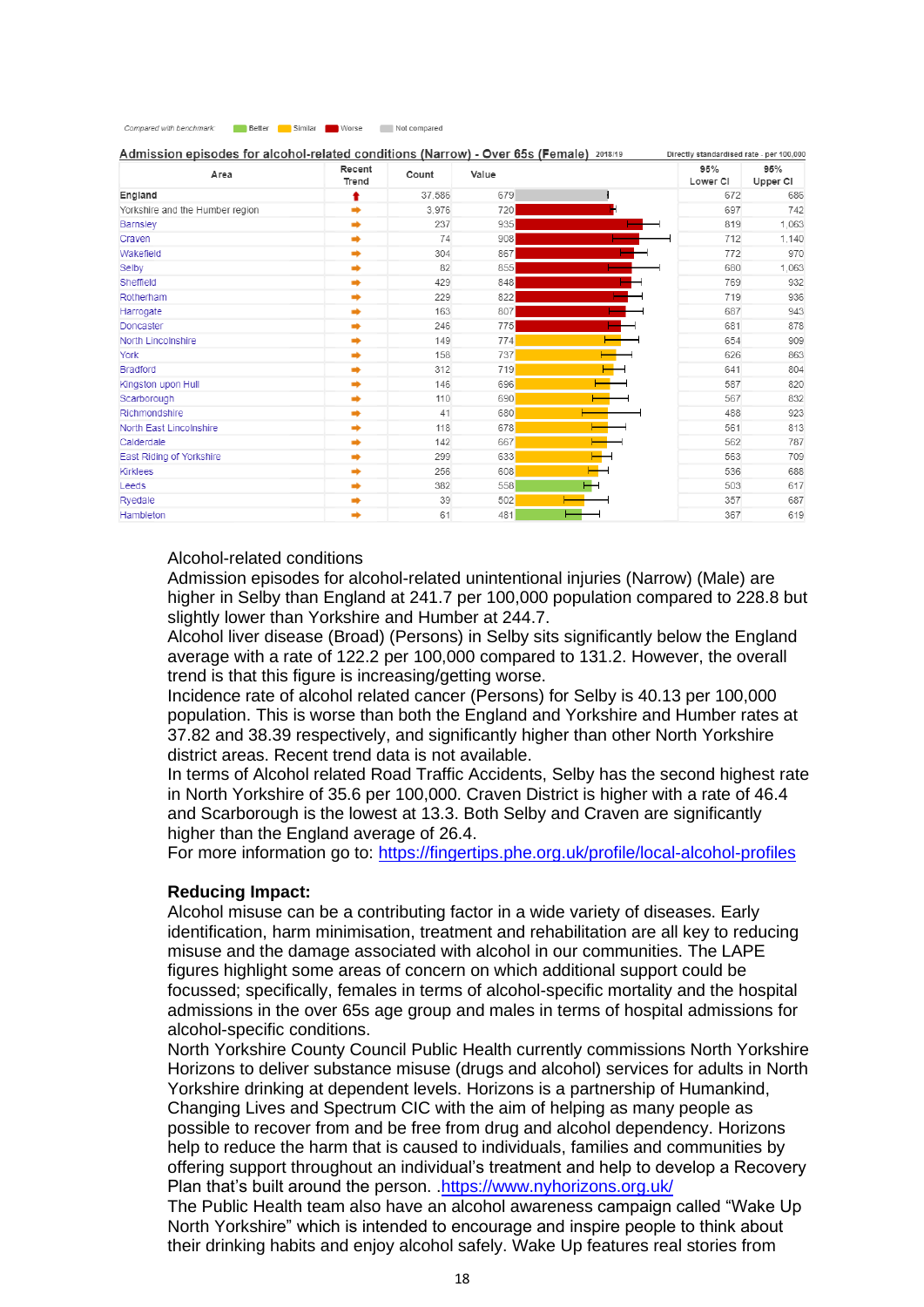North Yorkshire people about how and why they manage their alcohol intake. The campaign is based on research about drinking habits in North Yorkshire as well as the opinions of local people. It is specifically designed for people who are drinking at increasing risk levels which is over the Chief Medical Officers guidelines of 14 units/week but less than 35 units/week (for women) or 50 units/week for men. The website contains many helpful hints, tips and links to useful information. <http://wakeupnorthyorks.co.uk/about-wake-up/>

Going forward it is important that we work together to further prevent:

- Sales to those who are intoxicated
- Non-compliance with any other alcohol licence condition
- Irresponsible drinks promotions and illegal imports of alcohol
- Alcohol related Road Traffic Accidents

And that we continue to work, invest and have a positive impact on:

- Influencing where and when alcohol is sold
- Enforcing laws on underage sales
- Ensuring licensed premises operate responsibly and collaborate to reduce alcohol-related crime
- 12.2 The local contact for this Responsible Authority is included in the list of Responsible Authorities at Appendix 3 of this Policy.
- 12.3 Health in North Yorkshire
	- Increasing risk and higher risk drinking in North Yorkshire to be estimated at 25.7%, higher than the national average of 23.6%
	- alcohol related hospital admissions are increasing year on year;
	- nearly 200 people per annum die in the county as a result of alcohol.
- 12.4 There has also been a long-term increase in the proportion of alcohol purchased from off-license outlets and consumed at home rather than in pubs and bars. This change in drinking patterns is largely driven by low cost alcohol available from the off trade. The Licensing Authority has ensured that the policy recognises this shift in drinking patterns.
- 12.5 The Authority supports the North Yorkshire Alcohol Strategy and will, where possible, work in partnership for dealing with both actual and potential harms from alcohol.

### **13 Live Music Act**

- 13.1 Due to the introduction of the Live Music Act 2012 the public performance of live amplified and unamplified music between the hours of 08:00 and 23:00 on premises licensed for the supply of alcohol on any day when alcohol is being supplied under the licence and the audience is no more than 500 persons is no longer a licensable activity. Any existing licence/certificate conditions relating to live music remain in place but are suspended between these hours. However, the Licensing Authority may impose new, or reinstate existing conditions, following a review of the premises licence or club premises certificate.
- 13.2 Throughout this Policy the Licensing Authority recognises that the definition of regulated entertainment is determined by central Government and may be subject to change.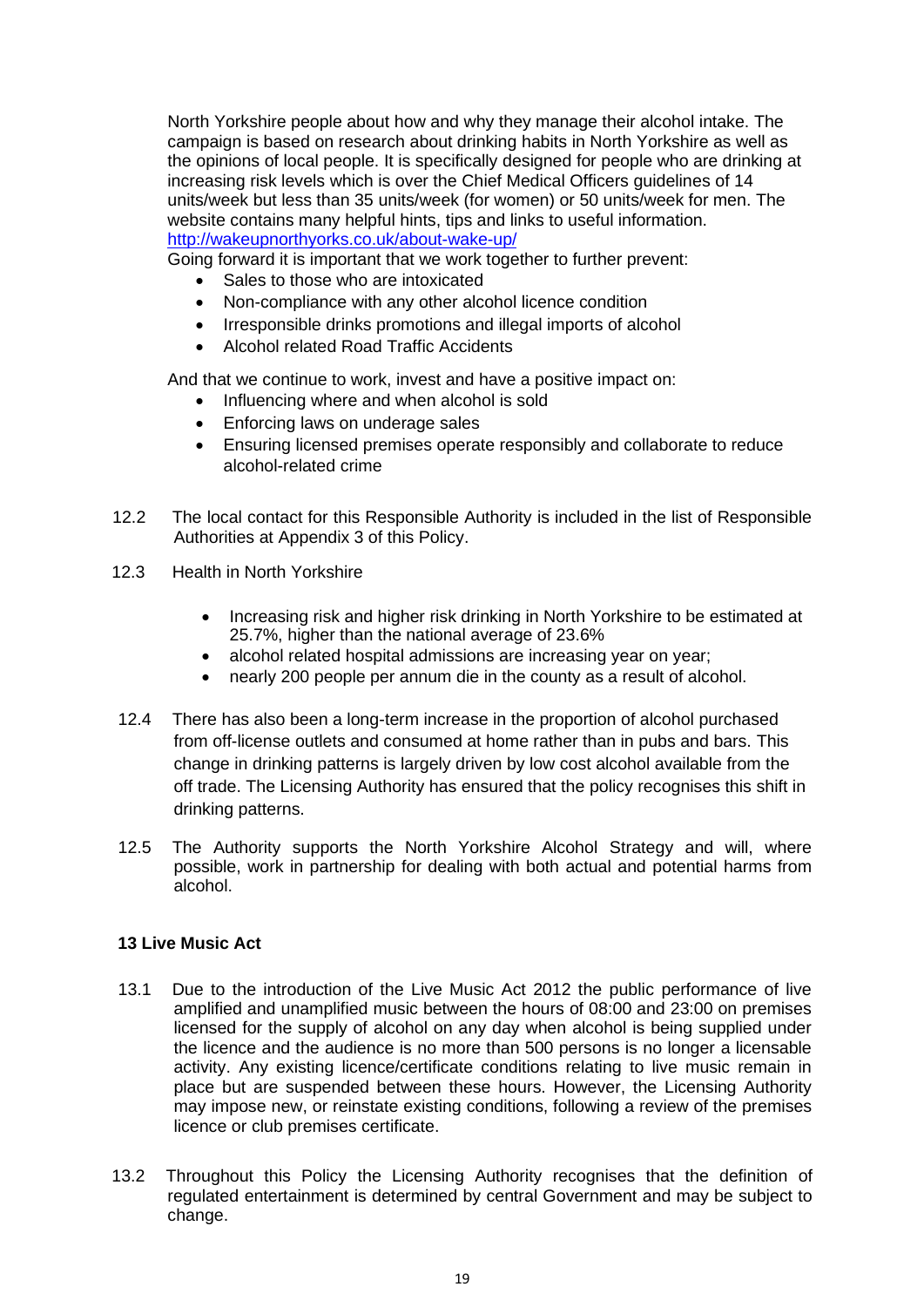13.3 When considering whether an activity constitutes the provision of regulated entertainment each case will be treated on its own merit. Live music is a performance of live music in the presence of an audience that it is intended to entertain. Live music for example can include the playing of some recorded music and may be part of the performance of amplified live music. As there will inevitably be a degree of judgement as to whether a performance is live music or not organisers of events are encouraged to consult with the Licensing Authority if in doubt.

### **14 Minor Variations**

- 14.1 Minor variations generally fall into four categories: minor changes to the structure or layout of premises; small adjustments to licensing hours; the removal of out of date, irrelevant or unenforceable conditions or addition of volunteered conditions. In all cases the Licensing Authority will consider whether the proposed variation would adversely impact on any of the four licensing objectives.
- 14.2 In considering applications the Licensing Authority will consult relevant Responsible Authorities if there is any doubt about the impact of the variation on the licensing objectives and take their views into account when reaching a decision.

### **15 Sexual Entertainment Venues (SEVs)**

15.1 Where an operator seeks to provide activities that include striptease or any other kind of nudity or sexual entertainment (for example, lap dancing clubs or topless waitresses), an application will need to be submitted for a Sexual Entertainment Venue Licence under the Local Government (Miscellaneous Provisions) Act 1982 as amended by the Policing and Crime Act 2009. However, it is recognised that there is an exception that allows premises to provide sexual entertainment no more than 11 times per year and no more frequently than monthly. Where this exemption is exercised and concerns are identified with a licensed premises this may lead to a review of the premises licence and the imposition of any relevant conditions.

#### **16 Children**

- 16.1 With regard to the Protection of Children from Harm licensing objective, the Licensing Authority and this Policy recognises The Director of Children and Young People's Services at North Yorkshire County Council as the Responsible Authority competent to act in relation to this licensing objective. The Licensing Authority will give considerable weight to representations on child protection matters.
- 16.2 The Licensing Authority shall not seek to limit the access of children to any licensed premises unless it is necessary for the prevention of physical, moral, or psychological harm. In all other cases it will be left to the discretion of the Licensee but the Licensing Authority shall expect that the licensee shall give full consideration of access by children at all times and ensure that there is a policy in place to promote this licensing objective.

The Guidance gives a range of alternatives which may be considered for limiting the access of children where that is appropriate for the prevention of harm to children.

Conditions, where they are appropriate, should reflect the licensable activities taking place on the premises. In addition to the mandatory condition regarding age verification, other conditions relating to the protection of children from harm can include:

• restrictions on the hours when children may be present;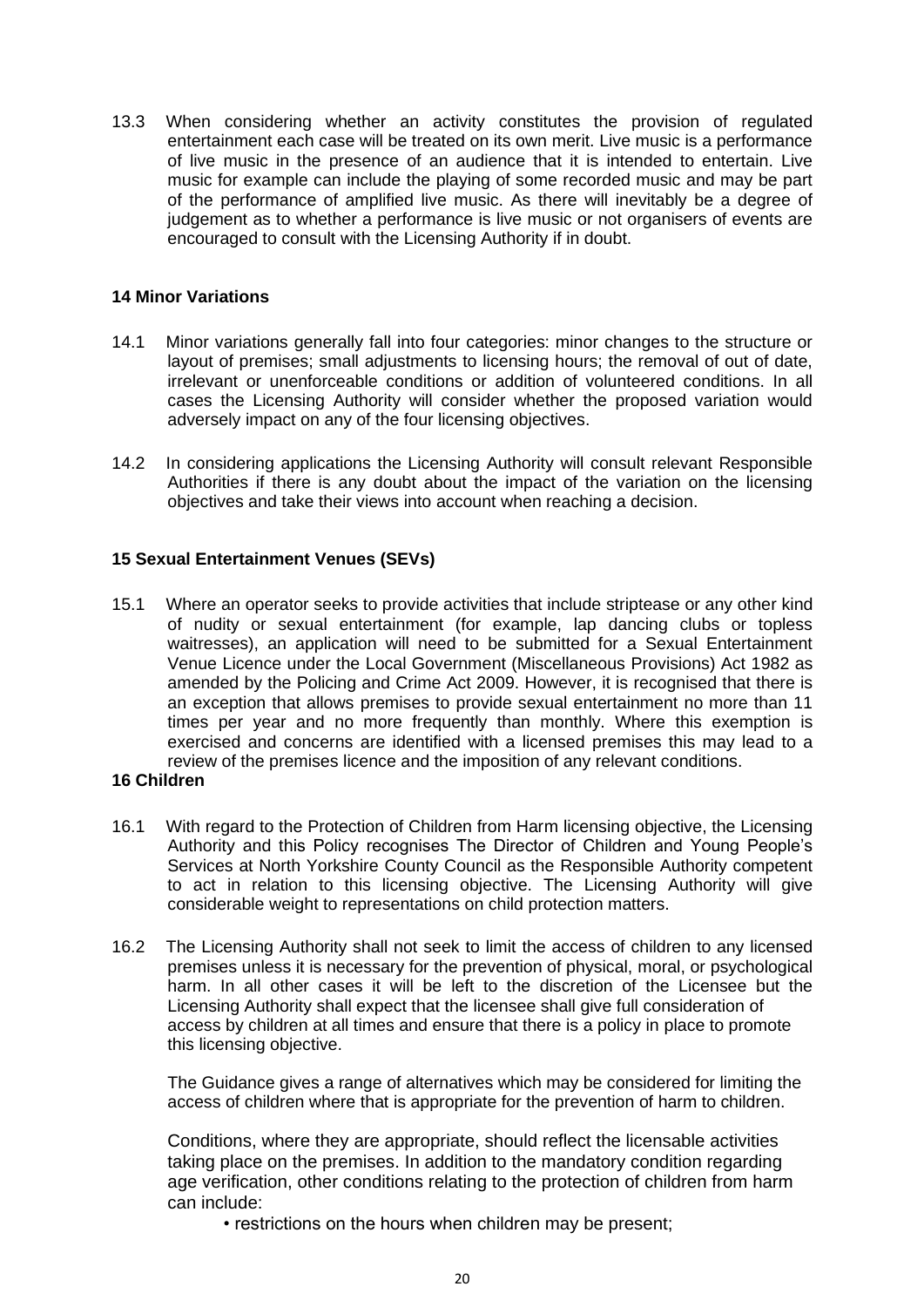• restrictions or exclusions on the presence of children under certain ages when particular specified activities are taking place;

• restrictions on the parts of the premises to which children may have access;

• age restrictions (below 18);

• restrictions or exclusions when certain activities are taking place;

• requirements for an accompanying adult (including for example, a combination of requirements which provide that children under a particular age must be accompanied by an adult); and

• full exclusion of people under 18 from the premises when any licensable activities are taking place.

Conditions requiring the admission of children to any premises cannot be attached to licences or certificates. Where no licensing restriction is appropriate, this should remain a matter for the discretion of the individual licence holder, club or premises user.

- 16.3 Where there are concerns with regard to access of children the Licensing Authority will consult the Director of Children and Young People's Services. However, where the Licensing Authority's discretion is engaged it will judge the merits of each application before deciding whether or not to impose conditions limiting the access of children.
- 16.4 The following are examples of premises that are likely to raise concern and engage the Licensing Authority as a Responsible Authority to take action:
	- Where entertainment or services of an adult or sexual nature are common thereby likely to undermine the licensing objectives;
	- Where relevant premises are known to allow unaccompanied children;
	- Where the applicant has described in the Operating Schedule that '*no adult or similar entertainment shall take place on the premises'* but intends to hold an event liable to compromise the protection of children from harm licensing objective;
	- Where there has been early indication and subsequent evidence of poor management of the premises leading to undermining of the licensing objectives;
	- Where the premises have a known association with drug taking or dealing;
	- Where the current staff have received convictions or cautions for serving alcohol to minors or where the premises has a reputation for underage drinking or failures in test purchasing;
	- Where there is a strong element of gambling on the premises:
	- Where there is likely to be underage events with the intention of selling or exposing alcohol for sale or where the intention is to permit adults to this event;
	- Where the supply of alcohol for consumption on the premises is the exclusive or primary purpose of the services provided at the premises.
- 16.5 Examples of entertainment likely to cause concern are entertainment or services of an adult or sexual nature including topless bar staff, striptease, lap, table or pole dancing, performances involving feigned violence or entertainment involving strong or offensive language.
- 16.6 Where there are events solely provided for children, for example an Under 18's disco in a public house or similar relevant premises, the Licensing Authority strongly advises that no alcohol is served at such events and for the management of the premises to ensure that measures are in place to prevent sales to under aged persons. In addition, it is recommended that measures should be in place to prevent alcohol being brought onto those premises and to prevent under aged persons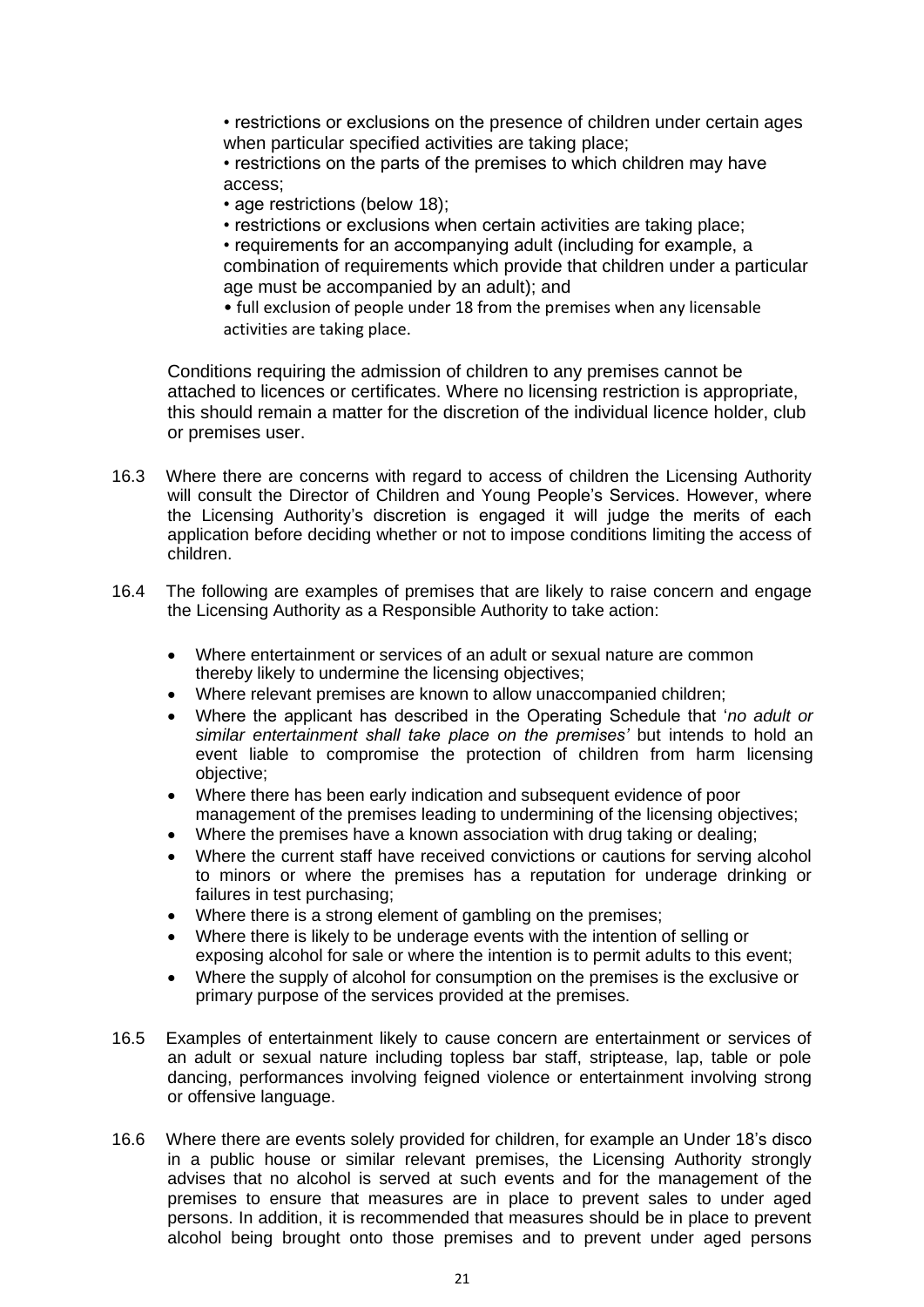leaving and returning to the premises in order to consume alcohol in the vicinity of the premises.

- 16.7 In particular, the Licensing Authority will consider what conditions are offered in the Operating Schedule. The applicant in completing the Operating Schedule is required to describe the steps they intend to take to promote this Licensing Objective and highlight any adult entertainment or services, etc. that may give rise to concern in respect of children. However, where the applicant does not state the steps they intend to take to promote this Objective but does state that "*no adult or similar entertainment shall take place on the premises"*', the Licensing Authority shall consider that this restriction to be a condition on the Licence/certificate even though it may not state it on the Licence/Certificate itself.
- 16.8 The 2003 Act as amended by the Policing & Crime Act 2009 has introduced a number of mandatory conditions. One of these conditions provides that where a Premises Licence or Club Premises Certificate authorises the exhibition of a film, it must include a condition requiring the admission of children to films to be restricted in accordance with the recommendations given either by the British Board of Film Classification ("the BBFC") or by the Licensing Authority itself. The Licensing Authority has a procedure in place for the approval of unclassified films that includes conditions relating to the admission of children. In adopting these procedures the Licensing Authority supports the BBFC Guidelines and shall not seek to duplicate the BBFC's recommendations. The Film Authorisation Procedure is available from Council. Any changes to these procedures are not considered changes to this Policy and as such any amendment to these procedures will not necessitate a review of the Licensing Policy.

### **PART 4**

### **17 Licences & Certificates – General**

- 17.1 New applicants and existing licence/certificate holders are encouraged to take heed of the information contained within this Policy. In order to avoid potential representations which generally delay an application, the Licensing Authority strongly recommends that prior to submitting their application applicants consult all Responsible Authorities, in particular North Yorkshire Police and the Environmental Protection team. In some cases, it may be advisable to consult 'other persons' as defined in the 2003 Act, for example a Town or Parish Council or neighbouring properties.
- 17.2 The Premises Licence/Certificate application outlines the operating conditions and the Operating Schedule that will form the basis of conditions that will be attached to the Licence/Certificate. The Licensing Authority shall expect the applicant to have carefully considered the promotion of all four Licensing Objectives in their Operating Schedule.
- 17.3 The Licensing Authority recognises that large-scale events may attract large crowds and the risks to public safety, crime and disorder and public nuisance are likely to increase with these numbers. Event organisers are recommended to consult with Responsible Authorities and the Safety Advisory Group in good time to discuss the Operating Schedule and any potential issues well before an application is submitted.
- 17.4 Where a festival, carnival or similar event requiring a Premises Licence or Temporary Event Notice is due to take place, the event organiser and/or landowner are recommended to consult with Responsible Authorities and the Safety Advisory Group in good time to discuss any potential issues.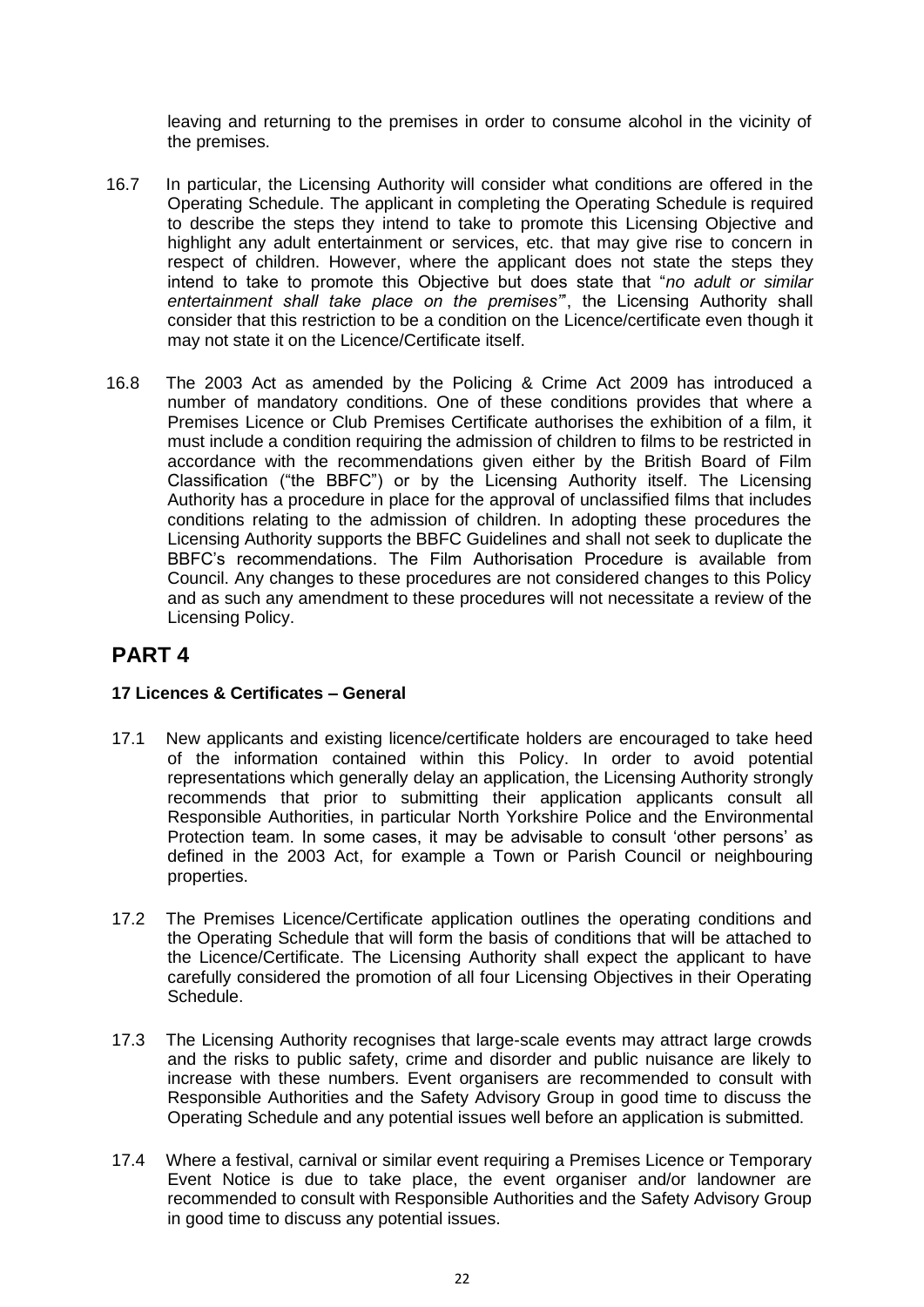#### 18 **Immigration Matters**

- 18.1 The commencement of the Immigration Act 2016 made it a requirement for licensing authorities to be satisfied that an applicant has the right to work in the UK. An application made by someone who is not entitled to work in the UK must be rejected.
- 18.2 Licences must not be issued to people who are illegally present in the UK, who are not permitted to work, or who are permitted to work but are subject to a condition that prohibits them from doing work relating to the carrying on of a licensable activity.
- 18.3 A premises or personal licence issued in respect of an application made on or after 6 April 2017 will lapse if the holder's permission to live or work in the UK comes to an end.

The licensing authority will have regard to any guidance issued by the Home Office in relation to the immigration related provisions now contained in the 2003 Act

Immigration offences, including civil penalties, are 'relevant offences' as defined by the 2003 Act.

### **19 Deregulation of Entertainment**

- 19.1 The Legislative Reform (Entertainment Licensing) Orders 2014 and Deregulation Act 2015 deregulated some of the licensable activities under the 2003 Act in addition to the deregulation created by the Live Music Act 2012.
- 19.2 Some of the activities which may no longer require authorisation are;
	- Exhibitions of films where they are incidental to another activity which is exempt from licensing.
	- 'Not-for-profit' film exhibitions between 08:00 and 23:00 on any day held in community premises provided that the audience size is no more than 500 and the organiser gets consent from the person who is responsible for the premises and ensures that age classification ratings are complied with.
	- A performance of amplified live music or playing of recorded music between 08:00 and 23:00 on any day in a church hall, community hall, or other similar community premises, that is not licensed to sell alcohol, provided that the audience size is no more than 500 and the organiser gets consent from the person responsible for the premises.
	- A performance of amplified live music or playing of recorded music between 08:00 and 23:00 on any day at the non-residential premises of a local authority, a school or a hospital provided that the audience size is no more than 500 and the organiser gets consent from the local authority or the schoo or the health care provider for the hospital.

### **20 Wholesale Sales of Alcohol**

- 20.1 All sales of alcohol to members of the public, even in wholesale quantities, from any premises will require an authorisation. Any premises from which alcohol is supplied or sold will require either a premises licence, a club premises certificate or temporary event notice. There will need to be a designated premises supervisor for the premises if the authorisation is in the form of a premises licence.
- 20.2 Sales made to other traders for the purposes of their trade will not be a licensable activity. Similarly, sales made to holders of premises licences, club premises certificates or personal licences will not be a licensable activity if the sale is for the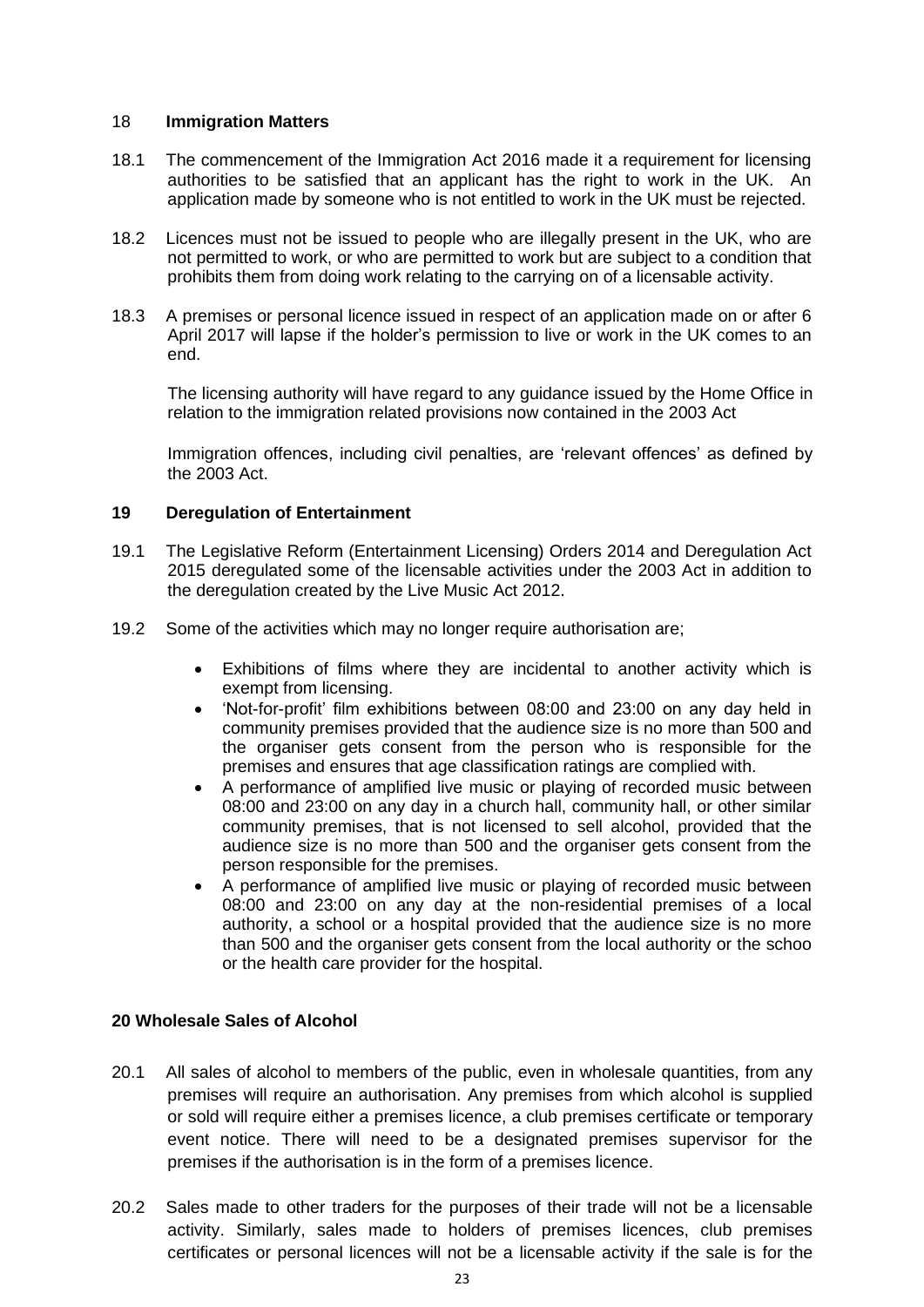purposes authorised by the premises licence or for the purposes of the qualifying club. Also exempt will be when alcohol is sold wholesale to premises users operating under a temporary event notice

### **21 Mail Order supply of alcohol**

21.1 Where alcohol is sold to the public by mail order the premises or warehouse from which the alcohol is dispatch will require a licence.

### **22 Garages**

- 22.1 With regard to the licensing of garages and/or filling stations Section 176 of the 2003 Act prohibits the sale or supply of alcohol from premises that are primarily used as a garage. The Licensing Authority must decide whether or not a premises is used primarily as a garage. The accepted approach is based on "intensity of use" to establish "primary use". For this reason, the Licensing Authority will expect an applicant to provide comprehensive statistical information with their application on the intensity of use to establish primary use.
- 22.2 Where there is insufficient evidence to establish primary use (e.g. where there is a new build) the Licensing Authority shall decide whether to deal with any issues through enforcement action after the licence is granted or defer granting the licence until the primary use issue can be established to the Licensing Authority's satisfaction. R (Murco Petroleum Limited) v Bristol City Council 2010 addresses the issue of Licensing Authority's compelling applicants to answer questions and to supply relative turnover figures if requested to do so. The Licensing Authority's role is not merely adjudicatory; it may also take a more inquisitorial stance.
- 22.3 In order to promote the four Licensing Objectives, the Licensing Authority may consider seeking Premises Licences for land or buildings under public ownership within the district. The Local Authority will seek to encourage and promote festivals, carnivals and similar events in the district to provide a more vibrant community.
- 22.4 In addition, the Licensing Authority encourages local Town and Parish Councils to seek Premises Licences for land or buildings under public ownership within the community.

### **23 Late Night Refreshment**

- 23.1 It is recognised that the provision of late night refreshment forms an important part of the district`s late night economy. As such where late night refreshment is provided between the hours of 11pm and 5am applicants must demonstrate in their Operating Schedule how they will promote the four Licensing Objectives, particularly with regard to the Prevention of Crime and Disorder and the Public Nuisance Licensing Objectives.
- 23.2 Where an applicant wishes to sell alcohol either on or off the premises in such an establishment or provide an alcohol delivery service, the Licensing Authority recommends that the Operating Schedule sets out specific measures to ensure the prevention of Crime and Disorder and Public Nuisance in the vicinity of the premises. Existing premises that seek to provide an alcohol delivery service are expected to notify the Licensing Authority that they are operating such a service setting out specific measures they intend to take to promote the licensing objectives.
- 23.3 Where a delivery service is operated from these premises extra care must be taken by the operator with regard to compliance/breach of licensing hours. For example, a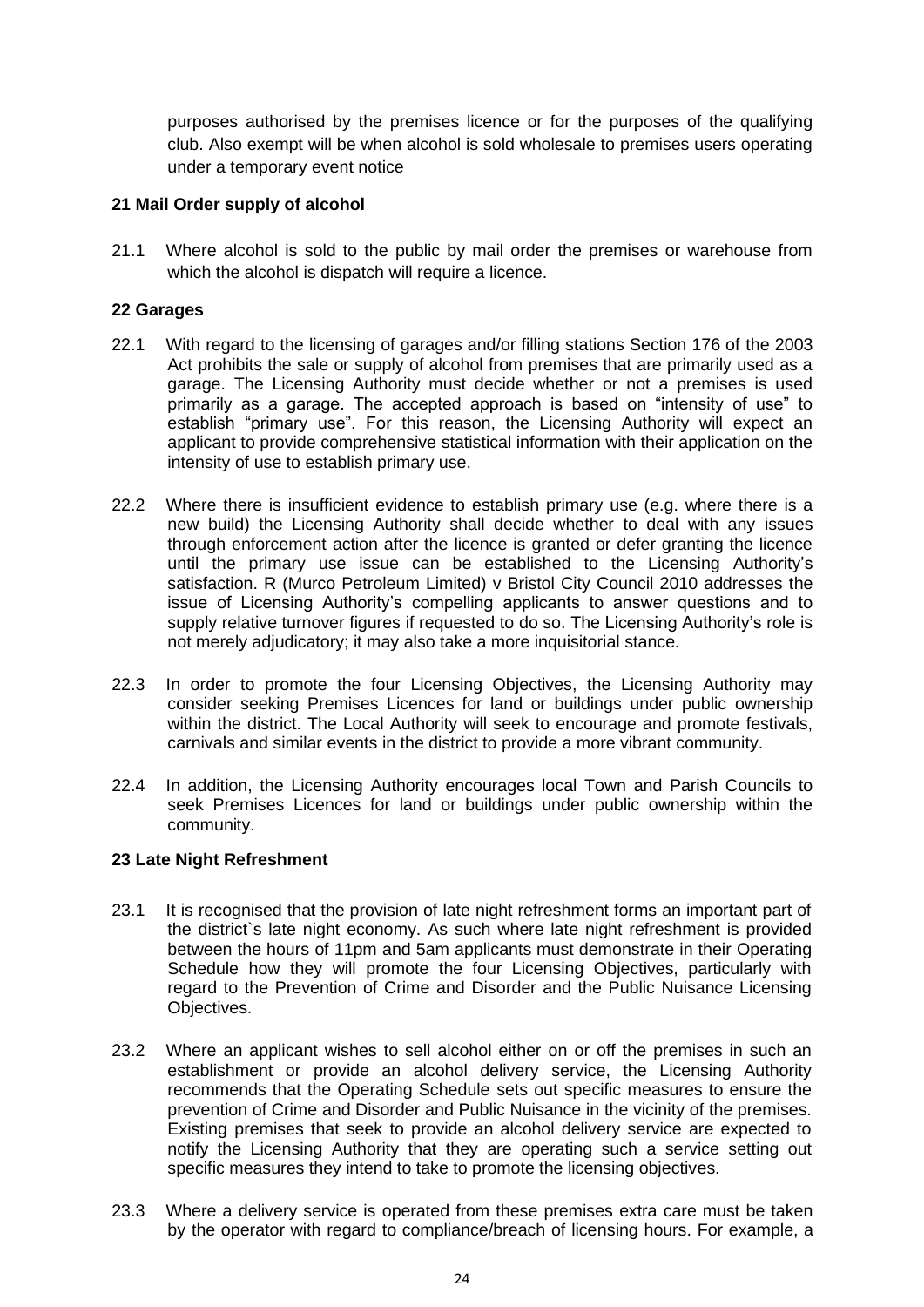pizza order must be capable of reaching the customer at the delivery address by no later than the end of the permitted hours.

23.4 The Licensing Authority recommends takeaways and late night refreshment houses have a responsible policy for regularly clearing litter from outside their premises whilst the premises are open and at the end of the working day. Such a policy could also include notices displayed advising customers to use the bins provided.

### **24 Mobile Premises**

- 24.1 Where licensable activities take place in mobile vehicles, a Premises Licence will be required for the land upon which the vehicle operates. The application must specify the pitch from where trading is to take place. The premises licence will be in addition to any street trading licence or consent that may be required. Where a street trading licence or consent is in force it may have more onerous conditions than the premises licence in which case the licensee will be expected to abide by the more onerous conditions.
- 24.2 As this type of premises is likely to cause people to congregate, the Licensing Authority will expect applicants to demonstrate specific measures to prevent Crime and Disorder, prevent Public Nuisance and promote Public Safety.
- 24.3 In addition, the Licensing Authority shall expect the applicant to consider specific measures to ensure that litter from such premises is regularly disposed of.

### **25 Gaming Machines**

- 25.1 Where licensed premises intend to provide more than two Category C or D gaming machines, the Licensing Authority will hold a licensing hearing to determine the application for an alcohol-licensed premises gaming machine permit.
- 25.2 Compliance within the Gambling Commission's Codes of Practice relating to gaming machines on licensed premises is mandatory.

### **PART 5**

#### **26 Personal Licences**

- 26.1 Where a Premises Licence authorises the supply of alcohol, every supply of alcohol must be made or authorised by a Personal Licence Holder. Whilst this does not mean that the Personal Licence Holder must be present at every sale of alcohol or directly supervise each sale, authorisation should be meaningful and properly managed.
- 26.2 The Licensing Authority advises that it is good practice for the Personal Licence holder to give specific written and dated authorisation to individuals to demonstrate due diligence. Whilst the Designated Premises Supervisor ("the DPS") and Personal Licence Holder may authorise sales in their absence, they still remain responsible for those sales. Similarly, the Premises Licence Holder also remains responsible for ensuring that the licensing law and conditions are complied with at that premises.
- 26.3 Where a community premises applies for an exemption from the requirement to have a DPS, the Licensing Authority must be satisfied that arrangements for the management of the premises by their Committee or Board of individuals are sufficient to ensure the adequate supervision of the supply of alcohol on the premises. The applicant will be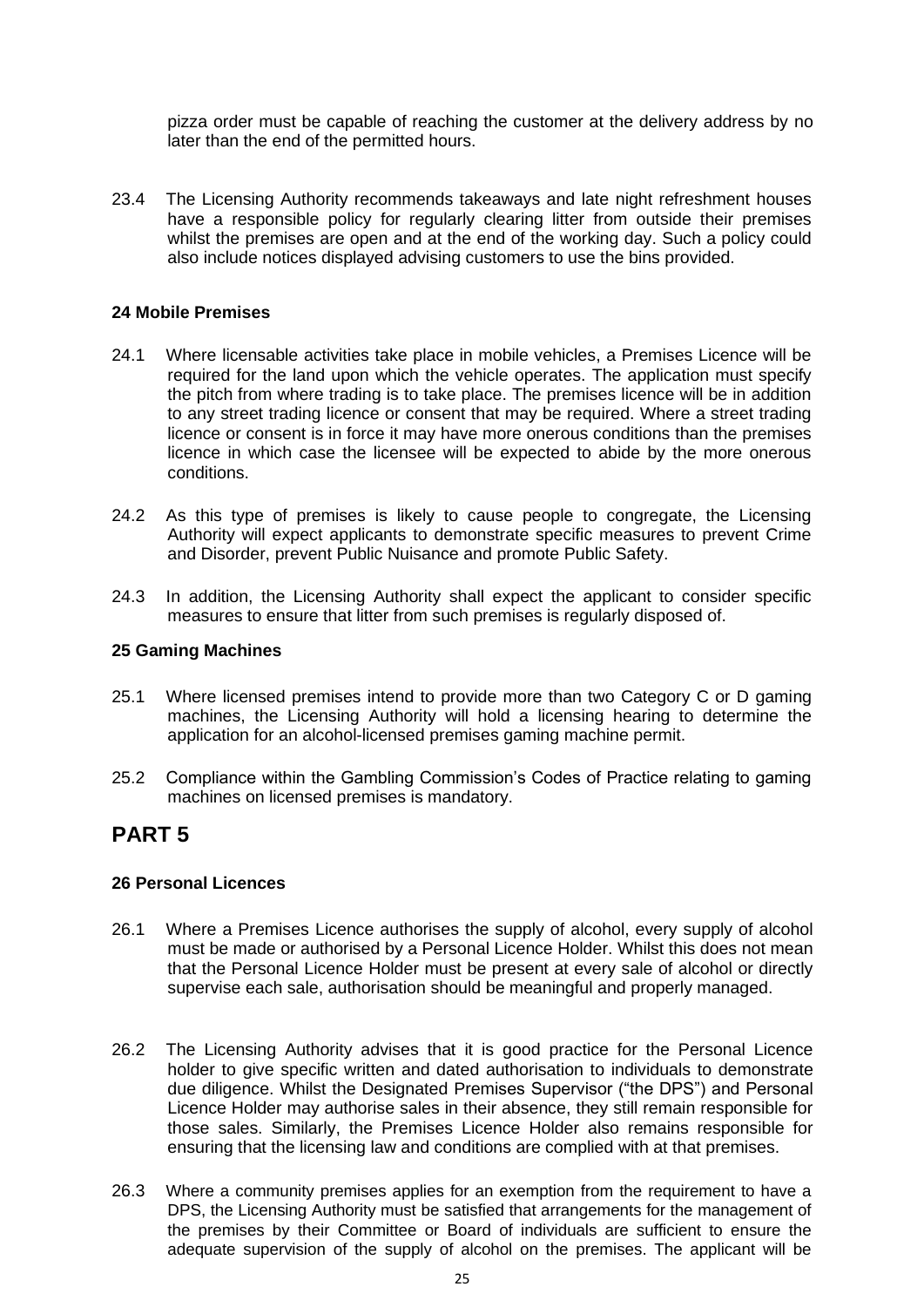required to set out how the premises is managed, its committee structure and how the supervision of alcohol sales are conducted. Copies of the Constitution and other management documents must be submitted. The management committee is strongly encouraged to notify the Licensing Authority if there are any key changes in the committee's composition as this committee will collectively be responsible for ensuring compliance with licence conditions and licensing law. Where management arrangements are unclear, the Licensing Authority may seek further details to confirm that the management board or committee is properly constituted and accountable. While overall responsibility lies with the management committee where premises are hired out, the hirer will be clearly identified as having responsibilities falling within their control. Community premises are encouraged to check with the Licensing Authority before making any application.

- 26.4 Where a Premises Licence is in force authorising the supply of alcohol, a DPS will need to be nominated. The main purpose of the DPS is to ensure that there is always one specified individual who can be readily identified by Responsible Authorities as the individual who has day-to-day responsibility for running the business and who can therefore ensure that any problems are dealt with swiftly. As such the DPS will occupy a pivotal position. Experience has proved that in some cases the Premises Licence Holder has employed a DPS who is remote from the premises and therefore not involved in the day-to-day running of that premises. In these cases where there is no individual readily identifiable by Responsible Authorities, the Licensing Authority will therefore pay particular attention to those premises where the DPS is remote and not the person responsible for the daily running of the premises.
- 26.5 Whilst the Licensing Authority recognises that a DPS may supervise more than one premises, the DPS must be able to ensure that the four Licensing Objectives are promoted and that the licensing law and licensing conditions are complied with. Where the DPS is not available at the premises for whatever reason, the Licensing Authority recommends a responsible individual is nominated who can deal with matters in the absence of the DPS. In addition, the Licensing Authority recommends that a notice is displayed prominently indicating the name and position of that nominated person. Whenever alcohol is to be sold it is recommended that written and dated consent be given to that nominated person.
- 26.6 Applicants for Personal Licences with relevant unspent criminal convictions are required to notify the Licensing Authority of the nature of those convictions upon application. In such cases, the Licensing Authority will advise North Yorkshire Police and, where an objection is received on crime prevention grounds, a hearing will be held to determine whether or not a licence should be granted.
- 26.7 Where a Personal Licence holder appears before a magistrates' court for a relevant offence, the Licence holder must produce his licence to the court at the first hearing or provide the court with a valid reason why they are unable to produce that licence. The magistrates and/or the crown court will then decide on what action, if any, to take.
- 26.8 Where an applicant for a Personal Licence is convicted of a relevant offence as listed in the Licensing Act 2003, the applicant is required to advise the Licensing Authority as soon as is reasonably practicable so that the Licence can be amended.
- 26.9 Experience has indicated that a number of Personal Licence Holders have failed to produce their Personal Licence to the court in accordance with Section 128 of the 2003 Act. The Licensing Authority views this at best as negligent and at worst placing the public at risk as some of the offences have been serious. In view of this the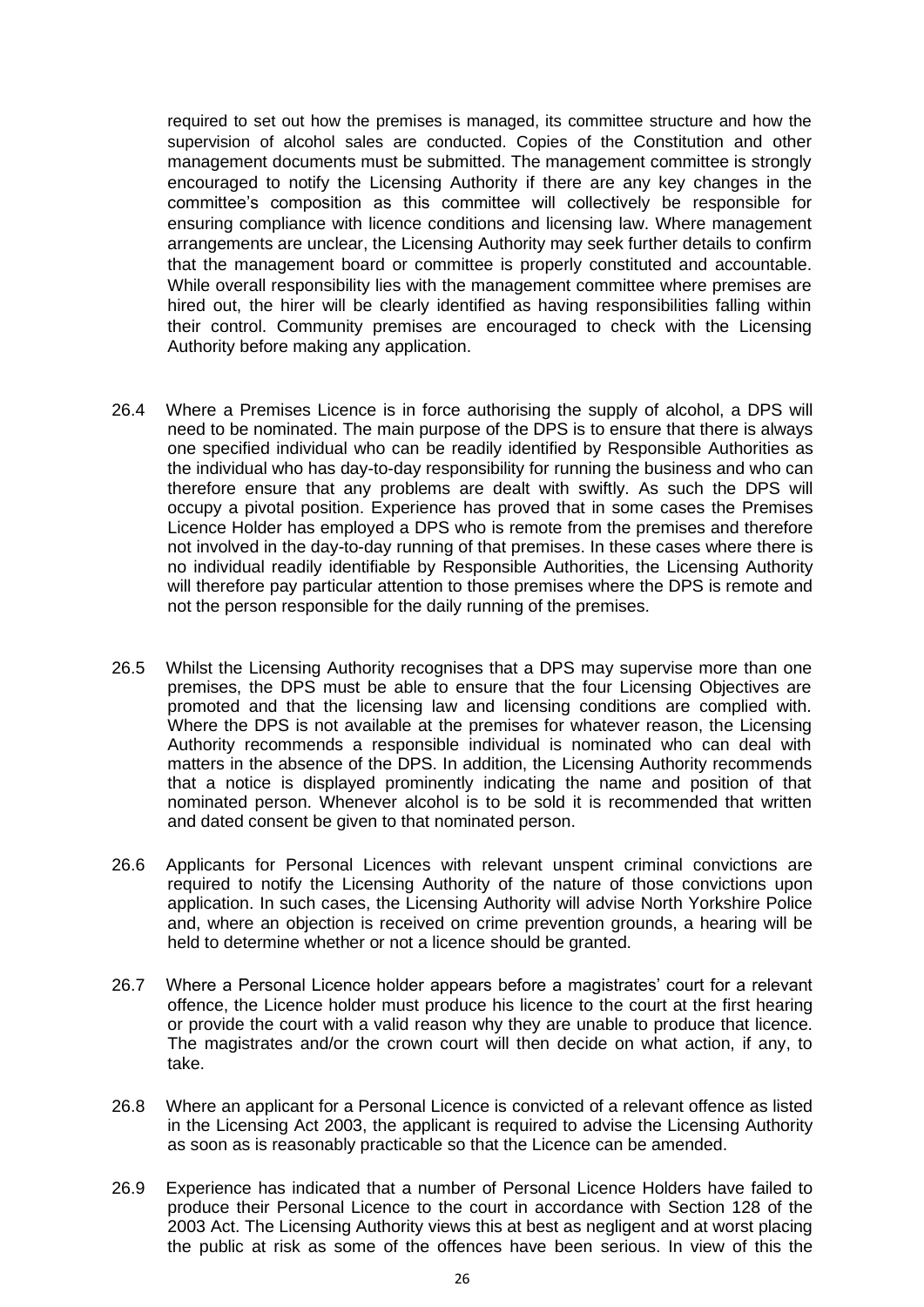Licensing Authority will take appropriate action against those who continue to fail to notify the courts and provide notification of their change of address in accordance with their statutory duty.

26.10 All offences under the Licensing Act 2003 are considered summary offences that normally have to be prosecuted within 6 months of the offence. However, by virtue of Section 186(3) the time limit for the laying of information has been extended from 6 months to 12 months from the date of the offence.

### **PART 6**

### **27 Temporary Event Notices**

- 27.1 The Licensing Act 2003 provides for a light touch authorisation by way of a TEN under which any person (the premises user) may submit a notification to the Licensing Authority to conduct licensable activities on a temporary basis.
- 27.2 A TEN may be given for part of a building such as a single room within a village hall, a plot within a larger area of land or a discrete area within a marquee, as long as the Notice clearly describes the area where the event is to be held.
- 27.3 Although premises users are not required to be on the premises for the event, they will remain liable for any offences that may be committed at the premises whilst the TEN is in place.
- 27.4 As a TEN does not relieve the premises user from any requirements under other regulatory regimes, the Licensing Authority recommends the user contact the Planning Authority, Highways and any other relevant authority well in advance of the event to ensure any other permissions are in place.
- 27.5 It is strongly recommended to avoid the potential of police objections to contact the North Yorkshire Police Licensing Officer and the Environmental Protection Team prior to the submission of the TEN and outline any measures in place to promote the Crime and Disorder and Prevention of Public Nuisance Licensing Objectives.
- 27.6 For larger scale or outdoor events, the Licensing Authority encourages event organisers to seek advice from the Safety Advisory Group in advance of submitting their application. The group will be able to offer local advice on other legislative requirements, such as health and safety issues, road closures, the use of pyrotechnics, local byelaws, etc. along with the need to prevent anti-social behaviour.
- 27.7 The Licensing Authority accepts that there is now a provision for a late TEN to be submitted. These must be received no later than 5 working days (not including the date of receipt of the notice or the date of the event) prior to the event. If objections are received to a late TEN a Counter Notice will be issued and the event will not be allowed to take place.
- 27.8 Event organisers are advised to submit their TEN to The Police Licensing Officer, North Yorkshire Police Headquarters, The Licensing Section, Fulford Road, York, YO10 4BY In addition, event organisers are advised to submit their application to the Licensing Authority and the Environmental Protection Team on a weekday and in any event before 12 midday on a Friday in order to ensure a quick, efficient and timely response.
- 27.9 Temporary Event Organisers are advised to submit their TENS well before the date of the event and in any event, must submit their notifications to the Licensing Authority in accordance with the number of working days currently specified in Regulations.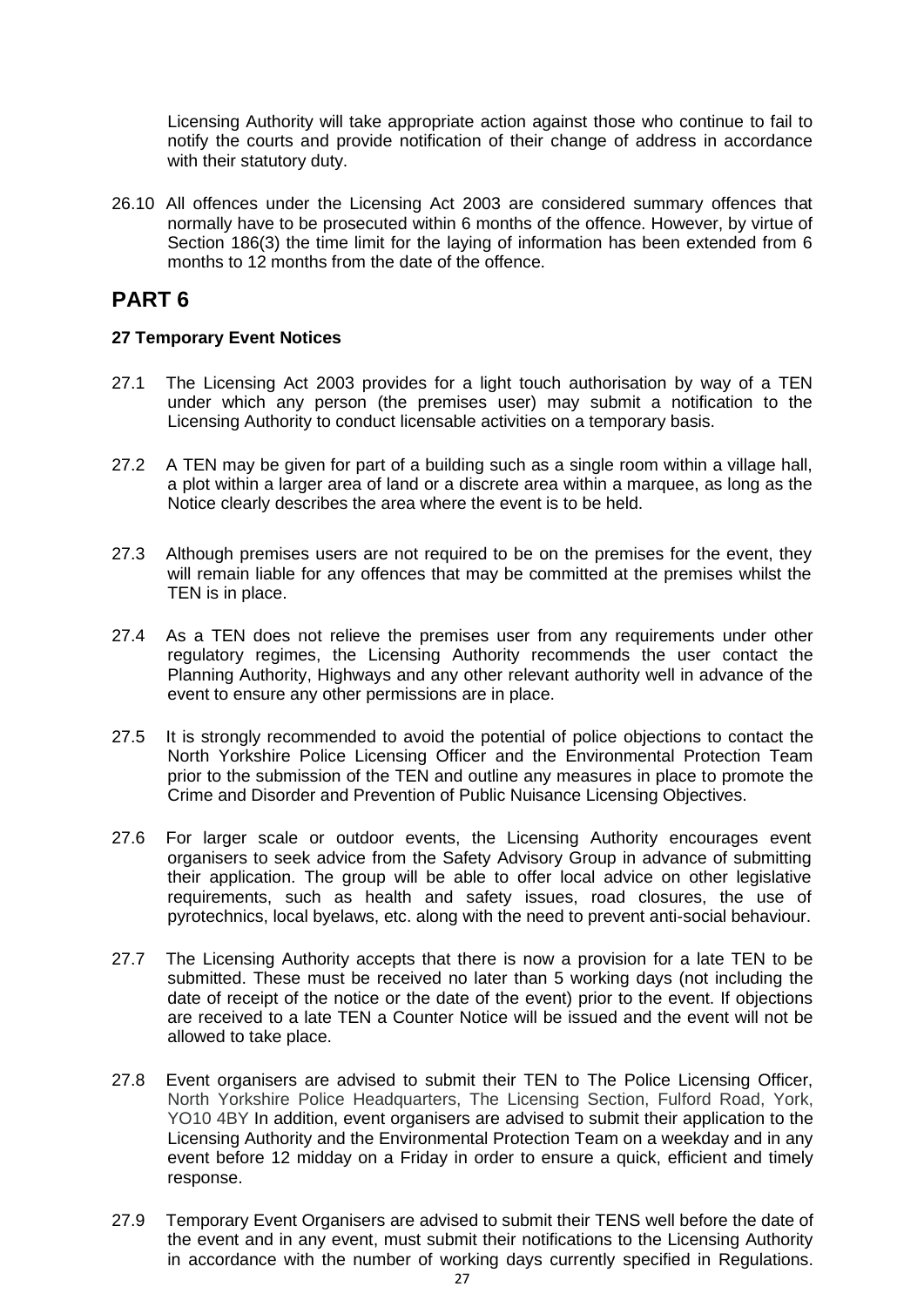When serving notices, organisers should serve the notice on the Licensing Authority, Police and Environmental Health at the same time. This then ensures that the Responsible Authorities have sufficient opportunity to consider the notice in line with the Prevention of Crime and Disorder and Prevention of Public Nuisance Licensing Objectives.

- 27.10 It is a legal requirement for all organisers to assess the Health and Safety and Fire Risk associated with their event and document any significant findings. If guidance is required it should be sought from an independent specialist. In any event, the Licensing Authority will notify the Fire Authority of all TENS submitted so that they can offer advice to event organisers if necessary. Members of the Safety Advisory Group will also be notified of all TENs for similar reasons. Organisers are recommended to give thought to the provision of first aid at such events. It should be noted that if the Fire Authority is of the opinion that the use of premises/venue involves, or will involve, a risk to relevant persons so serious, including anything affecting their escape from the premises in the event of fire, the Fire Authority may prohibit or restrict premises use without notice.
- 27.11 Event organisers are reminded of Police powers to close down events without notice, on the grounds of disorder, the likelihood of disorder, or public nuisance. The Licensing Authority, therefore, expects organisers to be aware of the relevant offences under the Licensing Act 2003, for example, sales of alcohol to children or to drunken individuals. Event organisers are advised to contact the Licensing Authority for further advice.

### **PART 7**

### **28 Club Premises Certificate**

- 28.1 In order for a qualifying club to supply alcohol and provide other licensable activities on Club premises, a Club Premises Certificate is required. Qualifying conditions are specified in section 62 of the 2003 Act and the Licensing Authority must be satisfied that these conditions have been met, including evidence to support the fact that the Club is non-profit making. Additional information is available from the Council and in Guidance Notes.
- 28.2 The Licensing Authority will require the Club to produce an Operating Schedule evidencing how it will promote the four Licensing Objectives. The Operating Schedule will form part of the Club Premises Certificate.
- 28.3 Where a Club intends to open its premises to the general public, the Licensing Authority recommends a Temporary Event Notice or Premises Licence. Whilst there is no definition of 'guest' within the Licensing Act 2003, the term may include a wide variety of people who are invited by the Club. The manner in which they are admitted as 'guests' would be for the Club to determine and set out in its Club Rules. Where the point is reached that a Club is providing commercial services to the public it will no longer be considered to be conducted in good faith and would therefore no longer meet General Condition 3 in Section 62 of the Licensing Act 2003. Where the Licensing Authority considers a club has ceased to operate in good faith, it will give the Club notice withdrawing their Club Premises Certificate. The Club shall be entitled to appeal this decision and where the appeal is not successful; the Club will be required to apply for a full Premises Licence.
- 28.4 The Licensing Authority will require the Club Secretary's contact details to be readily available in the event of an emergency.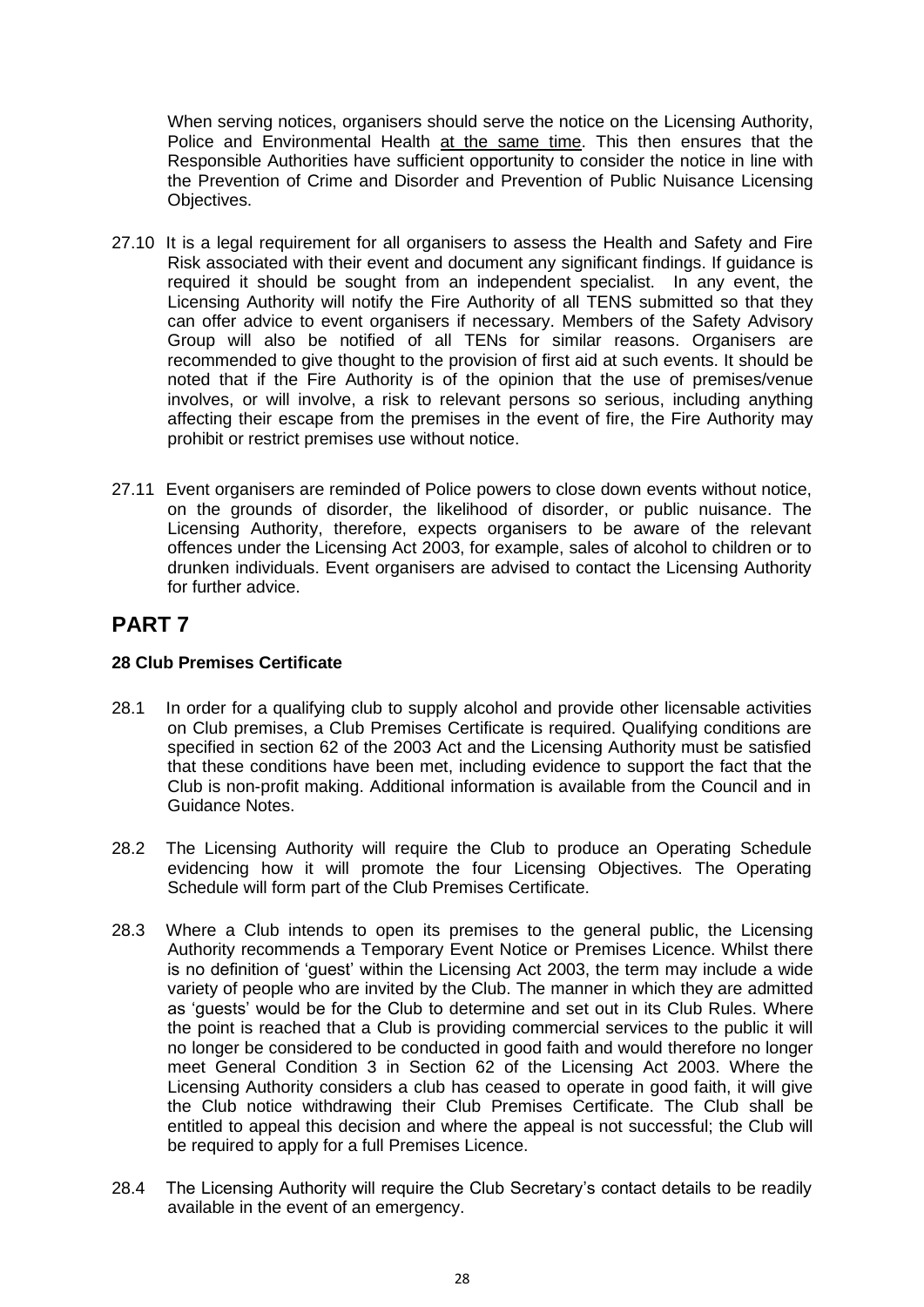## **PART 8**

### **29 Operating Schedule**

- 29.1 The Operating Schedule is a key part of the application form whereby applicants may volunteer appropriate conditions to demonstrate compliance of the licensing objectives by describing the steps they intend to take to promote these objectives. These volunteered conditions will then form conditions on the Premises Licence or Certificate. In completing an Operating Schedule, applicants are expected to have regard to this Policy.
- 29.2 The Licensing Authority encourages applicants and existing operators to plan ahead to meet their legal responsibilities under the Equality Act 2010. In addition, applicants are expected to include positive proposals in their Operating Schedule on how they will manage any potential risks. Where their operation is within a cumulative impact area, they will be expected to demonstrate how the operation of their premises will not add to the cumulative impact already being experienced in that area.
- 29.3 Premises Licence and Club Premises Certificate applicants may wish to refer to their Fire Safety and Health and Safety risk assessments that they will have conducted. Applicants are advised to seek the views of independent professional experts in relation to the preparation of these risk assessments. Where a maximum occupancy is set, applicants are advised to have an appropriate method in place to monitor the numbers of people entering and exiting the premises.
- 29.4 In completing their Operating Schedule the Licensing Authority suggest an applicant considers the following:

### General

- Premises log book
- Management and staff training and awareness of duties under the Licensing Act
- Policies and procedures relating to e.g. age restricted sales, capacity, noise monitoring, dispersal, queuing, etc
- Safe capacities
- Evidence of competent management procedures

#### Prevention of Crime and Disorder

- Drugs policy
- CCTV
- Pub Watch and Radio links with other licensed premises
- Security Industry Authority Door supervisors and Approved Contractor Scheme
- Polycarbonate or shatterproof vessels
- An appropriate ratio of tables and chairs to customers
- Management of outside areas
- Use of 'spikeys' or similar anti-drink spiking device
- Calming atmosphere at close of business/event
- Safe capacities
- Queuing policy
- Stewards for events and event plan
- Provide policies and procedures on modern day slavery, human rights, ethical trading and whistleblowing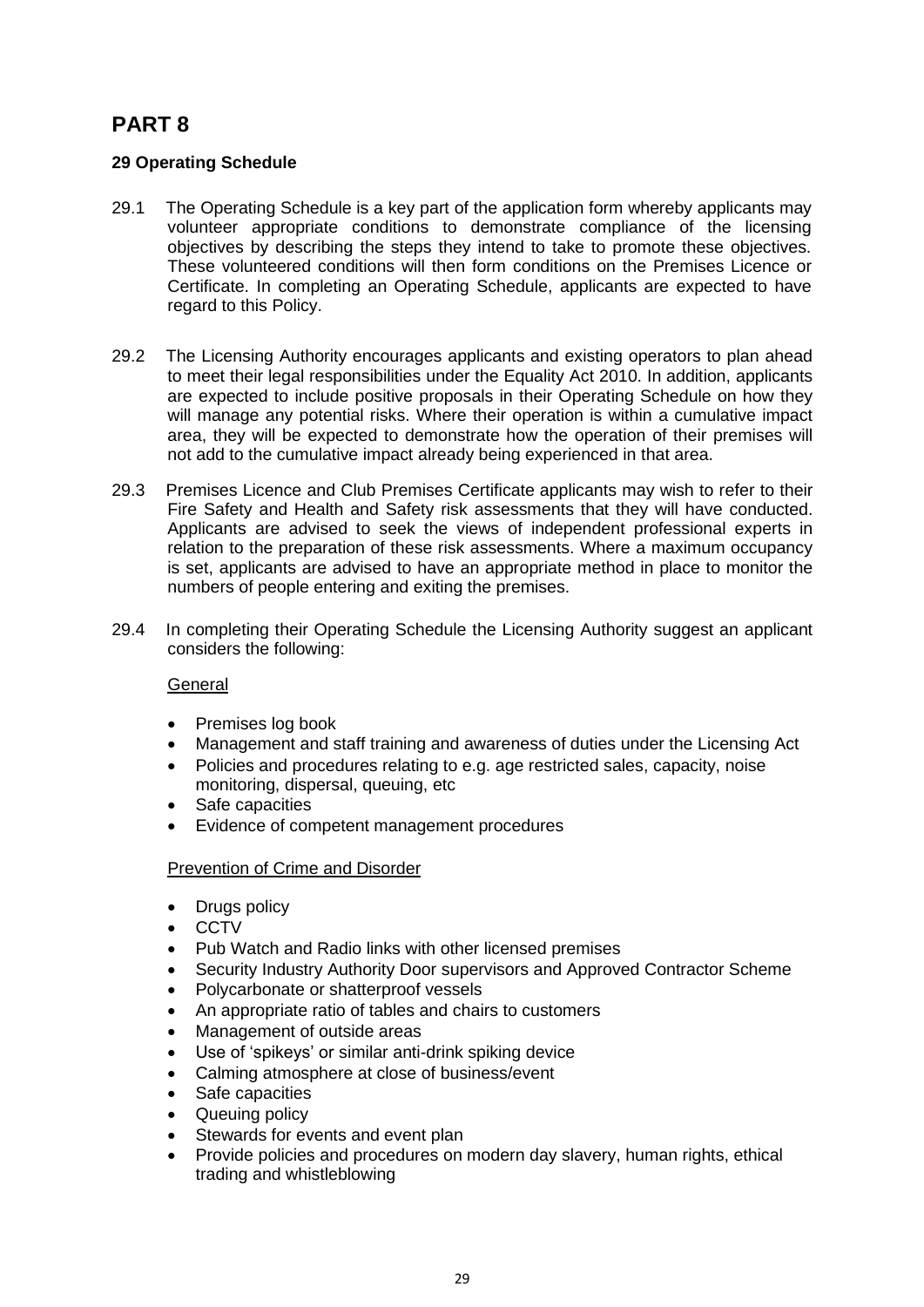### Public Safety

- Health and Safety and Fire Safety risk assessments and staff training
- Safeguarding measures
- Use of CCTV in and around the premises
- Safe capacities and monitoring procedures
- Provision of local taxi companies who can provide safe transportation home
- Procedures to control access to and egress from premises
- Patrolling of premises
- Glass clearance policy
- Control of ventilation
- Control of litter immediately outside the premises
- First aid trained staff
- Adequate external lighting
- Consideration of the safety of performers appearing at any premises
- Indoor sporting events: medical practitioner; use flame retardant material, proximity of public to the activity; water sports events – lifeguards
- Stewards for events and event plan; and regard to standards of the National Sporting Body
- Ensuring appropriate access for emergency services

### Prevention of Public Nuisance

- Control of general noise, disturbance, light, odour, litter and anti-social behaviour
- Whilst regulated entertainment is taking place, management of noise disturbance
- Control of litter (e.g. cigarette ends, rubbish, etc), vomiting, urinating and antisocial behaviour in the vicinity of the premises
- Dispersal policy to ensure customers respect their neighbours
- Removal of persons causing disturbance
- Management of outside areas, e.g. pub gardens, smokers, etc.
- Control of deliveries in early hours
- Queuing policy
- Winding down period

### Protection of Children from Harm

- Refusals book
- Consideration of access to premises where adult entertainment may take place
- Consideration to proximity of premises to schools and youth clubs
- Clarity on activities and times at which events take place to determine whether or not it is appropriate to allow access to children
- Challenge 21 policy
- tills prompts at retail outlets
- Measures to control access to hotel minibars in rooms occupied by children
- Operational measures to avoid proxy purchases
- How to prevent children from being exposed to alcohol sales at under age events, gambling, incidents of violence and disorder and drugs or drug taking
- Consideration of safeguarding issues
- Consideration of children as performers where relevant
- Supervision of children
- Under 18 event Code of Conduct, for example: searches, ticketed event, door supervisors, stewards monitoring event, set hours for event, restricted event, policy to ensure young people leave premises safely, etc.
- 29.5 These lists are not exhaustive and advice can be obtained from the relevant responsible authorities. However, applicants are reminded again to contact the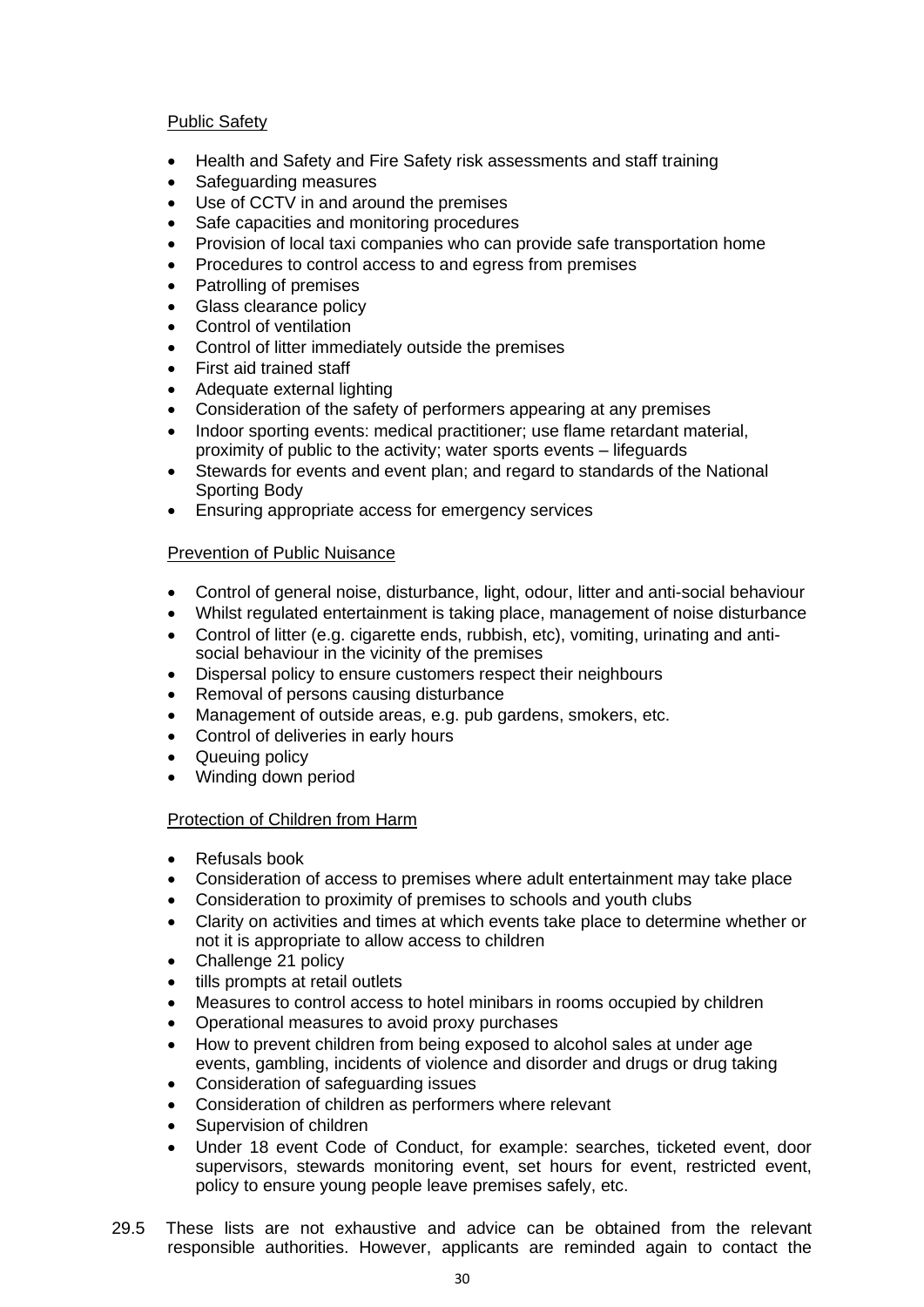relevant Responsible Authorities to seek their expert advice before an application is submitted to the Licensing Authority.

- 29.6 Where an applicant is a vessel, the Licensing Authority strongly recommends advice be sought from the Maritime & Coastguard Agency prior to submitting the application form. This Agency will offer advice on the safety of passengers aboard the vessel.
- 29.7 Where a premises plans to hold a large event, the event organiser should contact the Safety Advisory Group in the first instance, which is co-ordinated by the Local Authority and made up of representatives from the Local Authority, emergency services and relevant bodies. This is a forum for discussing and advising on public safety at an event. They aim to help organisers with the planning, and management of the event and to encourage cooperation and coordination between the relevant agencies. Please contact: [sag@selby.gov.uk](mailto:sag@selby.gov.uk)

### **PART 9**

### **30 Enforcement**

- 30.1 With regard to enforcement action the Licensing Authority will take a stepped approach to enforcement in line with the Enforcement Policy.
- 30.2 The Licensing Authority will use a multi-agency approach to ensure the premises complies with the licensing laws and promotes the licensing objectives. This includes the sharing of relevant information about premises and licence holders and may include making copies of all written correspondence between the Licensing Authority and the licence holder available to Responsible Authorities
- 30.3 The Licensing Authority may seek to meet with the licence or certificate holder and/or DPS working closely with them and relevant Responsible Authorities in implementing a Premises Improvement Plan as an alternative to formal action where appropriate.
- 30.4 Where the premises does not comply with an agreed Improvement Plan and continues to breach the licensing laws and/or licence conditions, the Licensing Authority will consider further sanctions, either by way of a review, formal caution, prosecution or serving of a Closure Notice under the Anti-Social Behaviour Crime and Policing Act 2014. Should a magistrate issue a Closure Order the police or the Council may request a review of the licence. In any event, the Licensing Authority will have regard to the Regulators' Code and the Enforcement Concordat together with the Council's own Enforcement Policy.
- 30.5 However, where the premises continues to flout the law, act irresponsibly, or serious issues are identified firm action will be taken that may include immediate prosecution, particularly where the licensing objectives have been undermined.
- 30.6 Enforcement action will be:
	- Targeted toward those premises presenting the highest risk;
	- Proportionate to the nature and seriousness of the risk those premises present;
	- Consistent, so that the Licensing Authority takes similar approaches in similar situations;
	- Transparent, so those who are subject to enforcement action know what to expect; and
	- Accountable so that the Licensing Authority and its officers take responsibility for their actions.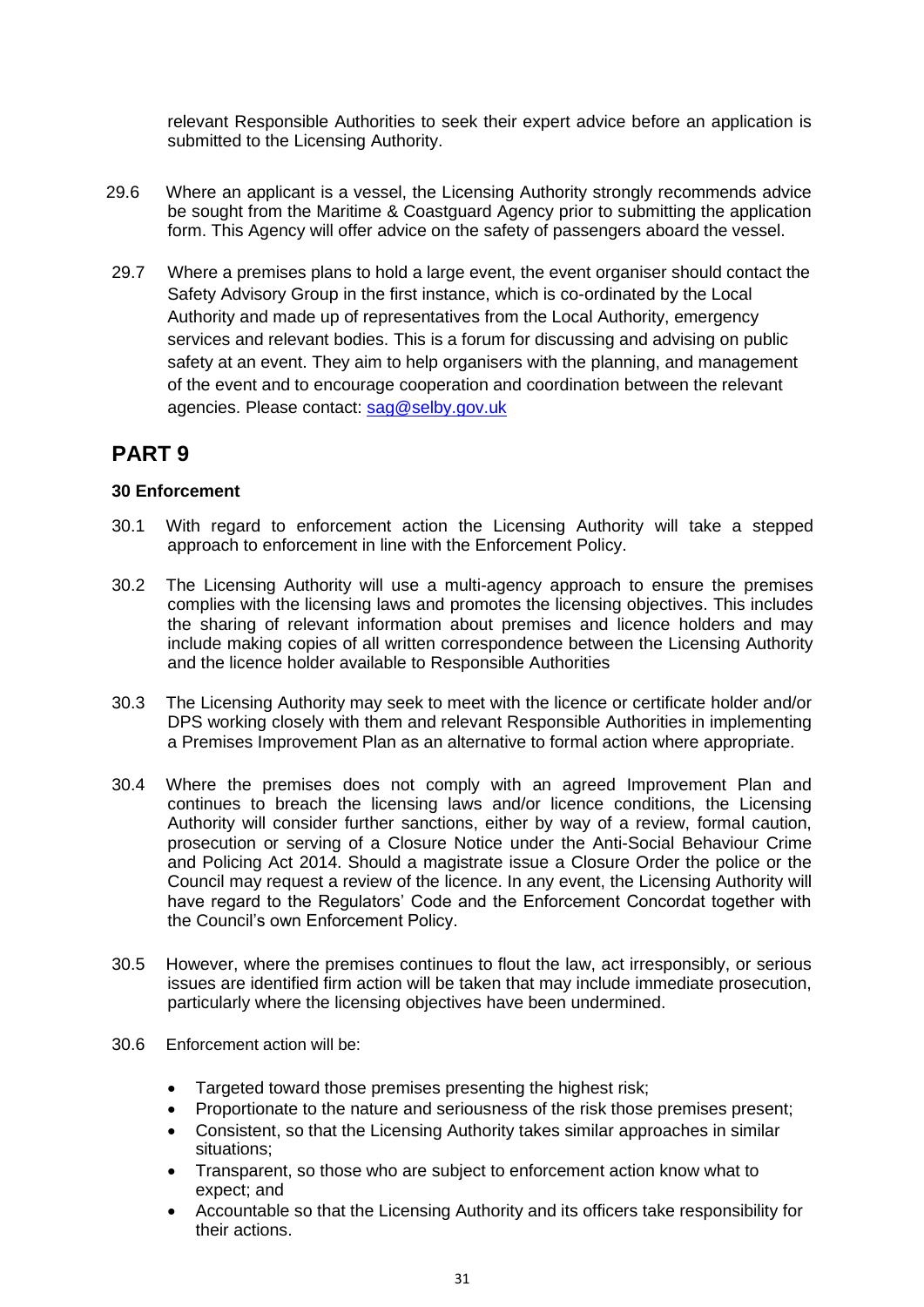- 30.7 In order to ensure compliance with the law and licensing conditions, the Licensing Authority will carry out with North Yorkshire Police whenever possible unscheduled 'non routine' inspections. After each visit the DPS and licence or certificate holder will be notified of any concerns and be given an opportunity to rectify any issues. Where one off event take place, the Licensing Authority may also carry out inspections to ensure the Licensing Objectives are promoted.
- 30.8 In addition, the Licensing Authority will conduct checks to ensure that official notices for new applications, varied applications, reviews and minor variations are accurate and clearly displayed. Notices for reviews shall be displayed at or near the site of the premises, and where there are concerns these shall be regularly checked and recorded.
- 30.9 The licence/certificate holder is required to ensure that the Premises Licence/Club Premises Certificate, or certified copy of that licence or certificate, is kept at the premises and in the custody, or under the control of, either the licence/certificate holder or a person who works at the premises and whom the licence holder has nominated in writing to have custody of that licence. In addition, the 2003 Act requires that a summary, or certified copy, is prominently displayed at the premises together with a notice specifying the name of the person nominated to have custody of the licence. Experience has proved that a number of licensees/certificate holders are not aware of this legislative requirement. With regard to enforcement, where a premises does not display the licence summary or does not have the licence/certificate, or certified copy, on the premises, then the Licensing Authority will write to the licence/certificate holder giving them an initial warning prior to taking any legal action. Continued failure will result in further sanctions being taken as outlined above.
- 30.10 Any decision to instigate legal proceedings will take account of the criteria set down in the Code for Crown Prosecutors and Attorney General Guidelines.

### **31 Fees: Annual Licence Fees**

- 31.1 The PRSR Act gives the Licensing Authority the power to suspend a licence or certificate if the holder fails to pay the annual licence fee promptly in accordance with the invoice. Where the licence/certificate holder fails to pay the annual fee when due the Licensing Authority will notify the licence/certificate holder in writing specifying the date on which the suspension takes effect. This date will be two working days after the day the Licensing Authority has given the licence/certificate holder such notice. The Licensing Authority will work with North Yorkshire Police and appropriate action will be taken when the premises continue trading whilst suspended.
- 31.2 Where the licence/certificate holder has paid the annual fee the Licensing Authority will lift the suspension and inform North Yorkshire Police accordingly.

### **PART 10**

### **32 Licensing Committee**

- 32.1 Decisions on all licensing matters shall be taken in accordance with an approved scheme of delegation. This is aimed at underlining the principles of timely, efficient and effective decision-making.
- 32.2 The Licensing Committee will consist of 10 Members. The Licensing Sub-Committee will conduct any Hearings required under the 2003 Act.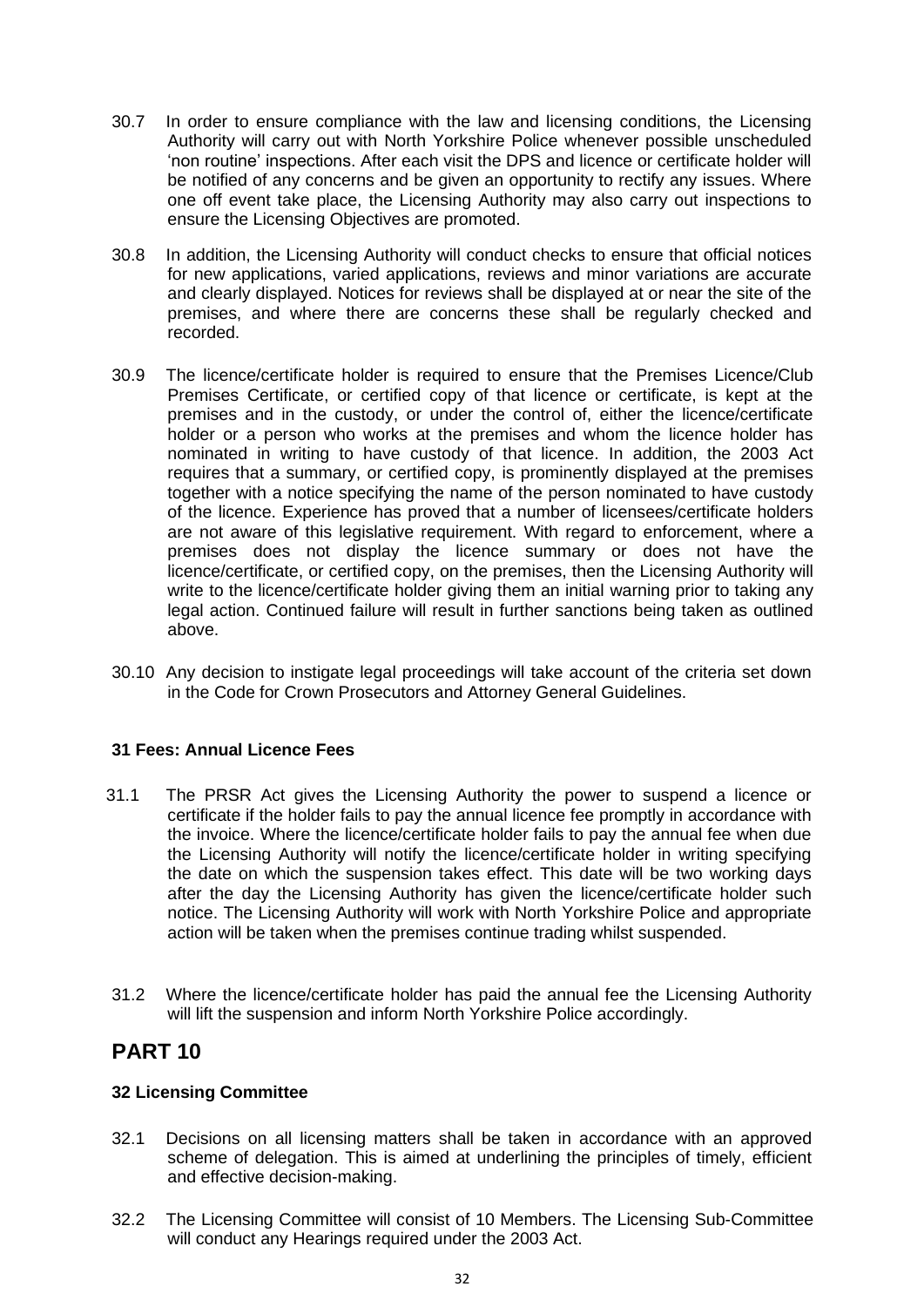- 32.3 Applications for Premises Licences, Club Premises Certificates or Temporary Event Notices where relevant representations have been received and not withdrawn will be dealt with by a Licensing Sub Committee unless such representations are considered irrelevant, frivolous or vexatious or unless the Licensing Authority, the applicant and everyone who has made representations agree that a hearing is not necessary.
- 32.4 The decision determined by the Licensing Sub-Committee shall be accompanied by clear and cogent reasons, having had due regard to the Human Rights Act 1998 and all other legislation.

### **PART 11**

### **33 Administration, Exercise and Delegations of Functions**

- 33.1 The 2003 Act provides that the functions of the Licensing Authority, including all its determinations, are to be carried out by its Licensing Committee with the exception of the preparation of this Policy. Appreciating the need to provide a speedy, efficient and cost-effective service to all parties involved in the licensing process, the Licensing Committee has delegated certain decision and functions and has established Sub Committees to deal with them.
- 33.2 Officers have delegated powers to deal with all the Licensing functions of the Licensing Authority save for those where the Act specifically reserves the powers only to the Licensing Committee or to the full Council.
- 33.3 The table at Appendix 1 sets out the agreed delegation of decisions and functions to the Licensing Committee, Licensing Sub Committees and authorised officers.
- 33.4 The Licensing Committee has approved its own rules relating to the procedure of hearings by the Licensing Sub Committee under the Licensing Act 2003.

### **34 The role of District Councillors**

- 34.1 The Licensing Authority recognises that District Councillors play an important role in the local community. They may make representations in writing and speak at the hearing on behalf of any other person such as a local resident or business if specifically asked to do so. They can also make representations in their own right if they have concerns about premises.
- 34.2 Residents or businesses may wish to contact their local District Councillor in respect of a licence/certificate application. Details of how to contact District Councillors may be obtained from the Council's website. Where a resident or business seeks the assistance of a District Councillor it is helpful if they can send them any evidence that a premises is causing a problem in the area. It is also helpful if a resident or business that makes a representation on an application to send a copy of their representation to the relevant District Councillor. This then helps them to gain an understanding of local feelings.
- 34.3 District Councillors may attend hearings of licensing sub committees considering applications and speak on behalf of local residents and businesses, but only if:
	- They have made a personal representation;
	- They have made a representation on behalf of local residents or business as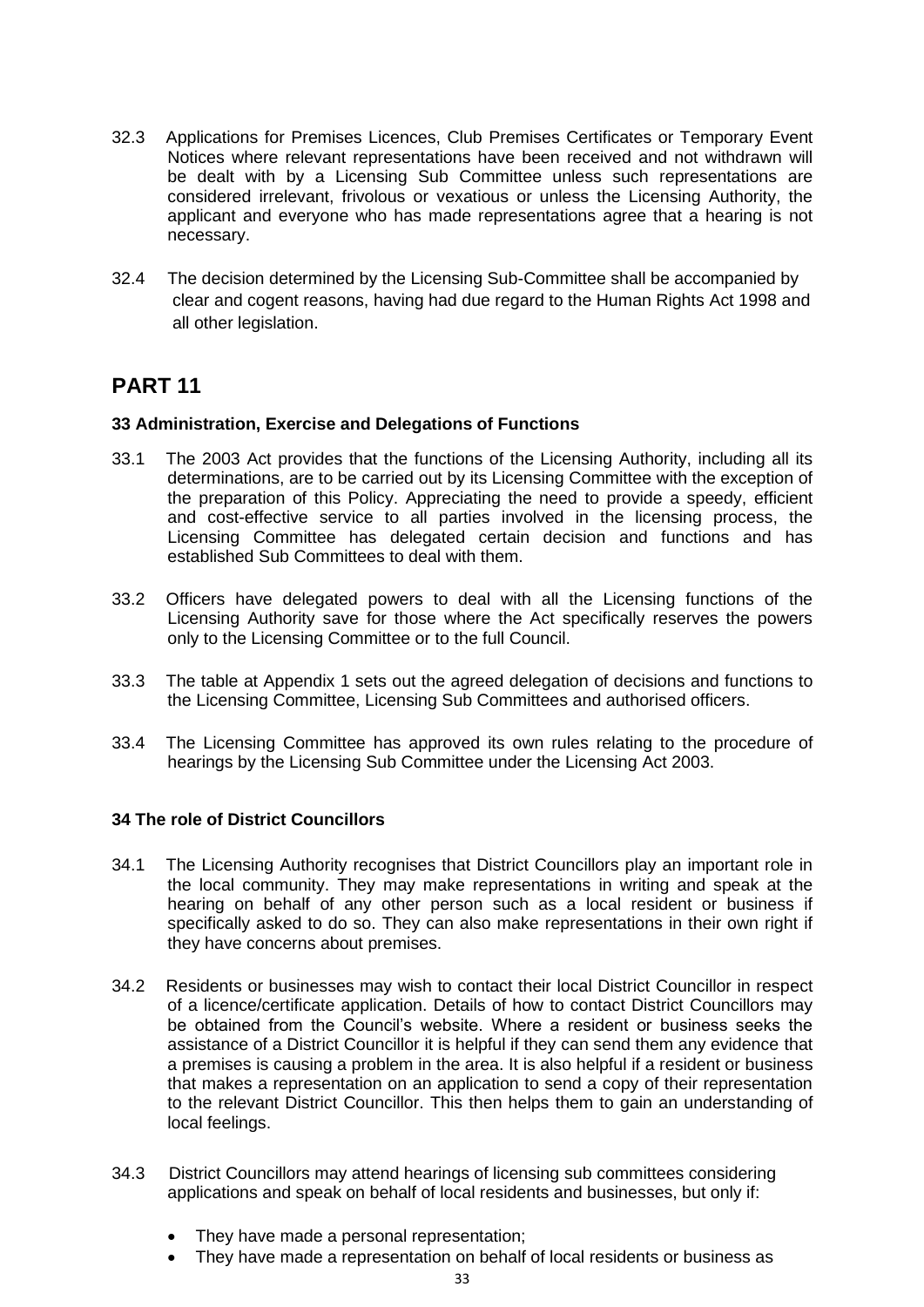'community advocates'

- They have been nominated by (an objector) who cannot attend the hearing or prefers to be represented at the hearing.
- 34.4 District Councillors may however attend a hearing as an observer or as part of training for the Licensing Committee.
- 34.5 District Councillors wish to be kept informed of licensing related matters within Selby District, such as applications and reviews. The 2003 Act does not prevent Licensing Authorities from providing this information to Councillors, for instance by way of regular updates, as long as it is done in a neutral way that could not be seen as "soliciting" representations. Elected members will be signposted to the Councils Website where all current application/review notices can be viewed.

### **PART 12**

### **35 Appeals against Licensing Authority decisions**

- 35.1 Following a hearing of an application by the Licensing Authority, the applicant or any objector has the right to appeal against that decision to York Magistrates' Court within 21 days. In hearing an Appeal against the Licensing Authority's decision, the court will have regard to this Policy and the Guidance issued under Section 182 of the Licensing Act 2003. However, the court would be entitled to depart from both of these documents if it considers it justified so to do.
- 35.2 Where an appeal has been lodged against a decision of the Licensing Authority, the Licensing Authority will in all cases be the respondent to the appeal and may call as witnesses any other person or Responsible Authorities who made representations against the application if it so chooses. In addition, and provided the court considers it appropriate, the Licensing Authority may also call as witnesses any individual or body it considers may assist in their response to an Appeal.

### **PART 13**

### **36 Complaints against licensed premises**

- 36.1 Where the Licensing Authority receives complaints against a licensed premises, complainants are advised in the first instance, whenever possible, to raise their complaint directly with the licensee in order to resolve the matter. The Licensing Authority, however, recognises that it is not always possible or practical for the public to raise complaints directly with the licensed premises. In such circumstances complaints in the first instance should be addressed to: The Enforcement Team, Selby District Council, Civic Centre, Doncaster Road, Selby, YO8 9FT; or email the Council at [info@selby.gov.uk.](mailto:info@selby.gov.uk)
- 36.2 Complaints will be dealt with in a timely and efficient manner.
- 36.3 It is expected that all noise-related complaints are initially raised with the Council's Environmental Health Team and complaints regarding unlicensed activities and operating outside the permitted hours are raised with the Licensing Authority or Police Licensing Officer.
- 36.4 On receipt of a licensing complaint, a relevant Officer will investigate the circumstances, discussing the complaint with the DPS of the licensed premises, the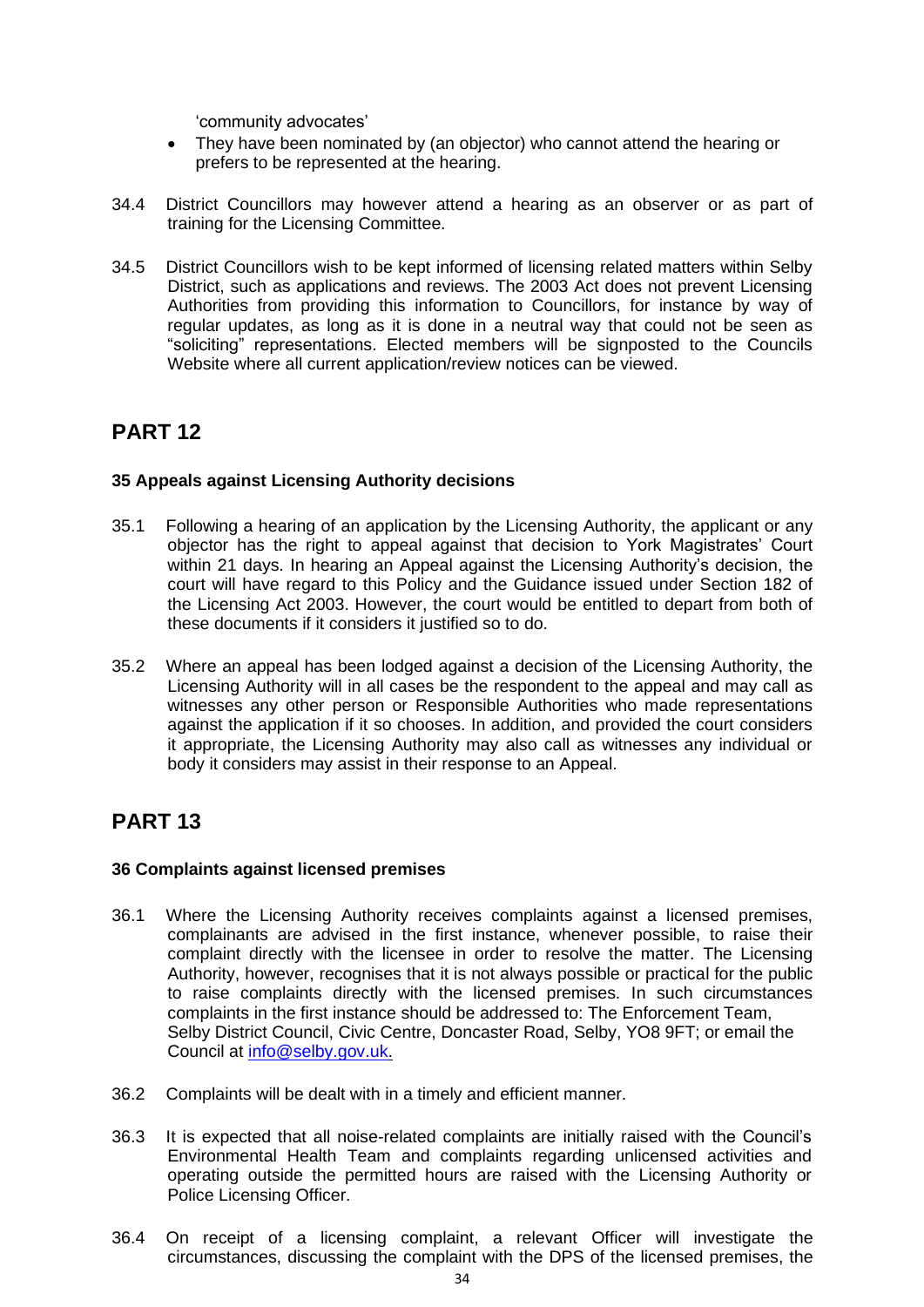licence/certificate holder, any relevant Responsible Authority and the complainant. Where it is a valid complaint, the Licensing Authority shall endeavour to seek a resolution through informal means prior to taking any formal sanction, dependant on the nature of the complaint.

- 36.5 The Lead Officer of Licensing or Enforcement is responsible for considering complaints in the context of this Policy and will determine whether or not it is a relevant complaint. This officer will authorise suitably qualified officers to discharge duties as appropriate to their seniority, professional qualifications and/or experience.
- 36.6 Where there is a serious complaint, then the Lead Officer of Enforcement shall ensure that it is investigated, and enforcement action taken where necessary. The Licensing Authority shall act in accordance with the Enforcement Policy and in accordance with the Regulators' Code and the Enforcement Concordat.
- 36.7 With regard to whether or not a complaint/representation is relevant, the Licensing Manager in conjunction with the Solicitor to the Council shall decide on whether it is vexatious, frivolous, repetitive or not relevant (that is, in line with one or more of the four Licensing Objectives) and there is no right of appeal against this decision. Aggrieved objectors should take their own legal advice. The exclusion of a complaint/representation on the grounds that it is repetitious does not however apply to Responsible Authorities. Responsible Authorities may make more than one request for a review of a Premises Licence/Certificate within the 12-month period or other reasonable interval agreed by the Licensing Authority. Where the decision is made that a complaint is vexatious, frivolous, repetitious or irrelevant, the complainant will be informed of this in writing with full reasons being given for the decision.

### **37 Other Relevant Legislation, Information and Guidance Legislation**

- **Health and Safety at Work Act 1974 and associated legislation**
- **Human Rights Act 1998**  Selby District Council has a duty under the European Convention of Human Rights to protect both the rights of a resident to privacy and family life (Article 8) and the rights of a licensee to operator their business without undue interference (Article 1 of the first protocol).
- **Equality Act 2010**  licensees should make themselves familiar with this legislation as it covers matters relating to unlawful discrimination, for example disability, sex, race and age.
- **Crime and Disorder Act 1998 Section 17**  this Act requires local authorities and others to consider crime and disorder reduction while exercising all of their duties. It states
- "Without prejudice to any other obligation imposed on it, it shall be the duty of each authority to which this section applies to exercise its various functions with due regard to the likely effect of the exercise of those functions on, and the need to do all that it reasonably can to prevent
- crime and disorder in its area; and
- the misuse of drugs, alcohol, and other substances in its area; and
- re-offending in its area."
- This reflects the reality that there are crime and/or disorder implications in decisions made across the full range of local authority services. The consideration of the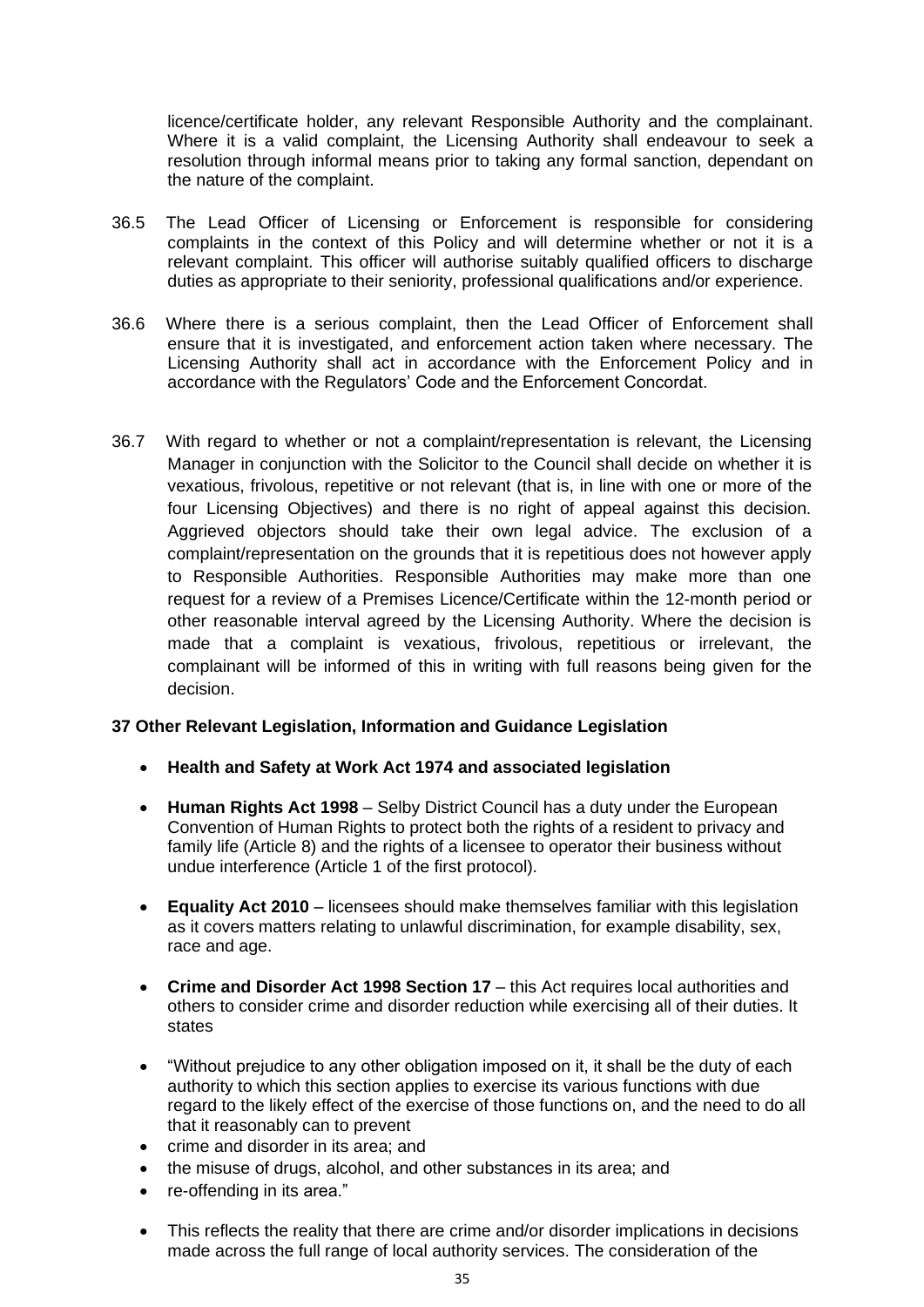specific licensing objective of the prevention of crime and disorder fulfils the requirements under this Act.

- **Violent Crime Reduction Act 2006**  Part 1 of this Act amends the Licensing Act 2003 and includes measures to tackle alcohol-related violence and disorder.
- **Policing and Crime Act 2009** Part 3 of this Act amends the Licensing Act 2003 and includes measures to tackle alcohol misuse.
- **Police, Reform and Social Responsibility Act 2011**  Part 2 of the Act amends the Licensing Act 2003.
- **Anti-social Behaviour, Crime and Policing Act 2014**  Section 59 of this Act gives local authorities powers to make a Public Space Protection Orders. Orders can include Alcohol Restriction Zones (ARZ). In areas where an ARZ is in place it is an offence for a person who is consuming alcohol to not cease and/or surrender the alcohol when requested to do so by a police officer or other authorised person.
- **Policing and Crime Act 2017**  Part 7 of this Act amends the Licensing Act 2003.
- **Environmental Protection Act 1990** this covers a wide range of types of pollution including noise.
- **Regulators' Code under the Legislative and Regulatory Reform Act 2006** for consideration by all parties.
- **The Clean Neighbourhoods and Environment Act 2005** this provides local authorities with an additional power to issue a fixed penalty notice to any licensed premises emitting noise that exceeds the permitted level between the hours of  $11.00$ pm –  $7.00$ am.
- **Anti-Social Behaviour Act 2003**  Section 40 and 41 of this Act provides that if the noise from a licensed premises is causing a public nuisance, an authorised environmental health officer will have the power to issue a closure order effective for up to 24 hours. This compliments the police powers under Part 8 of the Licensing Act 2003 to close licensed premises for temporary periods.
- **Health Act 2006 (Workplace Smoking Ban)**  the ban on smoking in all enclosed work places and public places came into force on the 1 July 2007. The ban includes smoking in pubs, restaurants and members clubs where bar or other staff are employed.
- **The Regulatory Reform (Fire Safety) Order 2005**  North Yorkshire Fire and Rescue Service enforce fire safety legislation. Further information of the legal requirements can be found on their website: http://www.northyorksfire.gov.uk/
- **Data Protection Act 2018**  applicants should have regard to the provisions of this Act in relation to their premises and in particular to the Information Commissioners Code of Practice on CCTV.
- **Coronavirus Act 2020** Act of Parliament that grants the Government emergency powers to handle the COVID-19 pandemic.
- **The Health Protection (Coronavirus, Restrictions) (England) Regulations 2020** made in response to the serious and imminent threat to public health resulting from COVID- 19 (SARS-CoV-2) in England.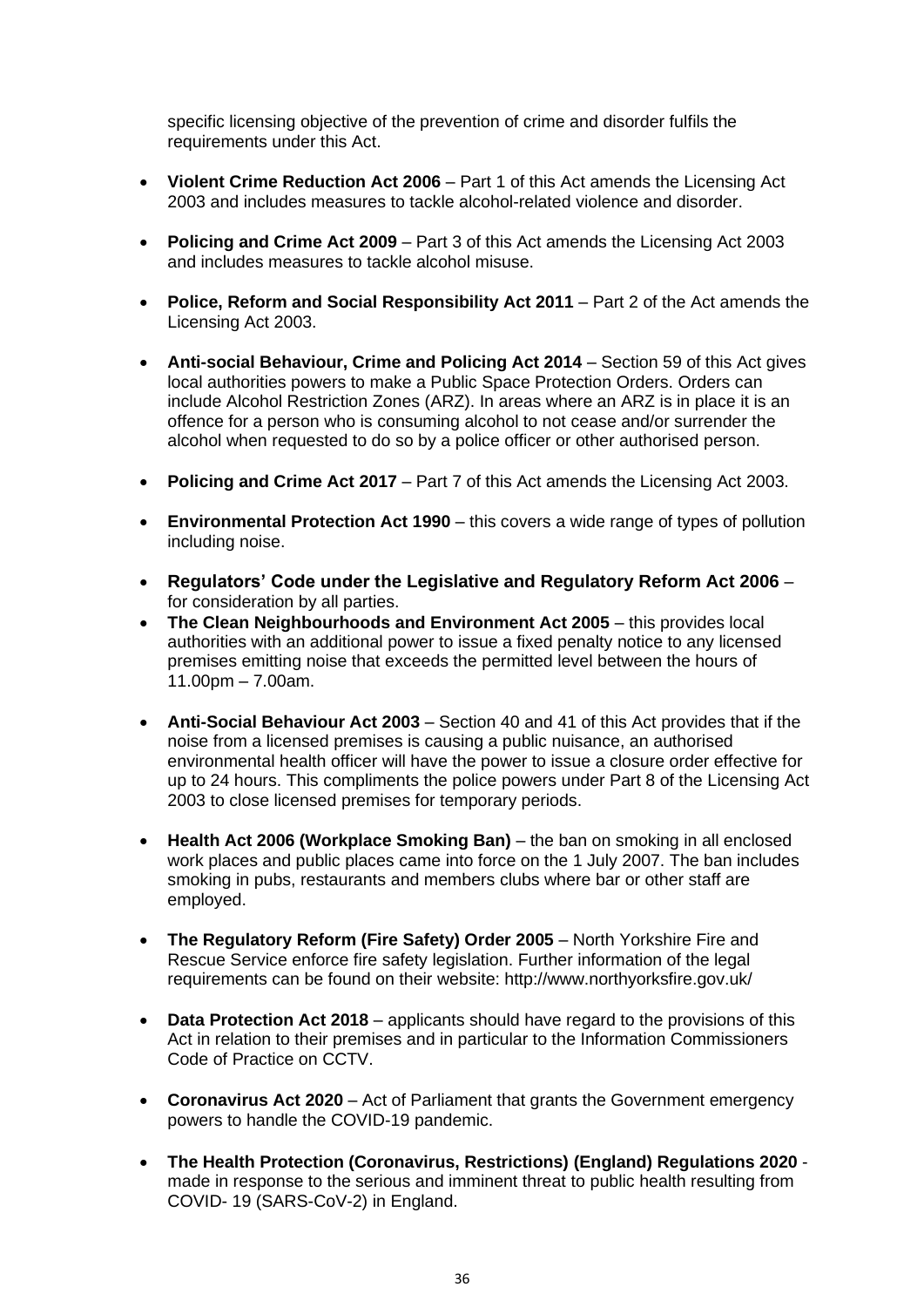### • **The Modern Slavery Act 2015**

- A reference to a statute or statutory provision is a reference to it as amended, extended or re-enacted from time to time.
- A reference to a statute or statutory provision shall include all subordinate legislation made from time to tome under that statute or statutory provision.

### **Information and Guidance Documents**

- Licensing Act 2003 https://www.legislation.gov.uk/ukpga/2003/17/contents
- Section 182 Guidance, Pool Conditions Supporting Guidance and Guidance on Persistently Selling Alcohol to Children - https://www.gov.uk/
- Alcohol Strategy https://www.gov.uk/government/publications/alcohol-strategy
- Health, Safety and Welfare Music and Other Events https://www.thepurpleguide.co.uk/
- Running a Safety Event http://www.hse.gov.uk/event-safety/running.htm
- Risk Assessments http://www.hse.gov.uk/risk/controlling-risks.htm
- Controlling Noise https://www.york.gov.uk/NoisePollution
- Reducing litter https://www.gov.uk/government/publications/reducing-litter-causedby-food-on-the-go-a-voluntary-code-of-practice-for-local-partnerships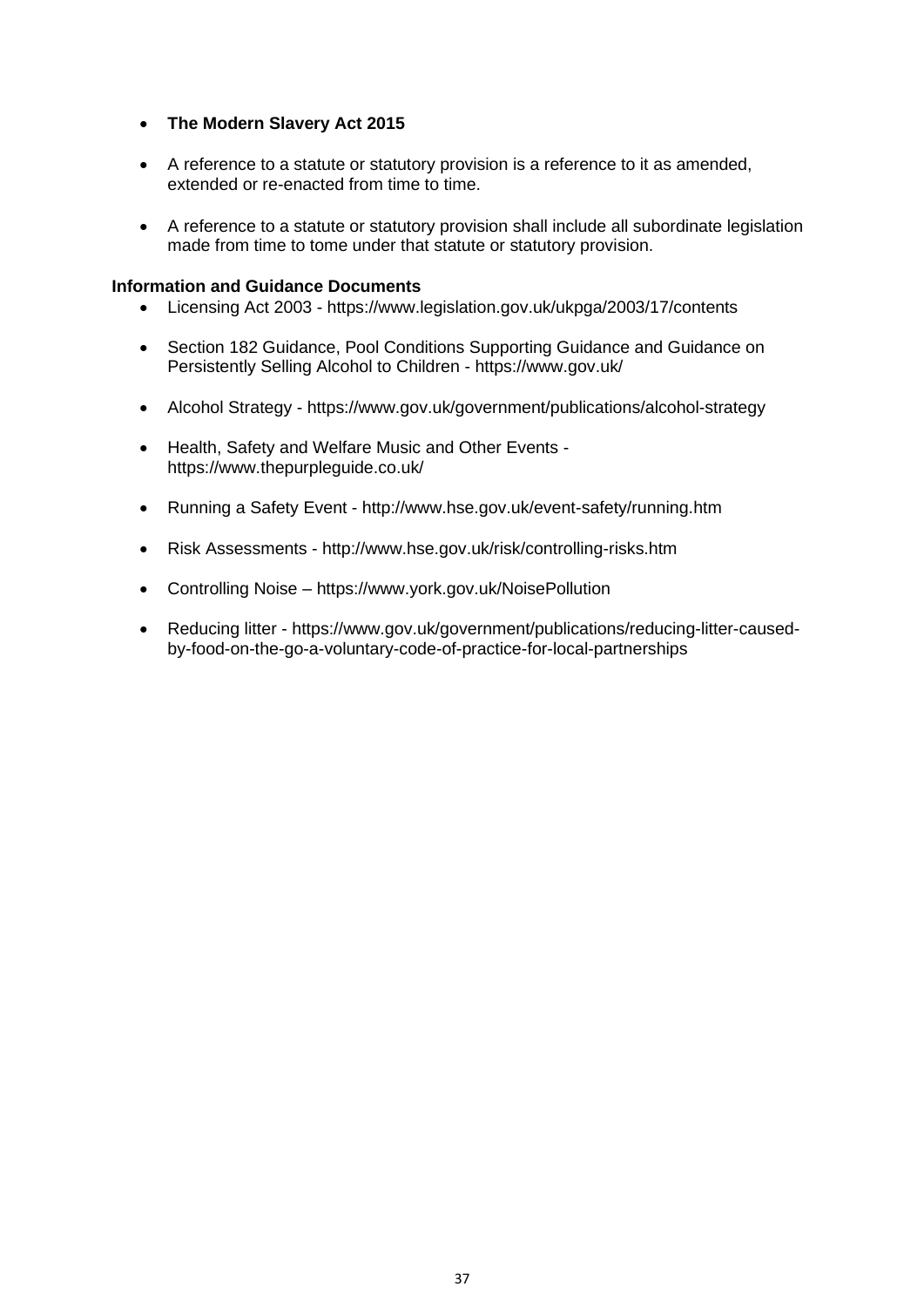# **Appendix 1 – DELEGATION OF FUNCTIONS**

| <b>Matters to be dealt with</b>                                                                        | Council   | <b>Sub Committee</b>                  | <b>Officer</b>                           |
|--------------------------------------------------------------------------------------------------------|-----------|---------------------------------------|------------------------------------------|
| <b>Licensing Policy</b><br>approval                                                                    | All cases |                                       |                                          |
| <b>Application for a</b><br><b>Personal Licence</b>                                                    |           | <b>If Police</b><br>objection         | If no Police<br>objection                |
| <b>Application for a</b><br><b>Premises Licence or</b><br><b>Club Premises</b><br><b>Certificate</b>   |           | If relevant<br>representation<br>made | If no relevant<br>representation<br>made |
| <b>Application for a</b><br><b>Provisional Statement</b>                                               |           | If relevant<br>representation<br>made | If no relevant<br>representation<br>made |
| <b>Application to vary</b><br><b>Premises Licence or</b><br><b>Club Premises</b><br><b>Certificate</b> |           | If relevant<br>representation<br>made | If no relevant<br>representation<br>made |
| <b>Application to vary</b><br><b>DPS</b>                                                               |           | <b>If Police</b><br>objection         | All other cases                          |
| <b>Request to be removed</b><br>as DPS                                                                 |           |                                       | <b>All cases</b>                         |
| <b>Application for transfer</b><br>of premises licence                                                 |           | <b>If Police</b><br>objection         | All other cases                          |
| <b>Applications for interim</b><br>authorities                                                         |           | <b>If Police</b><br>objection         | All other cases                          |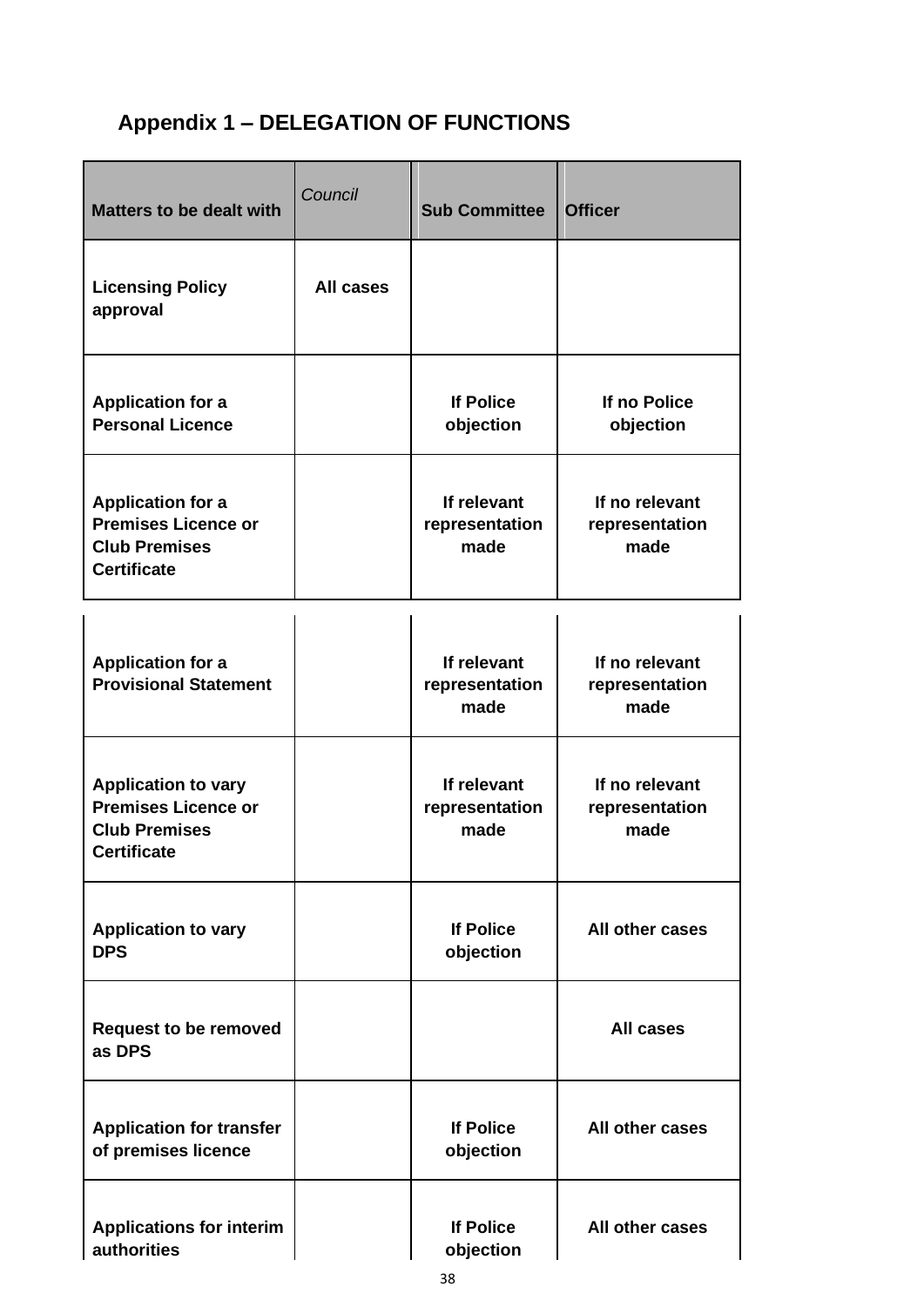| <b>Matters to be dealt with</b>                                                                                                   | Council | <b>Sub Committee</b>   | <b>Officer</b>   |
|-----------------------------------------------------------------------------------------------------------------------------------|---------|------------------------|------------------|
| <b>Application to review</b><br>licence or Club<br><b>Premises Certificate</b>                                                    |         | <b>All cases</b>       |                  |
| Decision on whether a<br>complaint is irrelevant,<br>repetitious, frivolous,<br>vexations or<br>repetitious, etc.                 |         |                        | <b>All cases</b> |
| Decision to object<br>when local authority is<br>a consultee and not the<br>relevant authority<br>considering the<br>application  |         | All cases              |                  |
| Determination of an<br>objection to a TEN                                                                                         |         | <b>All cases</b>       |                  |
| <b>Imposition of existing</b><br>conditions on a<br>standard TEN (s.106A<br>of the 2003 Act)                                      |         | All cases              |                  |
| <b>Determination of</b><br>application to vary<br>licence at community<br>premises to include<br>alternative licence<br>condition |         | If police<br>objection | All other cases  |
| Decision on whether to<br>consult other<br><b>Responsible</b><br><b>Authorities on minor</b><br>variation application             |         |                        | <b>All cases</b> |
| <b>Determination of minor</b><br>variation application                                                                            |         |                        | <b>All cases</b> |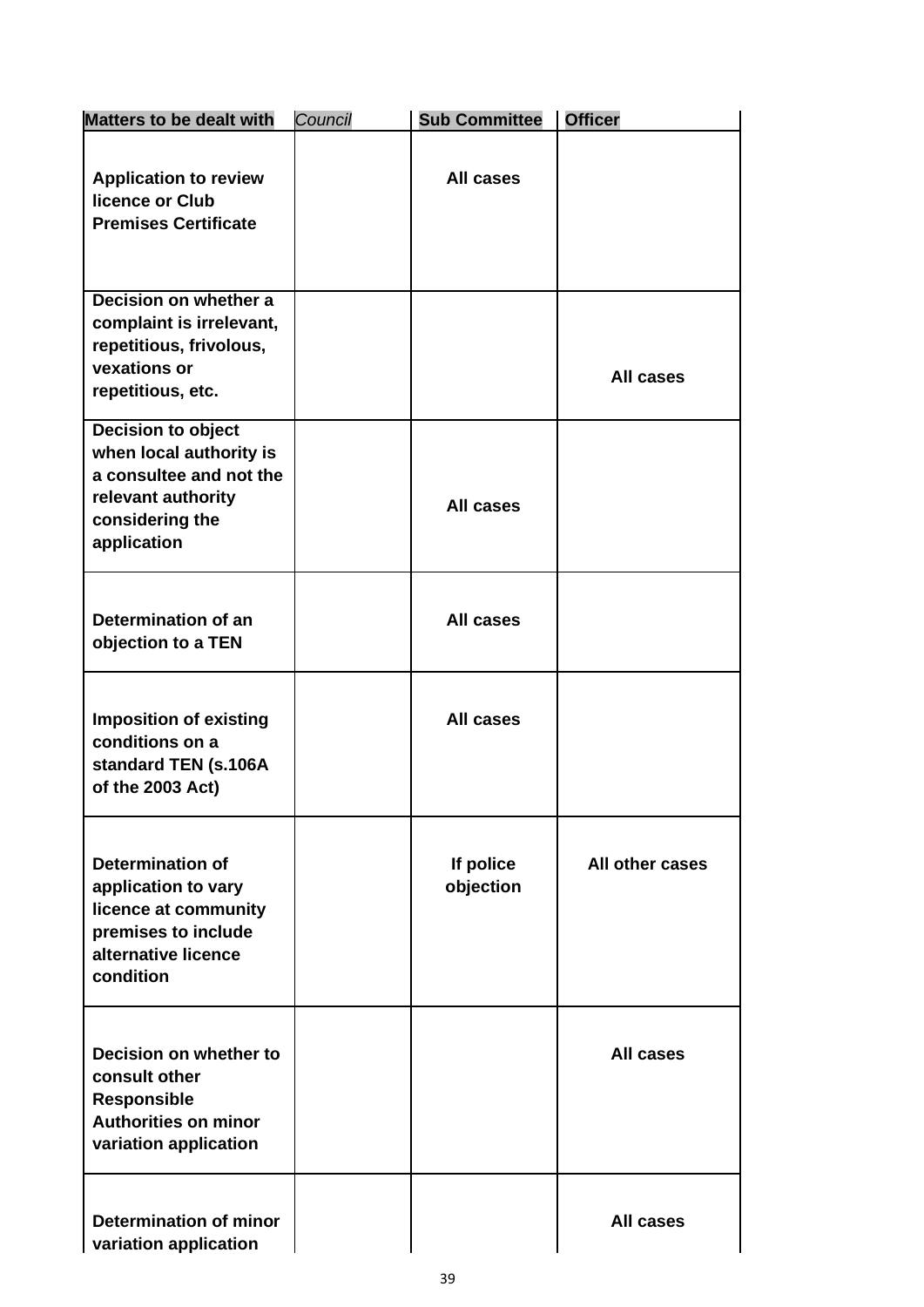| <b>Matters to be dealt with</b>                                                                       | Council   | <b>Sub Committee</b> | <b>Officer</b>   |
|-------------------------------------------------------------------------------------------------------|-----------|----------------------|------------------|
| Acting as a<br><b>Responsible Authority</b><br>on behalf of the<br><b>Licensing Authority</b>         |           |                      | All cases        |
| Suspension of a<br>licence or Club<br><b>Premises Certificate for</b><br>non-payment of annual<br>fee |           |                      | <b>All cases</b> |
| Specify the date on<br>which suspension<br>takes effect (min. 2<br>working days)                      |           |                      | <b>All cases</b> |
| Decision to introduce,<br>vary or end a late night<br>levy                                            | All cases |                      |                  |
| <b>Other decisions</b><br>relating to<br>administration and<br>design of levy                         | All cases |                      |                  |
| Decision to introduce,<br>vary or revoke an Early<br><b>Morning Restriction</b><br>Order              | All cases |                      |                  |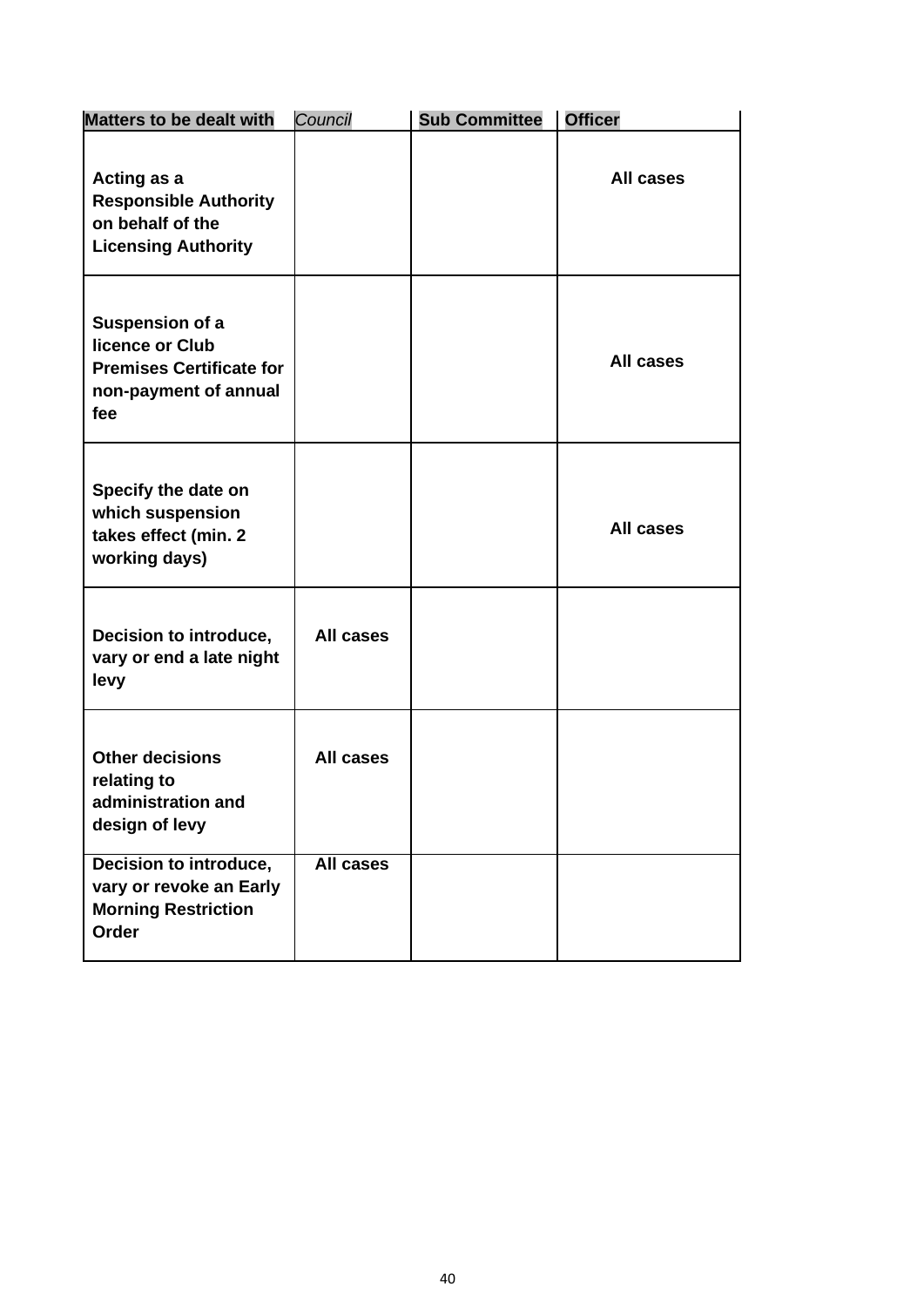# **Appendix 2 - LICENSING ACT 2003 GLOSSARY**

| <b>Authorised Persons/Officers</b>                  | Officers empowered by the 2003 Act to carry out inspection<br>and enforcement roles. This group includes:                                                                                                                                                                                                                                    |  |  |  |  |
|-----------------------------------------------------|----------------------------------------------------------------------------------------------------------------------------------------------------------------------------------------------------------------------------------------------------------------------------------------------------------------------------------------------|--|--|--|--|
|                                                     | • Officers of the Licensing Authority<br><b>Fire Authority Inspectors</b><br>Inspectors locally responsible for the enforcement of the<br>$\bullet$<br>Health and Safety at Work, etc. Act 1974; and<br><b>Environmental Health Officers</b><br><b>Trading Standards Officers</b><br>North Yorkshire Police are separately empowered and not |  |  |  |  |
|                                                     | included in the above list.                                                                                                                                                                                                                                                                                                                  |  |  |  |  |
| <b>Child</b>                                        | Any person who is under the age of 16 years.                                                                                                                                                                                                                                                                                                 |  |  |  |  |
| CIP                                                 | <b>Cumulative Impact Policy</b>                                                                                                                                                                                                                                                                                                              |  |  |  |  |
| <b>Club Premises Certificate</b><br>(CPC)           | A Licence to supply alcohol to members of a Qualifying Club<br>and sell it to members and their guests on the premises<br>without the need for any member or employee to hold a<br>Personal Licence.                                                                                                                                         |  |  |  |  |
| <b>Conditions:</b>                                  |                                                                                                                                                                                                                                                                                                                                              |  |  |  |  |
| <b>Proposed Condition</b>                           | Conditions proposed by the applicant in the Operating<br>Schedule.                                                                                                                                                                                                                                                                           |  |  |  |  |
| <b>Imposed Condition</b>                            | Conditions imposed by the Licensing Authority after a                                                                                                                                                                                                                                                                                        |  |  |  |  |
|                                                     | licensing hearing                                                                                                                                                                                                                                                                                                                            |  |  |  |  |
| <b>Mandatory Condition</b>                          | Conditions laid down by the Licensing Act 2003 as amended                                                                                                                                                                                                                                                                                    |  |  |  |  |
| <b>Cumulative Impact</b>                            | Where there is a potential impact on the promotion of the<br>Licensing Objectives of a significant number of licensed<br>premises concentrated in one area.                                                                                                                                                                                  |  |  |  |  |
| <b>Cumulative Impact</b><br><b>Assessment (CIA)</b> | This may be published to help to limit the number or types of<br>licence applications granted in areas where there is evidence to<br>show that the number or density of licensed premises in the<br>area is having a cumulative impact and leading to problems<br>which are undermining the licensing objectives.                            |  |  |  |  |
| <b>Designated Premises</b>                          | A specified individual holding a Personal Licence, who is                                                                                                                                                                                                                                                                                    |  |  |  |  |
| <b>Supervisor (DPS)</b>                             | responsible for the day to day running of the business and<br>whose name will appear on the Premises Licence.                                                                                                                                                                                                                                |  |  |  |  |
| <b>DCMS</b>                                         | Department of Culture Media & Sports, now known as                                                                                                                                                                                                                                                                                           |  |  |  |  |
| <b>Frivolous Representation</b>                     | Department of Culture, Olympics, Media & Sport.<br>Representation or objection that is categorised by its lack of                                                                                                                                                                                                                            |  |  |  |  |
| <b>Late-Night Refreshment</b>                       | seriousness.<br>The supply of hot food and drink between the hours of 11pm<br>and 5am for consumption on or off the premises.                                                                                                                                                                                                                |  |  |  |  |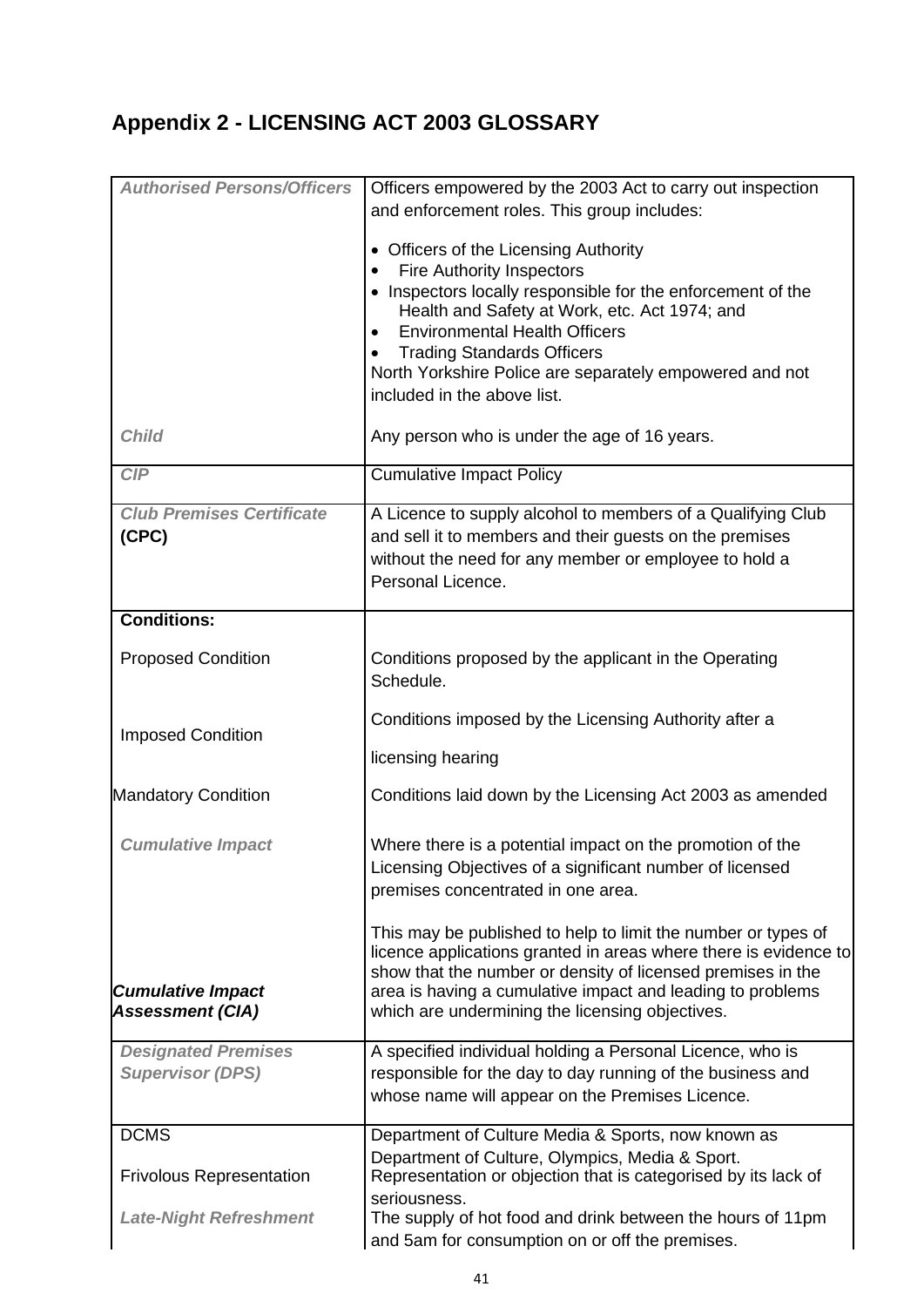| <b>Licence Holder</b>          | Licence holder is defined as the Premises Licence Holder or                                                            |
|--------------------------------|------------------------------------------------------------------------------------------------------------------------|
|                                | Club Premises Certificate Holder.                                                                                      |
|                                |                                                                                                                        |
| <b>Licensable Activities</b>   | • The sale of alcohol by retail                                                                                        |
|                                | • The supply of alcohol by or on behalf of a club to, or to the                                                        |
|                                | order of, a member of a club                                                                                           |
|                                | • The provision of regulated entertainment                                                                             |
|                                | • The provision of late-night refreshment                                                                              |
| <b>Licensing Objectives</b>    | • Prevention of Crime and Disorder                                                                                     |
|                                | • Public Safety                                                                                                        |
|                                | • Prevention of Public Nuisance                                                                                        |
|                                | • Protection of Children from Harm                                                                                     |
| <b>Licensing Qualification</b> | Qualification obtained from for example the British Institute of                                                       |
|                                | Innkeeping and a requirement for a Personal Licence.                                                                   |
| <b>Occupancy Levels</b>        | Safe occupancy limits for a premises or venue is determined                                                            |
|                                | by the size of the premises or venue combined with ensuring                                                            |
|                                | that escape routes are adequate for the people, and numbers                                                            |
|                                | of people, who are likely to use them. This prevents                                                                   |
|                                | overcrowding which can lead to crime, disorder and concerns                                                            |
|                                | over public safety.                                                                                                    |
| 'Other Persons'                | Defined as any individual, body or business affected by the                                                            |
|                                | operation of a licensed premises, regardless of their                                                                  |
|                                | geographic proximity to the premises.                                                                                  |
|                                |                                                                                                                        |
| <b>Operating Schedule</b>      | This forms part of the completed application form for a                                                                |
|                                | Premises Licence and must promote the 4 Licensing                                                                      |
|                                | Objectives. It must include:<br>• The relevant licensable activities                                                   |
|                                |                                                                                                                        |
|                                | • The times during which the applicant proposes that the<br>relevant licensable activities are to take place           |
|                                |                                                                                                                        |
|                                |                                                                                                                        |
|                                | • Any other times during which the applicant proposes that                                                             |
|                                | the premises are to be open to the public                                                                              |
|                                | • Where the applicant wishes the licence to have effect for a                                                          |
|                                | limited period, that period<br>• Where the relevant licensable activities include the sale by                          |
|                                | retail of alcohol, prescribed information in respect of the                                                            |
|                                | individual whom the applicant wishes to have specified as                                                              |
|                                | the Designated Premises Supervisor                                                                                     |
|                                | • Whether the relevant licensable activities include the                                                               |
|                                | supply of alcohol, whether such sales are proposed to be                                                               |
|                                | for consumption on the premises or off the premises, or<br>both                                                        |
|                                |                                                                                                                        |
|                                | • The steps which the applicant proposed to take to promote                                                            |
| <b>Personal Licence</b>        | the 4 Licensing Objectives.<br>A Licence to authorise individuals to sell or supply alcohol or                         |
|                                |                                                                                                                        |
|                                | authorise the sale or supply of alcohol for consumption on or                                                          |
|                                | off the premises for which a Premises Licence is in force for<br>the carrying on of that activity. Valid for 10 years. |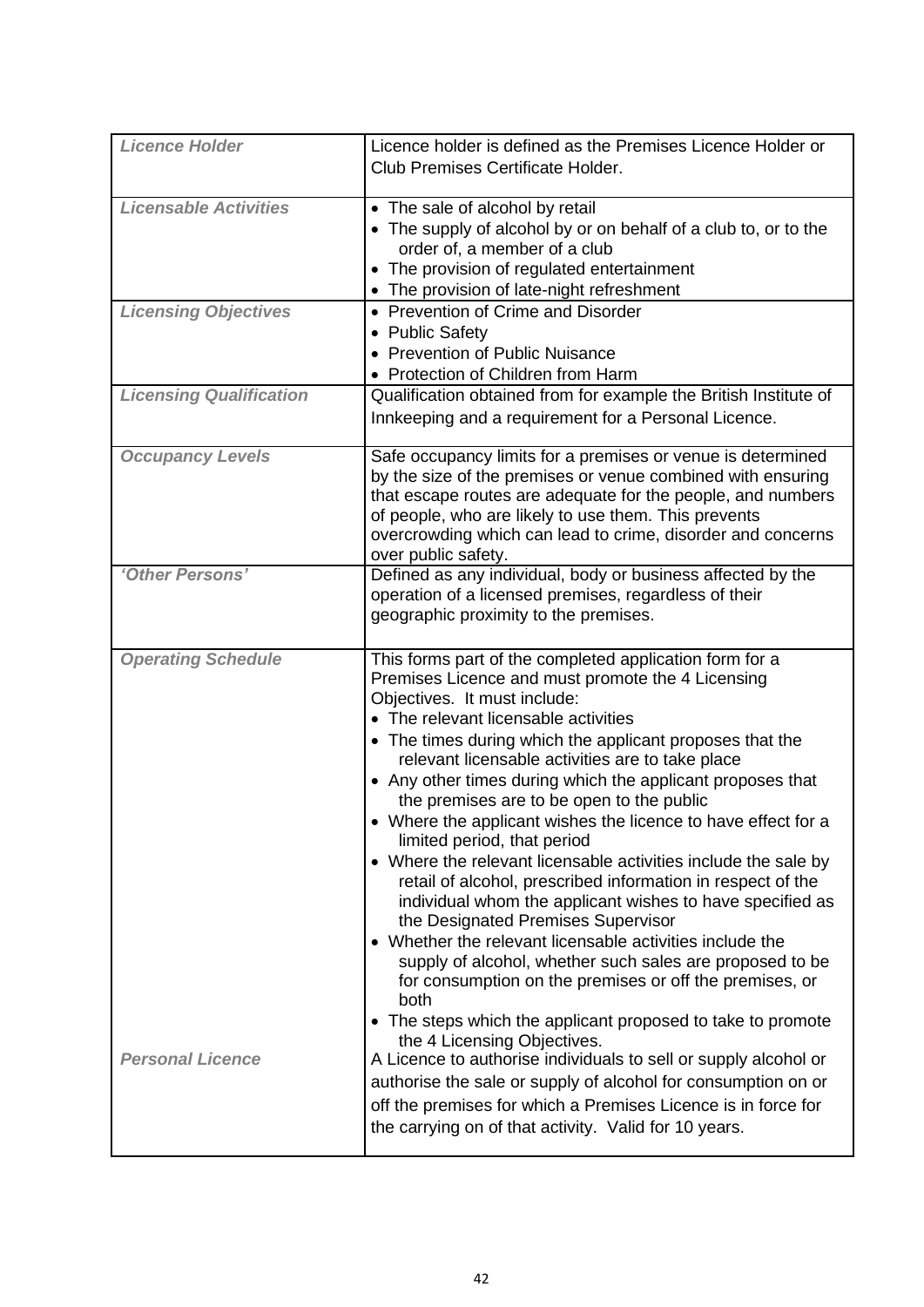| <b>Prejudicial Interest</b>       | An interest that a member of the public would reasonably                                                                                                                                                                                                                                                                                                  |
|-----------------------------------|-----------------------------------------------------------------------------------------------------------------------------------------------------------------------------------------------------------------------------------------------------------------------------------------------------------------------------------------------------------|
| (Members)                         | regard as so significant that it is likely to prejudice the<br>member's judgement of the public interest.                                                                                                                                                                                                                                                 |
| <b>Premises Improvement Plan</b>  | An agreed action plan with timeframes agreed between the<br>licence holder and the Responsible Authority.                                                                                                                                                                                                                                                 |
| <b>Premises Licence</b>           | A Licence in respect of any premises, such as land or<br>buildings within the community that are to be used for one or<br>more licensable activities. Valid for an indefinite period unless<br>reviewed or revoked.                                                                                                                                       |
| <b>Proprietary Clubs</b>          | Clubs run commercially by individuals, partnerships or<br>business for the purpose of profit.                                                                                                                                                                                                                                                             |
| <b>Provisional Statement</b>      | A statement where premises are being constructed or<br>extended or substantially altered that the Licensing Authority<br>would be provisionally minded to grant a Licence on<br>completion of the works.                                                                                                                                                  |
| <b>Proxy Purchases</b>            | Illegal purchasing of alcohol on behalf of a person under the<br>age of 18.                                                                                                                                                                                                                                                                               |
| <b>Qualifying Club</b>            | Where members have joined together for particular social,<br>sporting or political purposes and then combined to buy<br>alcohol in bulk as members. Examples of Qualifying Clubs<br>are:<br>• Conservative, Labour and Liberal Clubs<br>Royal British Legion<br>$\bullet$<br>Ex-Servicemen's Club<br><b>Working Men's Club</b><br>Social and Sports Clubs |
| <b>Regulated Entertainment</b>    | Entertainment that is defined by statute.                                                                                                                                                                                                                                                                                                                 |
| <b>Relevant licensed premises</b> | Premises that are authorised to supply alcohol for<br>consumption on the premises by a premises licence or CPC.                                                                                                                                                                                                                                           |
| <b>Relevant Offences</b>          | As set out in Schedule 4 to the Licensing Act 2003.                                                                                                                                                                                                                                                                                                       |
| <b>Relevant Representations</b>   | Representations, or objections, are relevant if they relate to<br>the likely effect of the grant of the licence on the promotion of<br>at least one of the four licensing objectives.                                                                                                                                                                     |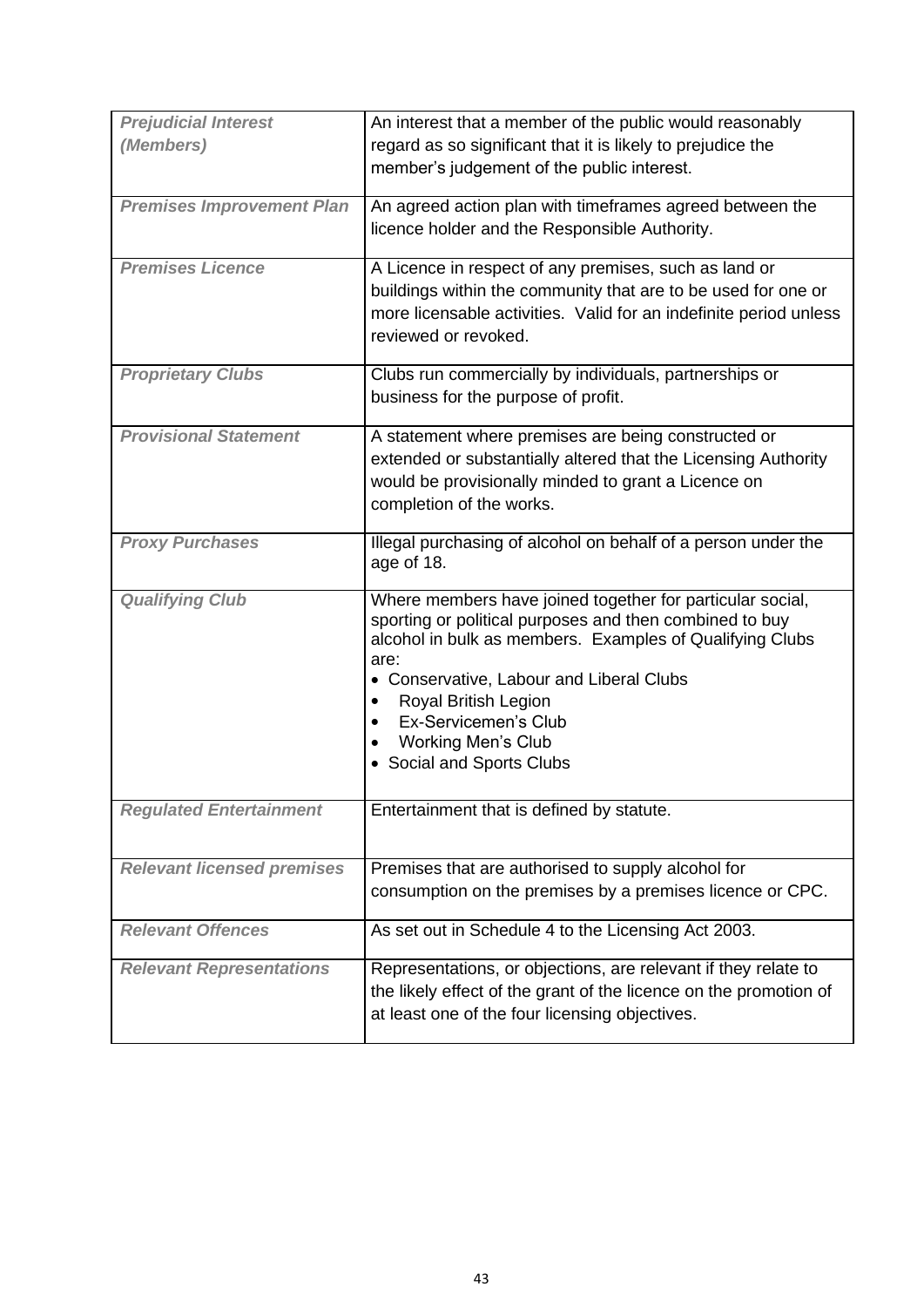| <b>Responsible Authorities</b><br><b>Safety Advisory Group</b> | This group can make relevant representations and includes<br>public bodies such as:<br><b>Relevant Licensing Authority</b><br>• North Yorkshire Police (Chief Officer of Police)<br>• Children and Young People's Service<br>• North Yorkshire Fire & Rescue Authority<br>• North Yorkshire Trading Standards<br>• The Local Enforcement Agency for the Health and Safety<br>at Work, etc. Act 1974<br>• The Local Authority Environmental Health Service<br>North York Moors Planning Authority/Local Authority<br>$\bullet$<br><b>Planning Service</b><br>• each local authority's Director of Public Health (DPH) in<br>England4 and Local Health Boards (in Wales);<br>• Home Office Immigration Enforcement (on behalf of the<br>Secretary of State).<br>• Maritime and Coastguard Agency (if applicable)<br>Safety Advisory Group - a group of officers from the Council's<br>Enforcement team, Highways, Police, Fire, Ambulance, Health<br>and Safety, Emergency Planning formed to offer advice to<br>applicants on carrying out events either under a TEN or a<br>restricted Premises Licence |
|----------------------------------------------------------------|---------------------------------------------------------------------------------------------------------------------------------------------------------------------------------------------------------------------------------------------------------------------------------------------------------------------------------------------------------------------------------------------------------------------------------------------------------------------------------------------------------------------------------------------------------------------------------------------------------------------------------------------------------------------------------------------------------------------------------------------------------------------------------------------------------------------------------------------------------------------------------------------------------------------------------------------------------------------------------------------------------------------------------------------------------------------------------------------------------|
| <b>Temporary Events Notice</b><br>(TEN)                        | A Notice served on the Licensing Authority for the temporary<br>carrying on of the sale of alcohol, provision of regulated<br>entertainment or late-night refreshment at a premises not<br>authorised by a Premises Licence or Club Premises<br>Certificate. This Notice is subject to certain limitations as laid<br>down by the Licensing Act 2003.                                                                                                                                                                                                                                                                                                                                                                                                                                                                                                                                                                                                                                                                                                                                                   |
| TEN - 10 working days'<br>notice                               | 10 working days exclusive of the day on which the event is to<br>start and exclusive of the day on which the Notice is given to<br>the Licensing Authority.                                                                                                                                                                                                                                                                                                                                                                                                                                                                                                                                                                                                                                                                                                                                                                                                                                                                                                                                             |
| <b>Types of Authorisation</b>                                  | Premises Licence<br>$\bullet$<br><b>Club Premises Certificate</b><br>$\bullet$<br><b>Personal Licence</b><br>$\bullet$<br><b>Provisional Statement</b><br>$\bullet$<br><b>Temporary Events Notice</b><br>$\bullet$                                                                                                                                                                                                                                                                                                                                                                                                                                                                                                                                                                                                                                                                                                                                                                                                                                                                                      |
| <b>Vexatious Representation</b>                                | A representation may be considered vexatious if it appears to<br>be intended to cause aggravation or annoyance, whether to a<br>competitor or other person, without reasonable cause or<br>justification.                                                                                                                                                                                                                                                                                                                                                                                                                                                                                                                                                                                                                                                                                                                                                                                                                                                                                               |
| <b>Vicinity</b>                                                | A term which has been removed from the Licensing Act 2003<br>by the Police Reform and Social Responsibility Act 2011.<br>Previously, the Licensing Authority in making their initial<br>decision on the question of vicinity had to consider whether<br>the individual's residence or business is likely to be directly<br>affected by disorder and disturbance occurring on those<br>premises.                                                                                                                                                                                                                                                                                                                                                                                                                                                                                                                                                                                                                                                                                                         |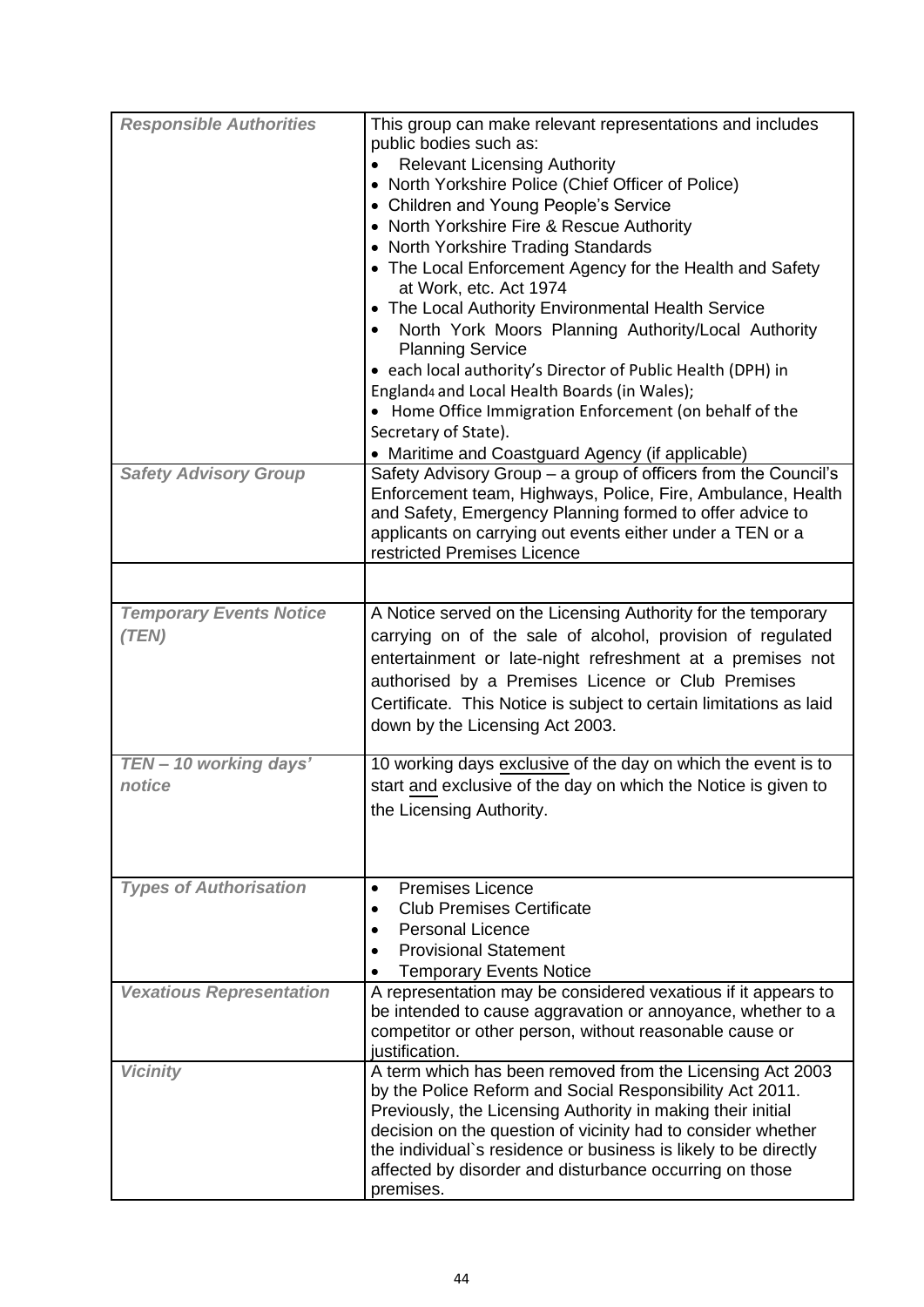# **Appendix 3 – RESPONSIBLE AUTHORITY CONTACT LIST**

In accordance with the s182 Guidance this policy lists all the relevant contact points where members of the public may obtain general advice. The Licensing Authority in particular recommends that all applicants seek advice from the Responsible Authorities below prior to submitting applications.

| <b>Responsible Authority</b> | <b>Contact Details</b>                                      |
|------------------------------|-------------------------------------------------------------|
| <b>Police</b>                | North Yorkshire Police Headquarters                         |
|                              | <b>The Licensing Section</b>                                |
|                              | <b>Fulford Road</b>                                         |
|                              | York                                                        |
|                              | <b>YO10 4BY</b>                                             |
|                              | Email: nyplicensing@northyorkshire.pnn.police.uk            |
| <b>Environmental Health</b>  | <b>Environmental Control</b>                                |
|                              | <b>Selby District Council</b>                               |
|                              | <b>Civic Centre</b>                                         |
|                              | Doncaster Road                                              |
|                              | Selby                                                       |
|                              | YO8 9FT                                                     |
|                              | Email: ehdutyofficer@selby.gov.uk                           |
| <b>Planning Department</b>   | Planning                                                    |
|                              | <b>Selby District Council</b>                               |
|                              | <b>Civic Centre</b>                                         |
|                              | Doncaster Road                                              |
|                              | Selby                                                       |
|                              | YO <sub>8</sub> 9FT                                         |
|                              | Email: planningenforcement@selby.gov.uk                     |
| <b>Fire Authority</b>        | North Yorkshire Fire and Rescue Authority                   |
|                              | <b>Chief Fire Officer</b>                                   |
|                              | Fire Brigade Headquarters                                   |
|                              | <b>Crosby Road</b>                                          |
|                              | Northallerton                                               |
|                              | North Yorkshire                                             |
|                              | DL6 1AB                                                     |
|                              | Email: Electronicconsultation@northyorksfire.gov.uk         |
| <b>Health &amp; Safety</b>   | N/A                                                         |
|                              |                                                             |
|                              |                                                             |
| <b>Trading Standards</b>     | North Yorkshire Trading Standards<br>Licensing              |
|                              | Unit 4/5                                                    |
|                              | <b>Thornfield Business Park</b>                             |
|                              | <b>Standard Way</b>                                         |
|                              | Northallerton                                               |
|                              | North Yorkshire                                             |
|                              | DL6 2XQ                                                     |
|                              | Email: trading.standards@northyorks.gov.uk                  |
| <b>Social Services</b>       | Social Services (North Yorkshire County Council) (Children) |
|                              | North Yorkshire County Council                              |
|                              | <b>County Hall</b>                                          |
|                              | Northallerton                                               |
|                              | North Yorkshire                                             |
|                              | DL6 2XQ                                                     |
|                              | Email: social.care@northyorks.gov.uk                        |